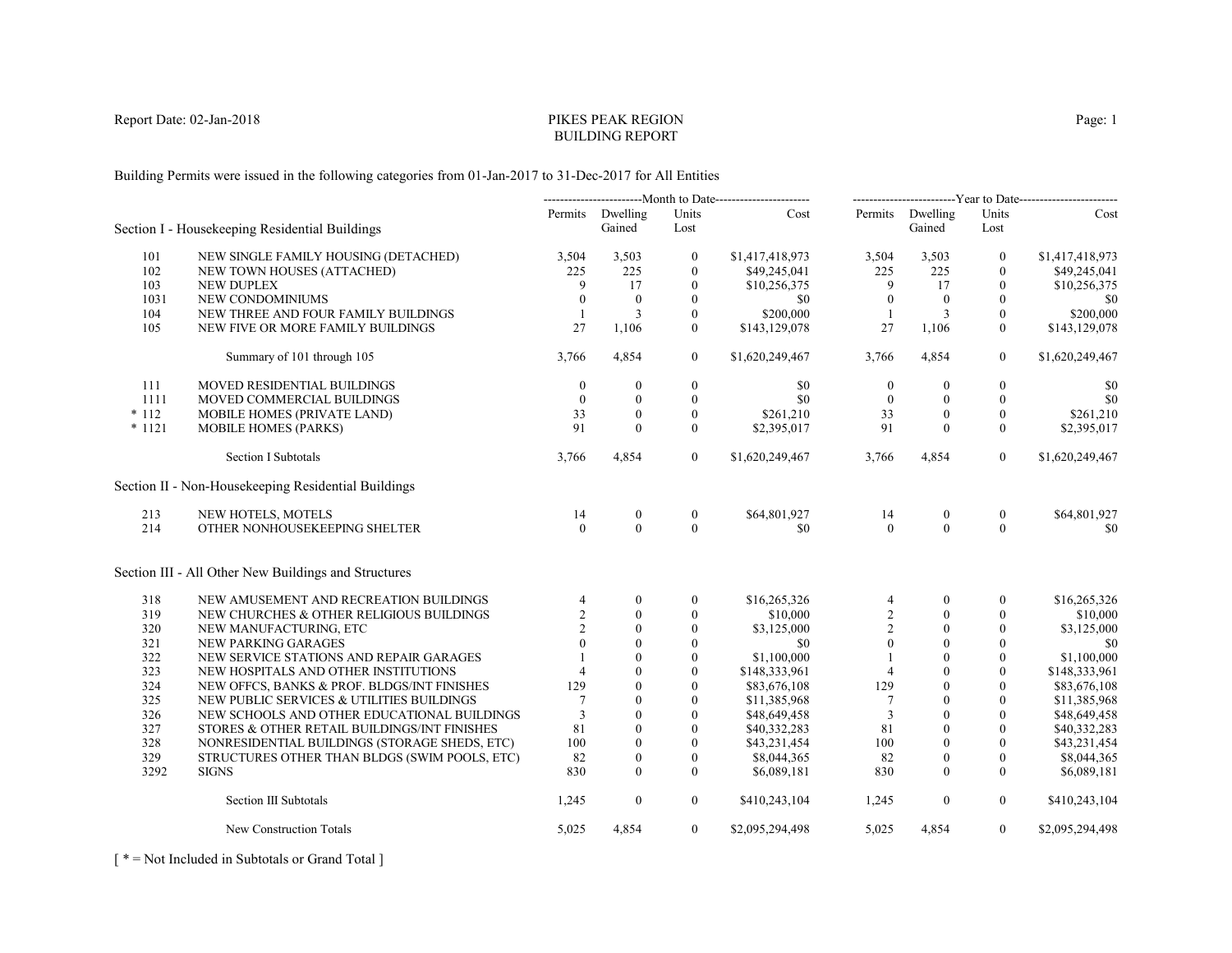# PIKES PEAK REGIONBUILDING REPORT

Building Permits were issued in the following categories from 01-Jan-2017 to 31-Dec-2017 for All Entities

|     |                                                                                        |                | ----------------------Month to Date----------------------- |               |                           | ------------------------Year to Date----------------------- |                    |                      |                           |
|-----|----------------------------------------------------------------------------------------|----------------|------------------------------------------------------------|---------------|---------------------------|-------------------------------------------------------------|--------------------|----------------------|---------------------------|
|     | Section IV - Additions and Alterations                                                 | Permits        | Dwelling<br>Gained                                         | Units<br>Lost | Cost                      | Permits                                                     | Dwelling<br>Gained | Units<br>Lost        | Cost                      |
| 433 | RESIDENTIAL BLDGS CONV TO INCREASE UNITS                                               |                |                                                            |               |                           |                                                             |                    |                      |                           |
| 434 |                                                                                        | $\overline{4}$ | $\mathbf{0}$                                               | 0<br>0        | \$210,457                 | $\overline{4}$                                              | $\theta$           | $\bf{0}$<br>$\theta$ | \$210,457                 |
| 435 | RESIDENTIAL ALTERATIONS (REMODEL, ADD, ETC)<br>RESIDENTIAL REMODEL THAT DECREASE UNITS | 23,720         | $\theta$                                                   |               | \$221,124,453<br>\$60,000 | 23,720                                                      | $\Omega$           |                      | \$221,124,453<br>\$60,000 |
| 436 | RESIDENTIAL GARAGES AND CARPORTS (ATT & DET)                                           | 255            | $\mathbf{0}$                                               | $\mathbf{0}$  | \$9,950,193               | 255                                                         | $\boldsymbol{0}$   | $\mathbf{0}$         | \$9,950,193               |
| 437 | COMMERCIAL ALTERATIONS (ADD, REMODEL, ETC)                                             | 2,591          | $\theta$                                                   | $\theta$      | \$393,607,061             | 2,591                                                       | $\theta$           | $\theta$             | \$393,607,061             |
|     | Section IV Subtotals                                                                   | 26,571         | 2                                                          |               | \$624,952,164             | 26,571                                                      | 2                  |                      | \$624,952,164             |
|     | Section V - Conversions                                                                |                |                                                            |               |                           |                                                             |                    |                      |                           |
| 540 | REMODEL COMMERCIAL TO RESIDENTIAL                                                      |                | $\theta$                                                   | $\bf{0}$      | \$30,000                  |                                                             | $\mathbf{0}$       | $\overline{0}$       | \$30,000                  |
| 541 | REMODEL RESIDENTIAL TO COMMERCIAL                                                      |                | $\Omega$                                                   | $\theta$      | \$24,500                  |                                                             | $\theta$           | $\theta$             | \$24,500                  |
|     | Section V Subtotals                                                                    | $\overline{2}$ | $\mathbf{0}$                                               | $\mathbf{0}$  | \$54,500                  | 2                                                           | $\boldsymbol{0}$   | $\overline{0}$       | \$54,500                  |
|     | Section VI - Demolitions and Razing of Building                                        |                |                                                            |               |                           |                                                             |                    |                      |                           |
| 645 | DEMOLISH RESIDENTIAL BUILDINGS                                                         | 71             | $\mathbf{0}$                                               |               | \$349,013                 | 71                                                          | $\boldsymbol{0}$   |                      | \$349,013                 |
| 649 | DEMOLISH COMMERCIAL BUILDINGS                                                          | 21             | $\mathbf{0}$                                               | $\theta$      | \$25,000                  | 21                                                          | $\mathbf{0}$       | $\theta$             | \$25,000                  |
|     | Section VI Subtotals                                                                   | 92             | $\overline{0}$                                             |               | \$374,013                 | 92                                                          | $\mathbf{0}$       |                      | \$374,013                 |
|     | Add, Alt and Conversion Totals                                                         | 26,665         | 2                                                          | 2             | \$625,380,677             | 26,665                                                      | 2                  | 2                    | \$625,380,677             |
|     |                                                                                        |                |                                                            |               |                           |                                                             |                    |                      |                           |
|     | ***** GRAND TOTAL                                                                      | 31,690         | 4,856                                                      | 2             | \$2,720,675,175           | 31,690                                                      | 4,856              | 2                    | \$2,720,675,175           |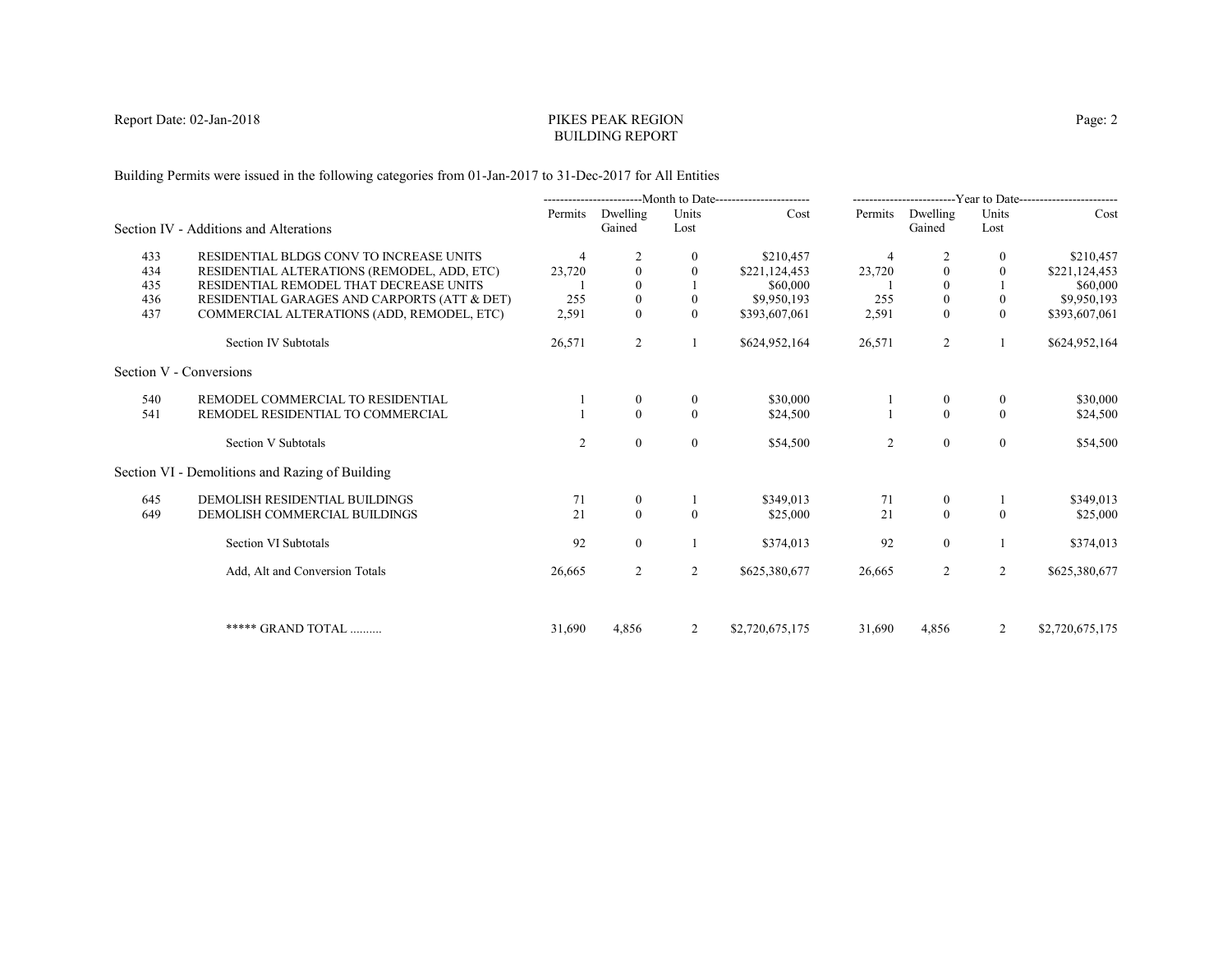# PIKES PEAK REGIONBUILDING REPORT

Building Permits were issued in the following categories from 01-Jan-2017 to 31-Dec-2017 for All Entities

Section VII - Permits over \$ 500K

| Classification<br>Permit                                                               | Contractor                       | Cost        |
|----------------------------------------------------------------------------------------|----------------------------------|-------------|
| G19756 NEW SINGLE FAMILY HOUSING                                                       | SNIDER CUSTOM HOMES LLC          | \$520,000   |
| 11781 SMOKEY HILL GRV - RESIDENCE                                                      |                                  |             |
| 197193 NEW SINGLE FAMILY HOUSING                                                       | GOODWIN CONSTRUCTION, LLC.       | \$663,468   |
| 7115 WILDRIDGE RD - RESIDENCE - BFF- NEW BUILD - ENGINEER STAMPED                      |                                  |             |
| J54012 NEW SINGLE FAMILY HOUSING                                                       | TRI-WESTERN CONSTRUCTION         | \$790,679   |
| 11315 S HOLMES RD - RESIDENCE (ENGINEER STAMPED)                                       |                                  |             |
| J85520 NEW SINGLE FAMILY HOUSING                                                       | <b>HOMEOWNER</b>                 | \$715,294   |
| 13640 WINSLOW DR - RESIDENCE - ENGINEER STAMPED                                        |                                  |             |
| K10086 NEW SINGLE FAMILY HOUSING                                                       | <b>HOMEOWNER</b>                 | \$525,120   |
| 3237 VIRIDIAN PT - RESIDENCE                                                           |                                  |             |
| K15620 NEW SINGLE FAMILY HOUSING                                                       | JR WILDER CONSTRUCTION, LLC      | \$605,002   |
| 11025 HUNTSMAN RD - RESIDENCE                                                          |                                  |             |
| K20216 NEW SINGLE FAMILY HOUSING                                                       | <b>HOMEOWNER</b>                 | \$675,675   |
| 13145 PEREGRINE WAY - RESIDENCE - ENGINEER STAMPED-MAIN HOUSE                          |                                  |             |
| K59455 NEW SINGLE FAMILY HOUSING                                                       | <b>TUSCANY HOMES LLC</b>         | \$533,580   |
| 565 TAM O SHANTER WAY - RESIDENCE                                                      |                                  |             |
| K60731 NEW SINGLE FAMILY HOUSING                                                       | WOOD STONE CONSTRUCTION, LLC.    | \$605,002   |
| 14967 PLEASANT VALLEY PT - RESIDENCE                                                   |                                  |             |
| K70638 COMMERCIAL ALTERATIONS (ADDITIONS, REMODELS, ETC)                               | ROCHE CONSTRUCTORS, INC          | \$1,196,000 |
| 1630 E CHEYENNE MOUNTAIN BLVD - INTERIOR REMODEL                                       |                                  |             |
| K70640 STORES AND OTHER RETAIL BUILDINGS/INT FINISHES                                  | MARTINSON CONSTRUCTION, LLC      | \$700,000   |
| 1208 INTERQUEST PKWY - NEW RESTAURANT                                                  |                                  |             |
| K70674 NEW SINGLE FAMILY HOUSING                                                       | VILLAGREE, LLC                   | \$786,610   |
| 13595 WINSLOW DR - RESIDENCE                                                           |                                  |             |
| K70736 NEW SINGLE FAMILY HOUSING                                                       | WYKOTA CONSTRUCTION INC.         | \$883,303   |
| 18905 BROCKENBURY CT - RESIDENCE                                                       |                                  |             |
| K70907 NEW SINGLE FAMILY HOUSING                                                       | <b>VANTAGE HOMES CORPORATION</b> | \$550,820   |
| 1115 GIACOMO CT - RESIDENCE                                                            |                                  |             |
| K70935 NEW OFFICES, BANKS, AND PROFESSIONAL BLDGS/INT FINISHES                         | HAIGH CONSTRUCTION, INC.         | \$510,000   |
| 6965 TUTT BLVD, 200 - INTERIOR FINISH - MEDICAL OFFICE                                 |                                  |             |
| K71008 COMMERCIAL ALTERATIONS (ADDITIONS, REMODELS, ETC)                               | ART C KLEIN CONSTRUCTION, INC.   | \$819,172   |
| 1212 MOTOR CITY DR - INTERIOR REMODEL                                                  |                                  |             |
| K71138 NEW SINGLE FAMILY HOUSING                                                       | <b>KELLER HOMES INC</b>          | \$2,000,000 |
| 10071 EDGEMONT RANCH LN - RESIDENCE                                                    |                                  |             |
| K71313 NEW SINGLE FAMILY HOUSING                                                       | WOOD WORKS UNLIMITED             | \$1,025,000 |
| 9990 HIGHLAND GLEN PL - RESIDENCE                                                      |                                  |             |
| K71350 COMMERCIAL ALTERATIONS (ADDITIONS, REMODELS, ETC)                               | T. N. PARKER CONSTRUCTION, LLC   | \$523,000   |
| 3920 E SAN MIGUEL ST - INTERIOR REMODEL & ADDITION<br>K71362 NEW SINGLE FAMILY HOUSING | VANTAGE HOMES CORPORATION        | \$504,989   |
| <b>A217 MEW CANTA EE TDI DECIDEMON</b>                                                 |                                  |             |

4316 NEW SANTA FE TRL - RESIDENCE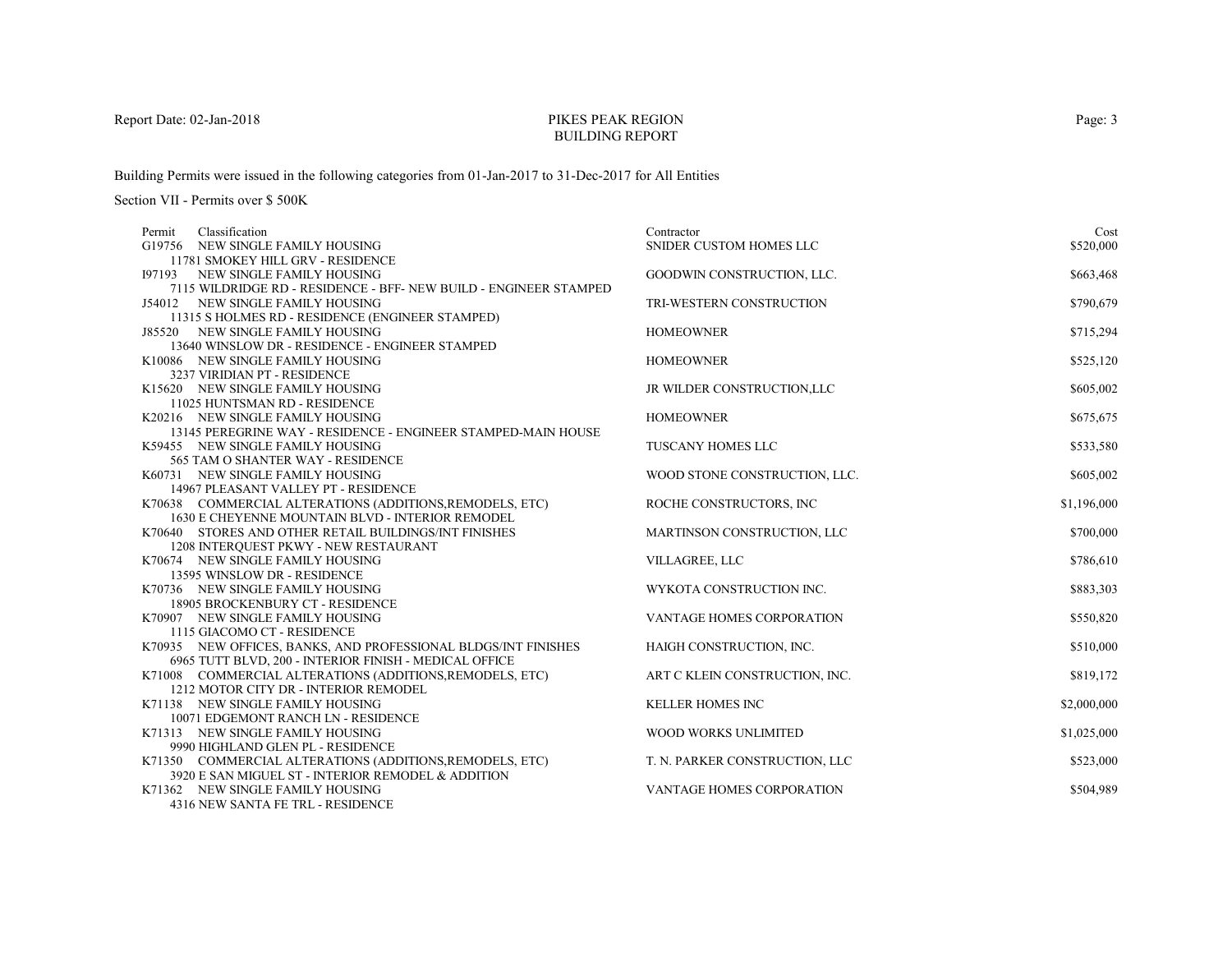# PIKES PEAK REGIONBUILDING REPORT

Building Permits were issued in the following categories from 01-Jan-2017 to 31-Dec-2017 for All Entities

Section VII - Permits over \$ 500K

| Classification<br>Permit                                       | Contractor                                    | Cost        |
|----------------------------------------------------------------|-----------------------------------------------|-------------|
| K71375 NEW SINGLE FAMILY HOUSING                               | VANTAGE HOMES CORPORATION                     | \$521,908   |
| 10071 COYOTE SONG TER - RESIDENCE                              |                                               |             |
| K71402 COMMERCIAL ALTERATIONS (ADDITIONS, REMODELS, ETC)       | COLARELLI CONSTRUCTION, INC.                  | \$650,000   |
| 219 E BIJOU ST - INTERIOR REMODEL                              |                                               |             |
| K71457 NEW SINGLE FAMILY HOUSING                               | OAKWOOD HOMES, LLC                            | \$584,121   |
| 8523 MEADOW WING CIR - RESIDENCE                               |                                               |             |
| K71612 NEW SINGLE FAMILY HOUSING                               | <b>GALIANT HOMES, LLC.</b>                    | \$700,000   |
| 1785 VINE CLIFF HTS - RESIDENCE                                |                                               |             |
| K71630 NEW SINGLE FAMILY HOUSING                               | S.C. SCOTT CONST. CONSULTING                  | \$584,443   |
| 7615 PINERY CIR - RESIDENCE - ENGINEER STAMPED                 |                                               |             |
| K71833 COMMERCIAL ALTERATIONS (ADDITIONS, REMODELS, ETC)       | G E JOHNSON CONSTR CO, INC                    | \$900,000   |
| 3030 N CIRCLE DR, 300 - INTERIOR REMODEL                       |                                               |             |
| K72065 COMMERCIAL ALTERATIONS (ADDITIONS, REMODELS, ETC)       | MCCRACKEN PROFESSIONAL INC DBA INFINITY HOMES | \$595,840   |
| 1401 S 8TH ST - COMMERCIAL BUILDING ADDITION                   |                                               |             |
| K72067 NEW SINGLE FAMILY HOUSING                               | ELITE PROPERTIES OF AMERICA, INC.             | \$563,669   |
| 12542 PENSADOR DR - RESIDENCE                                  |                                               |             |
| K72069 NEW SINGLE FAMILY HOUSING                               | ELITE PROPERTIES OF AMERICA, INC.             | \$559,172   |
| 9696 TUTT BLVD - RESIDENCE                                     |                                               |             |
| K72076 NEW OFFICES, BANKS, AND PROFESSIONAL BLDGS/INT FINISHES | LONE WESTERN STAR DEVELOPMENT, LLC            | \$2,500,000 |
| 5763 CAMBER VW - NEW OFFICE BUILDING                           |                                               |             |
| K72080 NEW SINGLE FAMILY HOUSING                               | ELITE PROPERTIES OF AMERICA, INC.             | \$560,457   |
| 7030 SILVER BUCKLE DR - RESIDENCE                              |                                               |             |
| K72081 NEW SINGLE FAMILY HOUSING                               | ELITE PROPERTIES OF AMERICA, INC.             | \$533,473   |
| 2559 FARRIER CT - RESIDENCE                                    |                                               |             |
| K72312 NEW SINGLE FAMILY HOUSING                               | <b>SIGNATURE HOMES</b>                        | \$598,149   |
| 17434 POND VIEW PL - RESIDENCE                                 |                                               |             |
| K72630 NEW SINGLE FAMILY HOUSING                               | CAMPBELL HOMES LTD.                           | \$612,605   |
| 12636 CLARK PEAK CT - RESIDENCE                                |                                               |             |
| K72708 NEW SINGLE FAMILY HOUSING                               | VANTAGE HOMES CORPORATION                     | \$521,908   |
| 1280 FOOTHILLS FARM WAY - RESIDENCE                            |                                               |             |
| K72842 NEW OFFICES, BANKS, AND PROFESSIONAL BLDGS/INT FINISHES | CONTECH CONSTRUCTION CO                       | \$904,630   |
| 613 COUNTY LINE RD - WAREHOUSE W/ OFFICE - SHELL ONLY          |                                               |             |
| K72994 NEW DUPLEX                                              | KOELSCH CONSTRUCTION INC.                     | \$1,500,000 |
| 3375-3377 EMMETT VW - DUPLEX BUILDING                          |                                               |             |
| K72995 NEW DUPLEX                                              | KOELSCH CONSTRUCTION INC.                     | \$1,500,000 |
| 3385-3387 EMMETT VW - DUPLEX BUILDING<br>K73000 NEW DUPLEX     | KOELSCH CONSTRUCTION INC.                     |             |
| 3335-3337 EMMETT VW - DUPLEX BUILDING                          |                                               | \$1,500,000 |
| K73002 NEW DUPLEX                                              | KOELSCH CONSTRUCTION INC.                     | \$1,500,000 |
| 2245 2247 EMMETT VWL INJINI EV DUIT DIMC                       |                                               |             |

3345-3347 EMMETT VW - DUPLEX BUILDING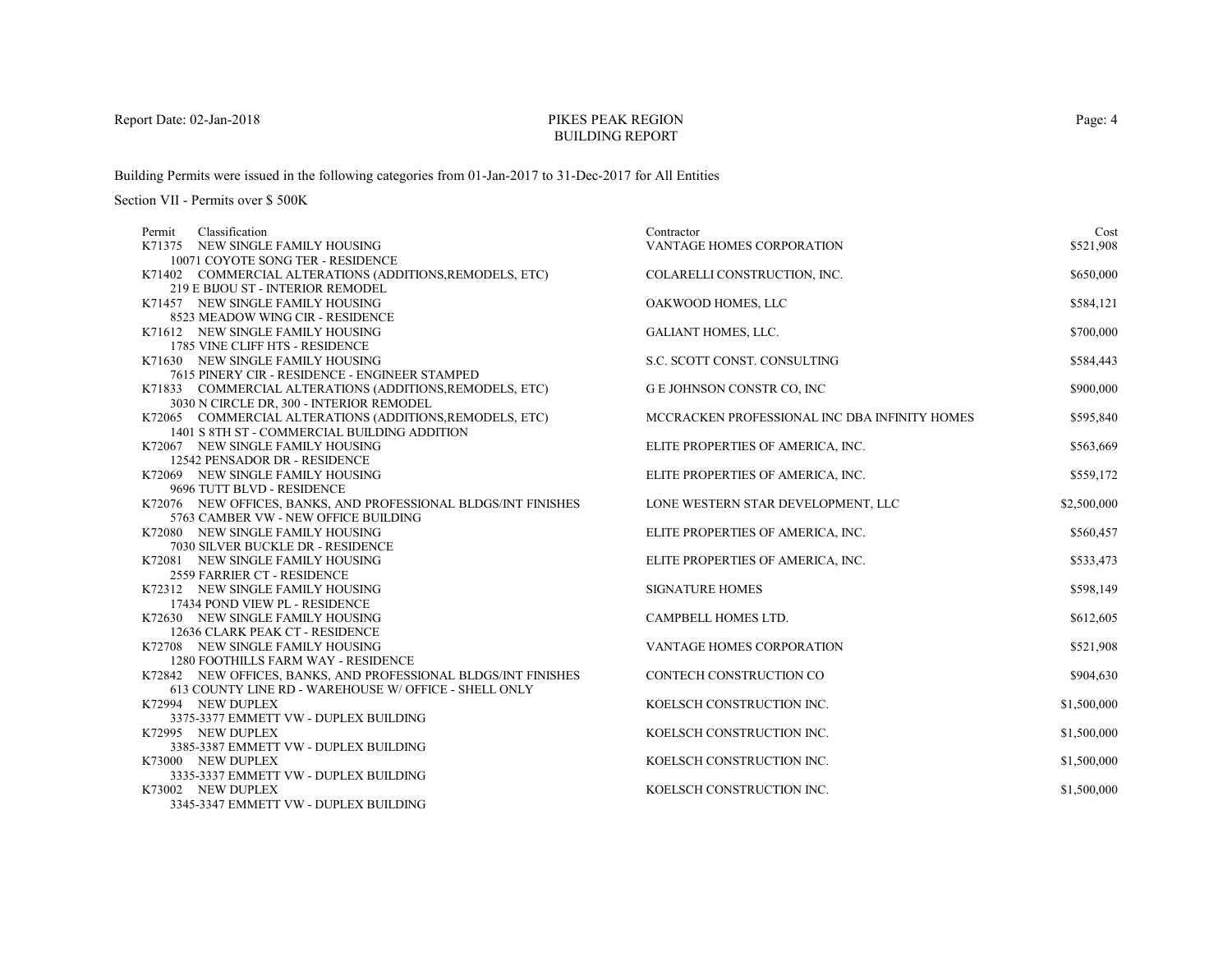# PIKES PEAK REGIONBUILDING REPORT

Building Permits were issued in the following categories from 01-Jan-2017 to 31-Dec-2017 for All Entities

| Classification<br>Permit                                                           | Contractor                        | Cost        |
|------------------------------------------------------------------------------------|-----------------------------------|-------------|
| K73003<br><b>NEW DUPLEX</b>                                                        | KOELSCH CONSTRUCTION INC.         | \$1,500,000 |
| 3355-3357 EMMETT VW - DUPLEX BUILDING                                              |                                   |             |
| K73005 NEW DUPLEX                                                                  | KOELSCH CONSTRUCTION INC.         | \$1,500,000 |
| 3365-3367 EMMETT VW - DUPLEX BUILDING                                              |                                   |             |
| K73011 NEW SINGLE FAMILY HOUSING                                                   | ACORDIA HOMES, INC.               | \$651,046   |
| 19636 FALCON CREST CT - RESIDENCE                                                  |                                   |             |
| K73093 NEW SINGLE FAMILY HOUSING                                                   | ELITE PROPERTIES OF AMERICA, INC. | \$576,519   |
| 12438 ARROW CREEK CT - RESIDENCE                                                   |                                   |             |
| K73094 NEW SINGLE FAMILY HOUSING                                                   | ELITE PROPERTIES OF AMERICA, INC. | \$764,980   |
| 13052 DUCKHORN CT - RESIDENCE                                                      |                                   |             |
| K73096 NEW SINGLE FAMILY HOUSING                                                   | ELITE PROPERTIES OF AMERICA, INC. | \$514,091   |
| 8566 CROOKED BRANCH LN - RESIDENCE                                                 |                                   |             |
| K73100 NEW SINGLE FAMILY HOUSING                                                   | ELITE PROPERTIES OF AMERICA, INC. | \$559,172   |
| 7101 SILVER BUCKLE DR - RESIDENCE                                                  |                                   |             |
| K73113 NEW AMUSEMENT AND RECREATION BUILDINGS                                      | PAVILION CONSTRUCTION AZ, LLC     | \$587,276   |
| 11320 NEW VOYAGER HTS - NEW CLUBHOUSE                                              |                                   |             |
| K73127 NEW FIVE OR MORE FAMILY BUILDINGS                                           | PAVILION CONSTRUCTION AZ, LLC     | \$2,767,430 |
| 1419 CYCLE HTS - NEW 20 UNIT APARTMENT                                             |                                   |             |
| K73130 NEW FIVE OR MORE FAMILY BUILDINGS                                           | PAVILION CONSTRUCTION AZ, LLC     | \$2,767,430 |
| 11311 ODYSSEY PT - NEW 20 UNIT APARTMENT                                           |                                   |             |
| K73131 NEW FIVE OR MORE FAMILY BUILDINGS                                           | PAVILION CONSTRUCTION AZ, LLC     | \$2,767,430 |
| 11310 ODYSSEY PT - NEW 20 UNIT APARTMENT                                           |                                   |             |
| K73136 NEW FIVE OR MORE FAMILY BUILDINGS                                           | PAVILION CONSTRUCTION AZ, LLC     | \$2,767,430 |
| 11350 ODYSSEY PT - NEW 20 UNIT APARTMENT                                           |                                   |             |
| K73137 NEW FIVE OR MORE FAMILY BUILDINGS                                           | PAVILION CONSTRUCTION AZ, LLC     | \$2,767,430 |
| 1420 CYCLE HTS - NEW 20 UNIT APARTMENT<br>K73140 NEW FIVE OR MORE FAMILY BUILDINGS | PAVILION CONSTRUCTION AZ, LLC     |             |
| 1421 WANDERLUST PT - NEW 20 UNIT APARTMENT                                         |                                   | \$2,767,430 |
| K73142 NEW FIVE OR MORE FAMILY BUILDINGS                                           | PAVILION CONSTRUCTION AZ, LLC     | \$2,767,430 |
| 11390 ODYSSEY PT - NEW 20 UNIT APARTMENT                                           |                                   |             |
| K73143 NEW FIVE OR MORE FAMILY BUILDINGS                                           | PAVILION CONSTRUCTION AZ, LLC     | \$2,767,430 |
| 1410 WANDERLUST PT - NEW 20 UNIT APARTMENT                                         |                                   |             |
| K73144 NEW FIVE OR MORE FAMILY BUILDINGS                                           | PAVILION CONSTRUCTION AZ, LLC     | \$2,767,430 |
| 1430 WANDERLUST PT - NEW 20 UNIT APARTMENT                                         |                                   |             |
| K73147 NEW FIVE OR MORE FAMILY BUILDINGS                                           | PAVILION CONSTRUCTION AZ, LLC     | \$2,767,430 |
| 1450 WANDERLUST PT - NEW 20 UNIT APARTMENT                                         |                                   |             |
| K73148 NEW FIVE OR MORE FAMILY BUILDINGS                                           | PAVILION CONSTRUCTION AZ, LLC     | \$2,767,430 |
| 1470 WANDERLUST PT - NEW 20 UNIT APARTMENT                                         |                                   |             |
| K73150 NEW FIVE OR MORE FAMILY BUILDINGS                                           | PAVILION CONSTRUCTION AZ, LLC     | \$2,767,430 |
| 1490 WANDERLUST PT - NEW 20 UNIT APARTMENT                                         |                                   |             |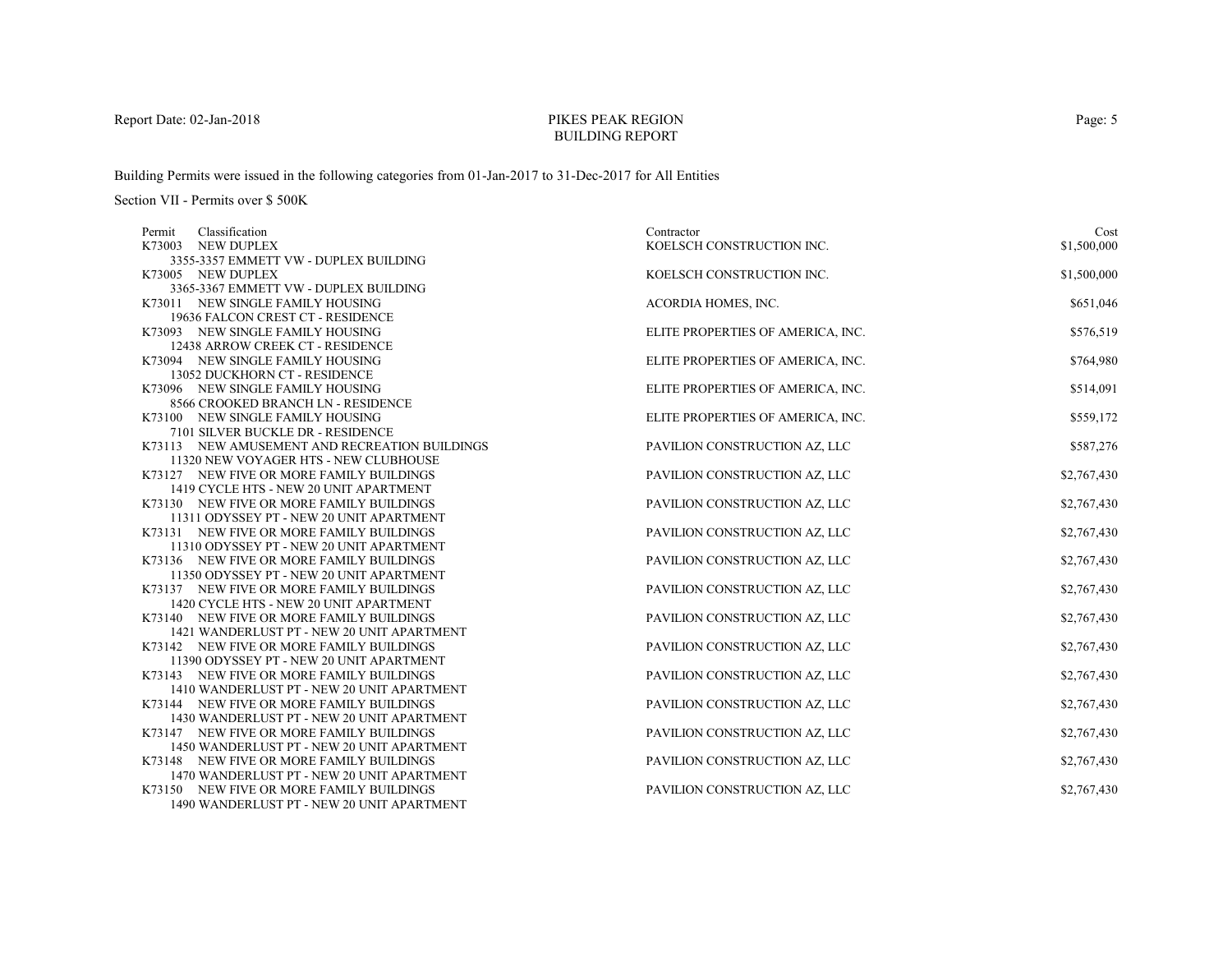# PIKES PEAK REGIONBUILDING REPORT

Building Permits were issued in the following categories from 01-Jan-2017 to 31-Dec-2017 for All Entities

Section VII - Permits over \$ 500K

| Classification<br>Permit                                                                                                              | Contractor                            | Cost        |
|---------------------------------------------------------------------------------------------------------------------------------------|---------------------------------------|-------------|
| K73151 NEW FIVE OR MORE FAMILY BUILDINGS                                                                                              | PAVILION CONSTRUCTION AZ, LLC         | \$2,767,430 |
| 1451 WANDERLUST PT - NEW 20 UNIT APARTMENT                                                                                            |                                       |             |
| K73152 NEW FIVE OR MORE FAMILY BUILDINGS                                                                                              | PAVILION CONSTRUCTION AZ, LLC         | \$2,767,430 |
| 1491 WANDERLUST PT - NEW 20 UNIT APARTMENT                                                                                            |                                       |             |
| K73161 NEW SINGLE FAMILY HOUSING                                                                                                      | RIVERWOOD HOMES OF COLORADO           | \$630,273   |
| 2232 WOLFF PL - RESIDENCE - ENGINEER STAMPED                                                                                          |                                       |             |
| K73359 NEW SINGLE FAMILY HOUSING                                                                                                      | VANTAGE HOMES CORPORATION             | \$550,820   |
| 10838 WARM SUNSHINE DR - RESIDENCE                                                                                                    |                                       |             |
| K73361 NEW SINGLE FAMILY HOUSING                                                                                                      | <b>VANTAGE HOMES CORPORATION</b>      | \$550,820   |
| 10111 COYOTE SONG TER - RESIDENCE                                                                                                     |                                       |             |
| K73733 NEW SINGLE FAMILY HOUSING                                                                                                      | CHALLENGER HOMES, INC.                | \$508,737   |
| 7212 THORN BRUSH WAY - RESIDENCE                                                                                                      |                                       |             |
| K73747 COMMERCIAL ALTERATIONS (ADDITIONS, REMODELS, ETC)                                                                              | <b>GERALD H PHIPPS INC</b>            | \$1,292,279 |
| 745 SPACE CENTER DR - INTERIOR REMODEL                                                                                                |                                       |             |
| K73991 NEW SINGLE FAMILY HOUSING                                                                                                      | <b>VANTAGE HOMES CORPORATION</b>      | \$582,500   |
| 1163 GIACOMO CT - RESIDENCE                                                                                                           |                                       |             |
| K74343 NEW SINGLE FAMILY HOUSING                                                                                                      | HIGH COTTON HOMES, INC                | \$575,555   |
| 20010 E THUNDER RD - RESIDENCE                                                                                                        |                                       |             |
| K74349 NEW SINGLE FAMILY HOUSING                                                                                                      | ELITE PROPERTIES OF AMERICA, INC.     | \$528,119   |
| 3017 WATERFRONT DR - RESIDENCE                                                                                                        |                                       |             |
| K74355 NEW SINGLE FAMILY HOUSING                                                                                                      | ELITE PROPERTIES OF AMERICA, INC.     | \$559,172   |
| 5407 PADDINGTON CREEK PL - RESIDENCE                                                                                                  |                                       |             |
| K74356 NEW SINGLE FAMILY HOUSING                                                                                                      | ELITE PROPERTIES OF AMERICA, INC.     | \$561,420   |
| 5491 PADDINGTON CREEK PL - RESIDENCE                                                                                                  |                                       |             |
| K74441 NEW SINGLE FAMILY HOUSING                                                                                                      | BISON BUILDERS & ASSOCIATES, INC.     | \$562,384   |
| 15630 HENRY RIDE HTS - RESIDENCE - ENGINEER STAMPED                                                                                   |                                       |             |
| K74690 NEW SINGLE FAMILY HOUSING                                                                                                      | SAINT AUBYN HOMES, LLC                | \$641,302   |
| 12515 BLACK HILLS DR - RESIDENCE                                                                                                      |                                       |             |
| K74753 NEW SINGLE FAMILY HOUSING                                                                                                      | ASPEN VALLEY CUSTOM HOMES, LLC        | \$858,567   |
| 9883 PINEDALE DR - RESIDENCE                                                                                                          |                                       |             |
| K75042 NEW SINGLE FAMILY HOUSING                                                                                                      | <b>VANTAGE HOMES CORPORATION</b>      | \$585,513   |
| 1462 SUMMERGLOW LN - RESIDENCE                                                                                                        |                                       |             |
| K75141 NEW OFFICES, BANKS, AND PROFESSIONAL BLDGS/INT FINISHES<br>9334 GRAND CORDERA PKWY - COMMERCIAL BUILDING (CORE AND SHELL ONLY) | MAHLER GC GENERAL CONTRACTING COMPANY | \$2,138,000 |
| K75352 NEW SINGLE FAMILY HOUSING                                                                                                      |                                       |             |
| 1581 E HIGBY RD - RESIDENCE                                                                                                           | LOST CREEK CONSTRUCTION, LLC          | \$1,000,000 |
| K75513 NEW SINGLE FAMILY HOUSING                                                                                                      | MAJESTIC CUSTOM HOMES, INC.           | \$700,624   |
| 11487 PYRAMID PEAK DR - RESIDENCE                                                                                                     |                                       |             |
| K75641 NEW SINGLE FAMILY HOUSING                                                                                                      | <b>ASPEN VIEW HOMES</b>               | \$520,516   |
| 2102 ULD CA DD DECIDEMATE                                                                                                             |                                       |             |

3193 BURSA DR - RESIDENCE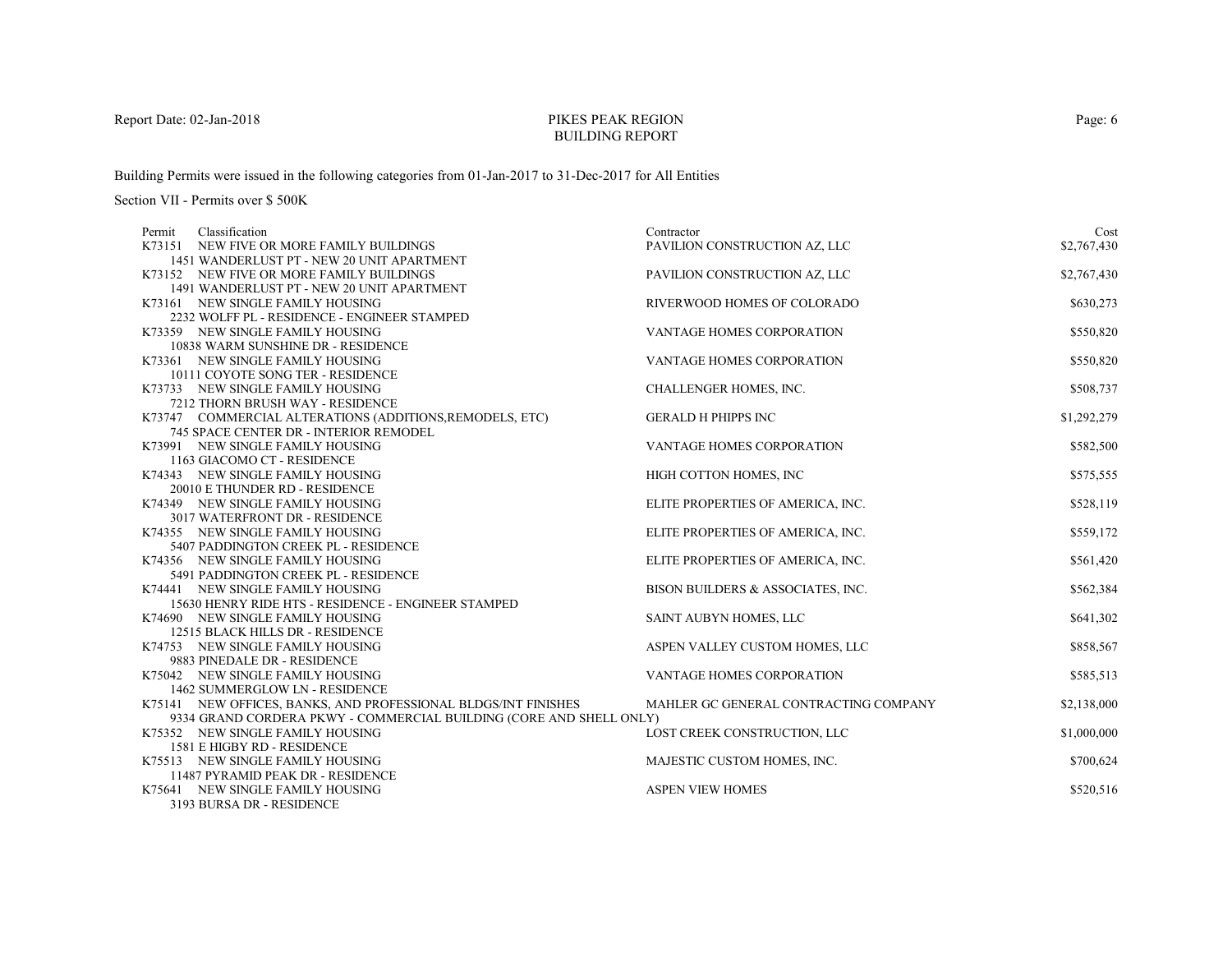# PIKES PEAK REGIONBUILDING REPORT

Building Permits were issued in the following categories from 01-Jan-2017 to 31-Dec-2017 for All Entities

| Classification<br>Permit                                     | Contractor                        | Cost         |
|--------------------------------------------------------------|-----------------------------------|--------------|
| COMMERCIAL ALTERATIONS (ADDITIONS, REMODELS, ETC)<br>K75661  | BRYAN CONSTRUCTION, INC.          | \$750,000    |
| 5090 CENTENNIAL BLVD - INTERIOR REMODEL/CHANGE OF OCCUPANCY  |                                   |              |
| K75664 STRUCTURES OTHER THAN BUILDINGS (SWIMMING POOLS, ETC) | MUNSON'S LANDSCAPING & EXCAVATION | \$525,000    |
| 13104 VOYAGER PKWY - RETAINING WALL - COMMERCIAL             |                                   |              |
| K75865 NEW SINGLE FAMILY HOUSING                             | MASTER BILT HOMES, INC.           | \$520,195    |
| 602 PIONEER HAVEN PT - RESIDENCE - ENGINEER STAMPED          |                                   |              |
| K76015 NEW SINGLE FAMILY HOUSING                             | GOETZMANN CUSTOM HOMES INC        | \$593,009    |
| 1111 KELSO PL - RESIDENCE                                    |                                   |              |
| K76088 NEW SINGLE FAMILY HOUSING                             | OAKWOOD HOMES, LLC                | \$516,982    |
| 7147 SNOWBELL LN - RESIDENCE                                 |                                   |              |
| K76140 NEW SINGLE FAMILY HOUSING                             | <b>REUNION HOMES</b>              | \$569,130    |
| 10903 SUMMER SAGE PL - RESIDENCE                             |                                   |              |
| K76141 NEW SINGLE FAMILY HOUSING                             | <b>REUNION HOMES</b>              | \$569,130    |
| 12740 WHEELER PEAK DR - RESIDENCE                            |                                   |              |
| K76361 NEW SINGLE FAMILY HOUSING                             | LAURIA BLDRS. & LAND, LLC.        | \$623,955    |
| 17710 SWEET RD - RESIDENCE                                   |                                   |              |
| K76394 NEW SINGLE FAMILY HOUSING                             | SADDLETREE HOLDINGS, INC.         | \$759,203    |
| 1818 REDBANK DR - RESIDENCE                                  |                                   |              |
| K76433 NEW SINGLE FAMILY HOUSING                             | <b>ASPEN VIEW HOMES</b>           | \$520,516    |
| <b>6899 TULLAMORE DR - RESIDENCE</b>                         |                                   |              |
| K76550 NEW SINGLE FAMILY HOUSING                             | CAMPBELL HOMES LTD.               | \$549,963    |
| 1156 NIGHT BLUE CIR - RESIDENCE                              |                                   |              |
| K76578 NEW SINGLE FAMILY HOUSING                             | <b>MURPHY'S CUSTOM HOMES</b>      | \$760,000    |
| 3682 BLUE HERON SPRING LN - RESIDENCE                        |                                   |              |
| K76611 NEW SINGLE FAMILY HOUSING                             | VANTAGE HOMES CORPORATION         | \$585,513    |
| 12486 PENSADOR DR - RESIDENCE                                |                                   |              |
| K76613 NEW SINGLE FAMILY HOUSING                             | VANTAGE HOMES CORPORATION         | \$504,133    |
| 1147 GIACOMO CT - RESIDENCE                                  |                                   |              |
| K76924 NEW SINGLE FAMILY HOUSING                             | MASTER BILT HOMES, INC.           | \$539,790    |
| 1214 GREENLAND FOREST DR - RESIDENCE (ENGINEER STAMPED)      |                                   |              |
| K76980 NEW SINGLE FAMILY HOUSING                             | KIRELLA HOMES, INC                | \$628,345    |
| 17042 JACKSON RANCH CT - RESIDENCE                           |                                   |              |
| K77180 NEW SINGLE FAMILY HOUSING                             | ELITE PROPERTIES OF AMERICA, INC. | \$589,368    |
| 1478 SUMMERGLOW LN - RESIDENCE                               |                                   |              |
| K77182 NEW SINGLE FAMILY HOUSING                             | ELITE PROPERTIES OF AMERICA, INC. | \$619,993    |
| 12473 HAWK STONE DR - RESIDENCE                              |                                   |              |
| K77186 NEW SINGLE FAMILY HOUSING                             | ELITE PROPERTIES OF AMERICA, INC. | \$569,023    |
| 6716 MINERAL BELT DR - RESIDENCE                             |                                   |              |
| K77227 COMMERCIAL ALTERATIONS (ADDITIONS, REMODELS, ETC)     | <b>GE JOHNSON CONSTR CO, INC</b>  | \$35,169,684 |
| 6001 E WOODMEN RD - ADDITION (CORE & SHELL)                  |                                   |              |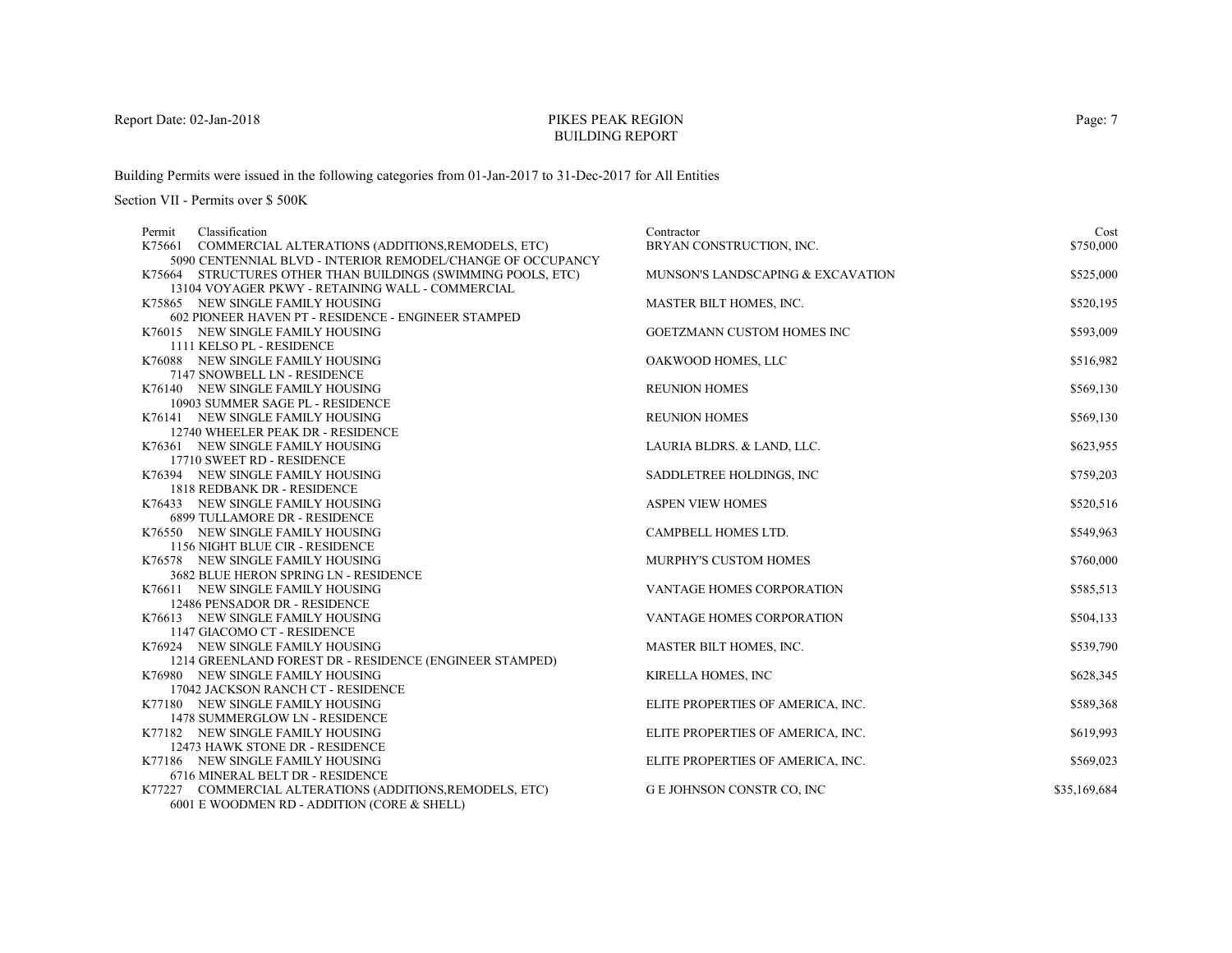# PIKES PEAK REGIONBUILDING REPORT

Building Permits were issued in the following categories from 01-Jan-2017 to 31-Dec-2017 for All Entities

| Classification<br>Permit                                                | Contractor                                | Cost         |
|-------------------------------------------------------------------------|-------------------------------------------|--------------|
| K77350 COMMERCIAL ALTERATIONS (ADDITIONS, REMODELS, ETC)                | <b>CMG CORP</b>                           | \$880,000    |
| 3855 SILICA DR - WIND DAMAGE                                            |                                           |              |
| K77502 COMMERCIAL ALTERATIONS (ADDITIONS, REMODELS, ETC)                | MAXWELL BUILDERS, INC.                    | \$1,250,000  |
| 1710 BRIARGATE BLVD, 10 - COMMERCIAL INTERIOR REMODEL                   |                                           |              |
| K77515 NEW SINGLE FAMILY HOUSING                                        | ALLIANCE HOMES, LLC DBA ALLIANCE BUILDERS | \$831,000    |
| 5734 WINDRIDGE PT - RESIDENCE                                           |                                           |              |
| K77585 NEW SINGLE FAMILY HOUSING                                        | <b>VANTAGE HOMES CORPORATION</b>          | \$521,908    |
| 12485 PENSADOR DR - RESIDENCE                                           |                                           |              |
| K77769 COMMERCIAL ALTERATIONS (ADDITIONS, REMODELS, ETC)                | WELLS & WEST GENERAL CONT. INC            | \$3,460,000  |
| <b>612 E YAMPA ST - COMMERCIAL INTERIOR REMODEL</b>                     |                                           |              |
| K78028 NEW SINGLE FAMILY HOUSING                                        | GOETZMANN CUSTOM HOMES INC                | \$601,361    |
| 3555 MESA TOP DR - RESIDENCE                                            |                                           |              |
| K78188 NEW SINGLE FAMILY HOUSING                                        | ELITE PROPERTIES OF AMERICA, INC.         | \$666,894    |
| 16212 LARK SPARROW PL - RESIDENCE                                       |                                           |              |
| K78241 NEW SINGLE FAMILY HOUSING                                        | BARBARA MCGRATH CUST.HOME BLDR            | \$556,923    |
| 4450 SLOCUM RD - RESIDENCE - ENGINEER STAMPED                           |                                           |              |
| K78259 NEW SINGLE FAMILY HOUSING                                        | SAINT AUBYN HOMES, LLC                    | \$595,686    |
| 12589 MT ANTERO DR - RESIDENCE                                          |                                           |              |
| K78344 NEW SINGLE FAMILY HOUSING                                        | <b>TARA CUSTOM HOMES</b>                  | \$876,771    |
| 532 VISTA GRANDE DR - RESIDENCE                                         |                                           |              |
| K78586 NEW SINGLE FAMILY HOUSING                                        | ELITE PROPERTIES OF AMERICA, INC.         | \$507,131    |
| 5480 PADDINGTON CREEK PL - RESIDENCE                                    |                                           | \$20,337,567 |
| K78692 NEW HOTELS, MOTELS<br>125 N CASCADE AVE - HOTEL (THROUGH FINISH) | TOTAL DEVELOPMENT CORPORATION             |              |
| K78728 NEW SINGLE FAMILY HOUSING                                        | SADDLETREE HOLDINGS, INC                  | \$1,100,000  |
| 13930 STAFFSHIRE LN - RESIDENCE                                         |                                           |              |
| K78845 NEW SINGLE FAMILY HOUSING                                        | <b>KELLER HOMES INC</b>                   | \$554,246    |
| 1819 LA BELLEZZA GRV - RESIDENCE                                        |                                           |              |
| K78847 NEW SINGLE FAMILY HOUSING                                        | <b>KELLER HOMES INC</b>                   | \$558,743    |
| 1813 LA BELLEZZA GRV - RESIDENCE                                        |                                           |              |
| K78856 NEW SINGLE FAMILY HOUSING                                        | CAMPBELL HOMES LTD.                       | \$508,844    |
| 10942 CHECO WAY - RESIDENCE                                             |                                           |              |
| K78930 NEW SINGLE FAMILY HOUSING                                        | VANTAGE HOMES CORPORATION                 | \$524,000    |
| 1266 FOOTHILLS FARM WAY - RESIDENCE                                     |                                           |              |
| K79017 NEW SINGLE FAMILY HOUSING                                        | OAKWOOD HOMES, LLC                        | \$584,014    |
| 8991 SENTRY DR - RESIDENCE                                              |                                           |              |
| K79019 NEW SINGLE FAMILY HOUSING                                        | OAKWOOD HOMES, LLC                        | \$606,715    |
| 7274 TAHOE RIM DR - RESIDENCE                                           |                                           |              |
| K79318 NEW SINGLE FAMILY HOUSING                                        | CAMPBELL HOMES LTD.                       | \$1,526,640  |
| 12672 LONGVIEW PARK LN - RESIDENCE                                      |                                           |              |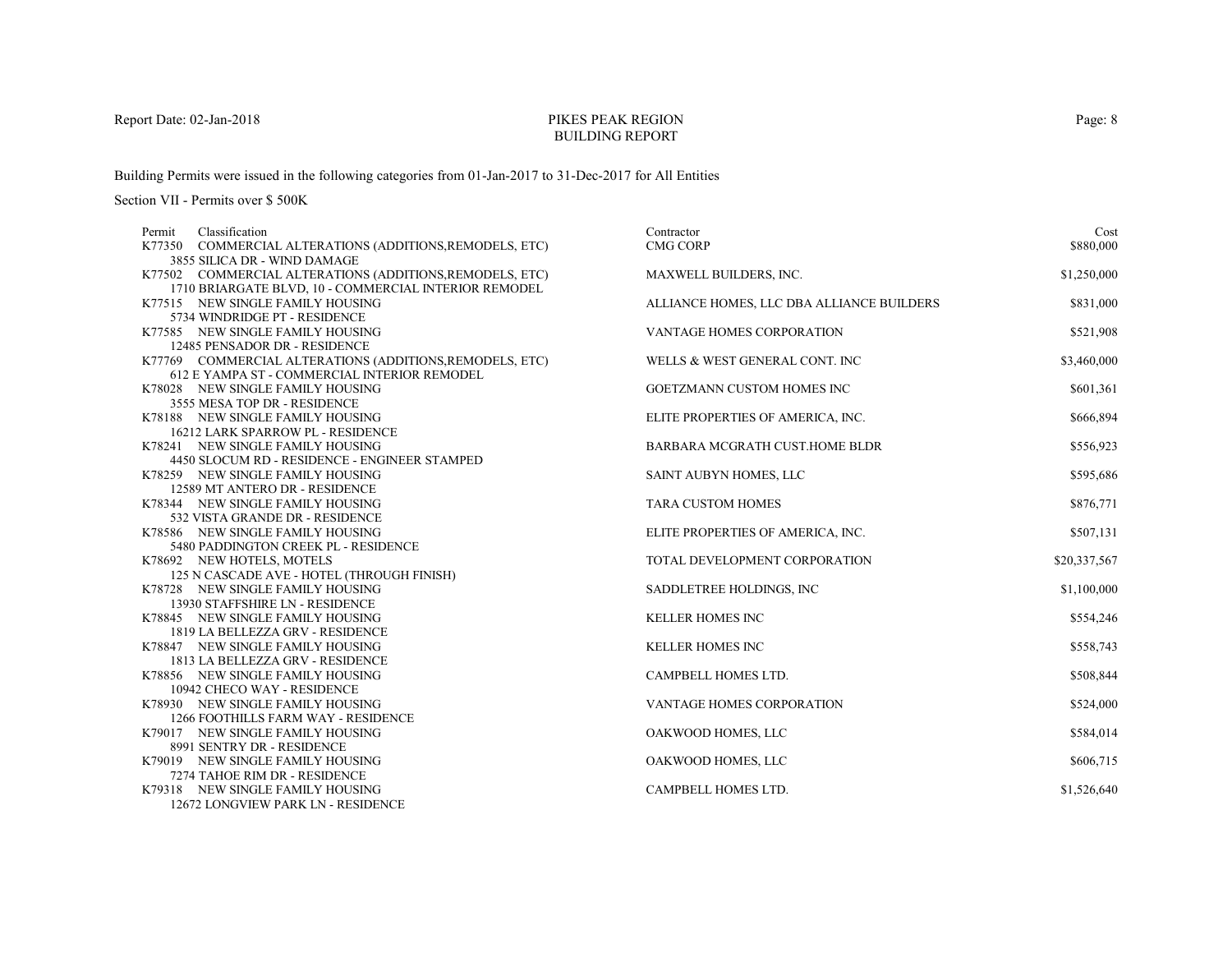# PIKES PEAK REGIONBUILDING REPORT

Building Permits were issued in the following categories from 01-Jan-2017 to 31-Dec-2017 for All Entities

| Classification<br>Permit                                        | Contractor                                       | Cost        |
|-----------------------------------------------------------------|--------------------------------------------------|-------------|
| K79324 STORES AND OTHER RETAIL BUILDINGS/INT FINISHES           | THOMAS GEN. CONTRACTORS, INC.                    | \$610,237   |
| 7965 FOUNTAIN MESA RD - NEW RESTAURANT - CORE AND SHELL         |                                                  |             |
| K79367 NEW SINGLE FAMILY HOUSING                                | MAJESTIC CUSTOM HOMES, INC.                      | \$564,312   |
| 12665 BLACK HILLS DR - RESIDENCE                                |                                                  |             |
| K79375 NEW SINGLE FAMILY HOUSING                                | MAJESTIC CUSTOM HOMES, INC.                      | \$628,881   |
| 12749 CLARK PEAK CT - RESIDENCE                                 |                                                  |             |
| K79431 NEW SERVICE STATIONS AND REPAIR GARAGES                  | WYKOTA CONSTRUCTION INC.                         | \$1,100,000 |
| 8812 CLIFF ALLEN PT - NEW REPAIR GARAGE                         |                                                  |             |
| K79482 NEW SINGLE FAMILY HOUSING                                | SADDLETREE HOLDINGS, INC                         | \$742,776   |
| 10230 HEWLETTS GULCH CT - RESIDENCE                             |                                                  |             |
| K79772 NEW SINGLE FAMILY HOUSING                                | GOEBEL CONSTRUCTION, INC                         | \$617,209   |
| 8565 WILDRIDGE RD - RESIDENCE - ENGINEER STAMPED                |                                                  |             |
| K79786 COMMERCIAL ALTERATIONS (ADDITIONS, REMODELS, ETC)        | CMS OF COLORADO SPRINGS, INC.                    | \$800,000   |
| 5781 N ACADEMY BLVD - INTERIOR REMODEL/CHANGE OF OCCUPANCY      |                                                  |             |
| K79934 NEW SINGLE FAMILY HOUSING                                | VANTAGE HOMES CORPORATION                        | \$521,908   |
| 1781 SUMMERGLOW LN - RESIDENCE                                  |                                                  |             |
| K79944 NEW SINGLE FAMILY HOUSING                                | <b>GALIANT HOMES, LLC.</b>                       | \$575,341   |
| 17155 GWILYM CT - RESIDENCE<br>K79995 NEW SINGLE FAMILY HOUSING | ELITE PROPERTIES OF AMERICA, INC.                | \$574,270   |
| 16465 CLANDESTINE CT - RESIDENCE                                |                                                  |             |
| K80005 NEW SINGLE FAMILY HOUSING                                | ELITE PROPERTIES OF AMERICA, INC.                | \$559,172   |
| 5467 PADDINGTON CREEK PL - RESIDENCE                            |                                                  |             |
| K80006 NEW SINGLE FAMILY HOUSING                                | ELITE PROPERTIES OF AMERICA, INC.                | \$560,457   |
| 5547 THURBER DR - RESIDENCE                                     |                                                  |             |
| K80020 NEW SINGLE FAMILY HOUSING                                | SADDLETREE HOLDINGS, INC                         | \$689,627   |
| 12486 ARROW CREEK CT - RESIDENCE                                |                                                  |             |
| K80294 NEW SINGLE FAMILY HOUSING                                | RON COVINGTON HOMES                              | \$732,320   |
| 10028 STONEMONT DR - RESIDENCE                                  |                                                  |             |
| K80316 NEW SINGLE FAMILY HOUSING                                | LOST CREEK CONSTRUCTION, LLC                     | \$1,012,441 |
| 2206 COYOTE CREST VW - RESIDENCE                                |                                                  |             |
| K80480 NEW SINGLE FAMILY HOUSING                                | OAKWOOD HOMES, LLC                               | \$605,966   |
| 7204 TAHOE RIM DR - RESIDENCE                                   |                                                  |             |
| K80639 NEW SINGLE FAMILY HOUSING                                | CONSTRUCTION CONSULTING DBA RELIANT CONSTRUCTION | \$652,224   |
| 16278 CALA ROJO DR - RESIDENCE (ENGINEER STAMPED)               |                                                  |             |
| K80751 NEW SINGLE FAMILY HOUSING                                | LEVEL 1 HOMES, INC                               | \$750,000   |
| 4810 HIDDEN ROCK RD - RESIDENCE                                 |                                                  |             |
| K80786 NEW SINGLE FAMILY HOUSING                                | MELSSEN HOMES LLC                                | \$642,052   |
| 19135 SIXPENNY LN - RESIDENCE                                   |                                                  |             |
| K80870 NEW SINGLE FAMILY HOUSING                                | VANTAGE HOMES CORPORATION                        | \$512,164   |
| 4386 NEW SANTA FE TRL - RESIDENCE                               |                                                  |             |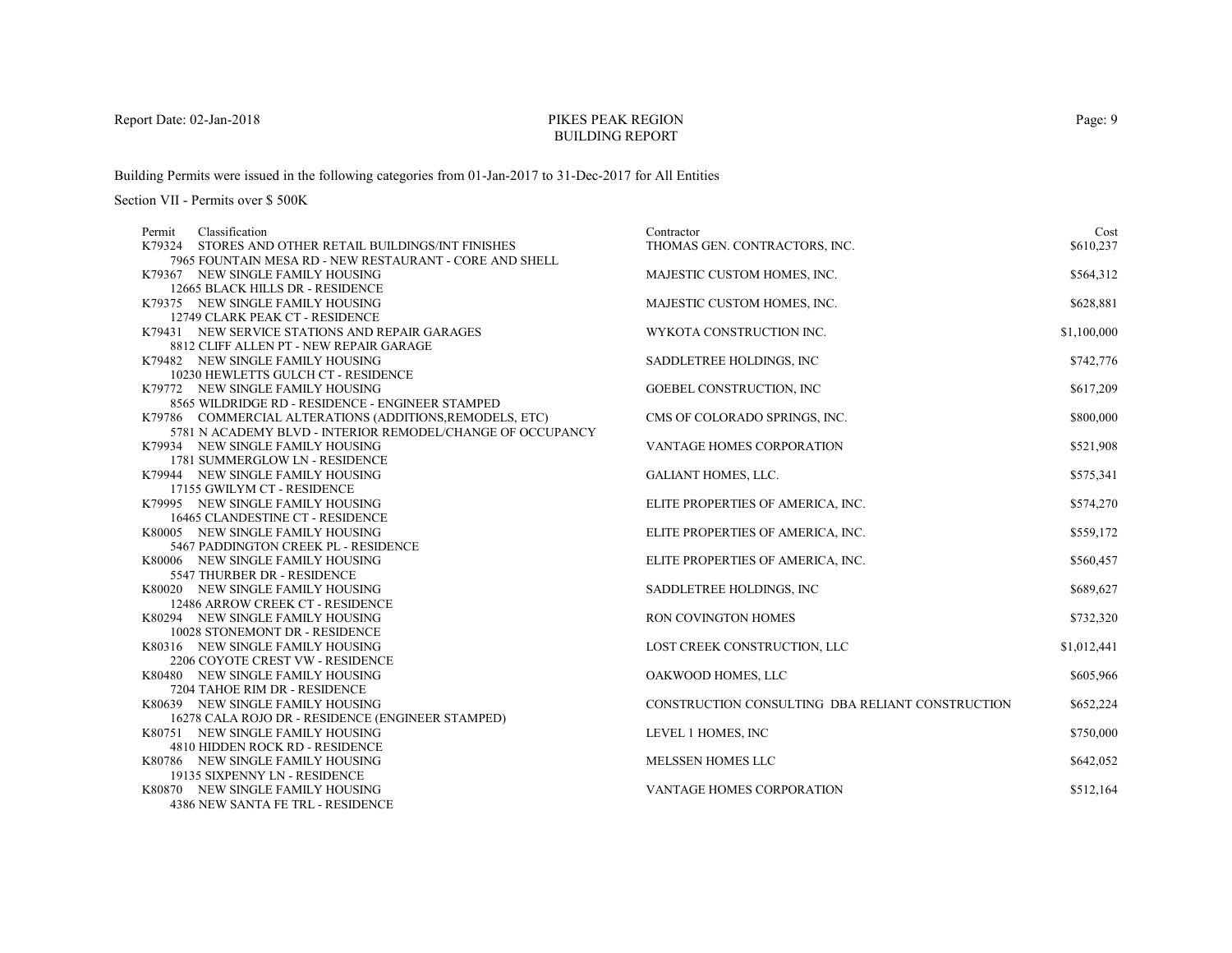# PIKES PEAK REGIONBUILDING REPORT

Building Permits were issued in the following categories from 01-Jan-2017 to 31-Dec-2017 for All Entities

| Cost                                                                                                                                                       | Contractor                                                                                                                                                                                                                                                                                                                                                                                                                                                   | Classification                                                                                                                                                                                                                                                                                                                                                                                                                                                                                                                                                                                                                                                                                                                                                                                                                                                                                                                                                                                                                                                                                                                                                                                                                                                                                                          | Permit |
|------------------------------------------------------------------------------------------------------------------------------------------------------------|--------------------------------------------------------------------------------------------------------------------------------------------------------------------------------------------------------------------------------------------------------------------------------------------------------------------------------------------------------------------------------------------------------------------------------------------------------------|-------------------------------------------------------------------------------------------------------------------------------------------------------------------------------------------------------------------------------------------------------------------------------------------------------------------------------------------------------------------------------------------------------------------------------------------------------------------------------------------------------------------------------------------------------------------------------------------------------------------------------------------------------------------------------------------------------------------------------------------------------------------------------------------------------------------------------------------------------------------------------------------------------------------------------------------------------------------------------------------------------------------------------------------------------------------------------------------------------------------------------------------------------------------------------------------------------------------------------------------------------------------------------------------------------------------------|--------|
| \$504,133                                                                                                                                                  | <b>VANTAGE HOMES CORPORATION</b>                                                                                                                                                                                                                                                                                                                                                                                                                             | K80871 NEW SINGLE FAMILY HOUSING                                                                                                                                                                                                                                                                                                                                                                                                                                                                                                                                                                                                                                                                                                                                                                                                                                                                                                                                                                                                                                                                                                                                                                                                                                                                                        |        |
|                                                                                                                                                            |                                                                                                                                                                                                                                                                                                                                                                                                                                                              | 1123 GIACOMO CT - RESIDENCE                                                                                                                                                                                                                                                                                                                                                                                                                                                                                                                                                                                                                                                                                                                                                                                                                                                                                                                                                                                                                                                                                                                                                                                                                                                                                             |        |
| \$600,000                                                                                                                                                  | <b>GALIANT HOMES, LLC.</b>                                                                                                                                                                                                                                                                                                                                                                                                                                   | K81186 NEW SINGLE FAMILY HOUSING                                                                                                                                                                                                                                                                                                                                                                                                                                                                                                                                                                                                                                                                                                                                                                                                                                                                                                                                                                                                                                                                                                                                                                                                                                                                                        |        |
|                                                                                                                                                            |                                                                                                                                                                                                                                                                                                                                                                                                                                                              | 6413 FARTHING DR - RESIDENCE                                                                                                                                                                                                                                                                                                                                                                                                                                                                                                                                                                                                                                                                                                                                                                                                                                                                                                                                                                                                                                                                                                                                                                                                                                                                                            |        |
| \$528,119                                                                                                                                                  | ELITE PROPERTIES OF AMERICA, INC.                                                                                                                                                                                                                                                                                                                                                                                                                            | K81277 NEW SINGLE FAMILY HOUSING                                                                                                                                                                                                                                                                                                                                                                                                                                                                                                                                                                                                                                                                                                                                                                                                                                                                                                                                                                                                                                                                                                                                                                                                                                                                                        |        |
|                                                                                                                                                            |                                                                                                                                                                                                                                                                                                                                                                                                                                                              | 3053 LAKEFRONT DR - RESIDENCE                                                                                                                                                                                                                                                                                                                                                                                                                                                                                                                                                                                                                                                                                                                                                                                                                                                                                                                                                                                                                                                                                                                                                                                                                                                                                           |        |
| \$535,293                                                                                                                                                  | ELITE PROPERTIES OF AMERICA, INC.                                                                                                                                                                                                                                                                                                                                                                                                                            | K81278 NEW SINGLE FAMILY HOUSING                                                                                                                                                                                                                                                                                                                                                                                                                                                                                                                                                                                                                                                                                                                                                                                                                                                                                                                                                                                                                                                                                                                                                                                                                                                                                        |        |
|                                                                                                                                                            |                                                                                                                                                                                                                                                                                                                                                                                                                                                              |                                                                                                                                                                                                                                                                                                                                                                                                                                                                                                                                                                                                                                                                                                                                                                                                                                                                                                                                                                                                                                                                                                                                                                                                                                                                                                                         |        |
| \$559,172                                                                                                                                                  |                                                                                                                                                                                                                                                                                                                                                                                                                                                              |                                                                                                                                                                                                                                                                                                                                                                                                                                                                                                                                                                                                                                                                                                                                                                                                                                                                                                                                                                                                                                                                                                                                                                                                                                                                                                                         |        |
|                                                                                                                                                            |                                                                                                                                                                                                                                                                                                                                                                                                                                                              |                                                                                                                                                                                                                                                                                                                                                                                                                                                                                                                                                                                                                                                                                                                                                                                                                                                                                                                                                                                                                                                                                                                                                                                                                                                                                                                         |        |
| \$563,669                                                                                                                                                  |                                                                                                                                                                                                                                                                                                                                                                                                                                                              |                                                                                                                                                                                                                                                                                                                                                                                                                                                                                                                                                                                                                                                                                                                                                                                                                                                                                                                                                                                                                                                                                                                                                                                                                                                                                                                         |        |
|                                                                                                                                                            |                                                                                                                                                                                                                                                                                                                                                                                                                                                              |                                                                                                                                                                                                                                                                                                                                                                                                                                                                                                                                                                                                                                                                                                                                                                                                                                                                                                                                                                                                                                                                                                                                                                                                                                                                                                                         |        |
| \$513,234                                                                                                                                                  |                                                                                                                                                                                                                                                                                                                                                                                                                                                              |                                                                                                                                                                                                                                                                                                                                                                                                                                                                                                                                                                                                                                                                                                                                                                                                                                                                                                                                                                                                                                                                                                                                                                                                                                                                                                                         |        |
|                                                                                                                                                            |                                                                                                                                                                                                                                                                                                                                                                                                                                                              |                                                                                                                                                                                                                                                                                                                                                                                                                                                                                                                                                                                                                                                                                                                                                                                                                                                                                                                                                                                                                                                                                                                                                                                                                                                                                                                         |        |
| \$658,007                                                                                                                                                  |                                                                                                                                                                                                                                                                                                                                                                                                                                                              |                                                                                                                                                                                                                                                                                                                                                                                                                                                                                                                                                                                                                                                                                                                                                                                                                                                                                                                                                                                                                                                                                                                                                                                                                                                                                                                         |        |
|                                                                                                                                                            |                                                                                                                                                                                                                                                                                                                                                                                                                                                              |                                                                                                                                                                                                                                                                                                                                                                                                                                                                                                                                                                                                                                                                                                                                                                                                                                                                                                                                                                                                                                                                                                                                                                                                                                                                                                                         |        |
|                                                                                                                                                            |                                                                                                                                                                                                                                                                                                                                                                                                                                                              |                                                                                                                                                                                                                                                                                                                                                                                                                                                                                                                                                                                                                                                                                                                                                                                                                                                                                                                                                                                                                                                                                                                                                                                                                                                                                                                         |        |
|                                                                                                                                                            |                                                                                                                                                                                                                                                                                                                                                                                                                                                              |                                                                                                                                                                                                                                                                                                                                                                                                                                                                                                                                                                                                                                                                                                                                                                                                                                                                                                                                                                                                                                                                                                                                                                                                                                                                                                                         |        |
|                                                                                                                                                            |                                                                                                                                                                                                                                                                                                                                                                                                                                                              |                                                                                                                                                                                                                                                                                                                                                                                                                                                                                                                                                                                                                                                                                                                                                                                                                                                                                                                                                                                                                                                                                                                                                                                                                                                                                                                         |        |
|                                                                                                                                                            |                                                                                                                                                                                                                                                                                                                                                                                                                                                              |                                                                                                                                                                                                                                                                                                                                                                                                                                                                                                                                                                                                                                                                                                                                                                                                                                                                                                                                                                                                                                                                                                                                                                                                                                                                                                                         |        |
|                                                                                                                                                            |                                                                                                                                                                                                                                                                                                                                                                                                                                                              |                                                                                                                                                                                                                                                                                                                                                                                                                                                                                                                                                                                                                                                                                                                                                                                                                                                                                                                                                                                                                                                                                                                                                                                                                                                                                                                         |        |
|                                                                                                                                                            |                                                                                                                                                                                                                                                                                                                                                                                                                                                              |                                                                                                                                                                                                                                                                                                                                                                                                                                                                                                                                                                                                                                                                                                                                                                                                                                                                                                                                                                                                                                                                                                                                                                                                                                                                                                                         |        |
|                                                                                                                                                            |                                                                                                                                                                                                                                                                                                                                                                                                                                                              |                                                                                                                                                                                                                                                                                                                                                                                                                                                                                                                                                                                                                                                                                                                                                                                                                                                                                                                                                                                                                                                                                                                                                                                                                                                                                                                         |        |
|                                                                                                                                                            |                                                                                                                                                                                                                                                                                                                                                                                                                                                              |                                                                                                                                                                                                                                                                                                                                                                                                                                                                                                                                                                                                                                                                                                                                                                                                                                                                                                                                                                                                                                                                                                                                                                                                                                                                                                                         |        |
|                                                                                                                                                            |                                                                                                                                                                                                                                                                                                                                                                                                                                                              |                                                                                                                                                                                                                                                                                                                                                                                                                                                                                                                                                                                                                                                                                                                                                                                                                                                                                                                                                                                                                                                                                                                                                                                                                                                                                                                         |        |
|                                                                                                                                                            |                                                                                                                                                                                                                                                                                                                                                                                                                                                              |                                                                                                                                                                                                                                                                                                                                                                                                                                                                                                                                                                                                                                                                                                                                                                                                                                                                                                                                                                                                                                                                                                                                                                                                                                                                                                                         |        |
|                                                                                                                                                            |                                                                                                                                                                                                                                                                                                                                                                                                                                                              |                                                                                                                                                                                                                                                                                                                                                                                                                                                                                                                                                                                                                                                                                                                                                                                                                                                                                                                                                                                                                                                                                                                                                                                                                                                                                                                         |        |
|                                                                                                                                                            |                                                                                                                                                                                                                                                                                                                                                                                                                                                              |                                                                                                                                                                                                                                                                                                                                                                                                                                                                                                                                                                                                                                                                                                                                                                                                                                                                                                                                                                                                                                                                                                                                                                                                                                                                                                                         |        |
|                                                                                                                                                            |                                                                                                                                                                                                                                                                                                                                                                                                                                                              |                                                                                                                                                                                                                                                                                                                                                                                                                                                                                                                                                                                                                                                                                                                                                                                                                                                                                                                                                                                                                                                                                                                                                                                                                                                                                                                         |        |
|                                                                                                                                                            |                                                                                                                                                                                                                                                                                                                                                                                                                                                              |                                                                                                                                                                                                                                                                                                                                                                                                                                                                                                                                                                                                                                                                                                                                                                                                                                                                                                                                                                                                                                                                                                                                                                                                                                                                                                                         |        |
|                                                                                                                                                            |                                                                                                                                                                                                                                                                                                                                                                                                                                                              |                                                                                                                                                                                                                                                                                                                                                                                                                                                                                                                                                                                                                                                                                                                                                                                                                                                                                                                                                                                                                                                                                                                                                                                                                                                                                                                         |        |
|                                                                                                                                                            |                                                                                                                                                                                                                                                                                                                                                                                                                                                              |                                                                                                                                                                                                                                                                                                                                                                                                                                                                                                                                                                                                                                                                                                                                                                                                                                                                                                                                                                                                                                                                                                                                                                                                                                                                                                                         |        |
|                                                                                                                                                            |                                                                                                                                                                                                                                                                                                                                                                                                                                                              |                                                                                                                                                                                                                                                                                                                                                                                                                                                                                                                                                                                                                                                                                                                                                                                                                                                                                                                                                                                                                                                                                                                                                                                                                                                                                                                         |        |
|                                                                                                                                                            |                                                                                                                                                                                                                                                                                                                                                                                                                                                              |                                                                                                                                                                                                                                                                                                                                                                                                                                                                                                                                                                                                                                                                                                                                                                                                                                                                                                                                                                                                                                                                                                                                                                                                                                                                                                                         |        |
|                                                                                                                                                            |                                                                                                                                                                                                                                                                                                                                                                                                                                                              |                                                                                                                                                                                                                                                                                                                                                                                                                                                                                                                                                                                                                                                                                                                                                                                                                                                                                                                                                                                                                                                                                                                                                                                                                                                                                                                         |        |
|                                                                                                                                                            |                                                                                                                                                                                                                                                                                                                                                                                                                                                              |                                                                                                                                                                                                                                                                                                                                                                                                                                                                                                                                                                                                                                                                                                                                                                                                                                                                                                                                                                                                                                                                                                                                                                                                                                                                                                                         |        |
|                                                                                                                                                            |                                                                                                                                                                                                                                                                                                                                                                                                                                                              |                                                                                                                                                                                                                                                                                                                                                                                                                                                                                                                                                                                                                                                                                                                                                                                                                                                                                                                                                                                                                                                                                                                                                                                                                                                                                                                         |        |
|                                                                                                                                                            |                                                                                                                                                                                                                                                                                                                                                                                                                                                              |                                                                                                                                                                                                                                                                                                                                                                                                                                                                                                                                                                                                                                                                                                                                                                                                                                                                                                                                                                                                                                                                                                                                                                                                                                                                                                                         |        |
|                                                                                                                                                            |                                                                                                                                                                                                                                                                                                                                                                                                                                                              | 3718 SKY RIM CT - RESIDENCE                                                                                                                                                                                                                                                                                                                                                                                                                                                                                                                                                                                                                                                                                                                                                                                                                                                                                                                                                                                                                                                                                                                                                                                                                                                                                             |        |
| \$509,000<br>\$591,938<br>\$2,050,000<br>\$641,302<br>\$638,839<br>\$594,936<br>\$928,062<br>\$525,000<br>\$640,660<br>\$700,410<br>\$521,908<br>\$591,938 | ELITE PROPERTIES OF AMERICA, INC.<br>ELITE PROPERTIES OF AMERICA, INC.<br><b>CENTURY COMMUNITIES</b><br>GUARINO CONSTRUCTION, LLC<br>KELLER HOMES INC<br>VANTAGE HOMES CORPORATION<br><b>SWINERTON BUILDERS</b><br>SAINT AUBYN HOMES, LLC<br>ROCKY MOUNTAIN HIGH BUILDERS INC.<br>KIRELLA HOMES, INC<br>VILLAGREE, LLC<br>ELEVATION HOMES, LLC<br>RON COVINGTON HOMES<br>DIRECT BUILD, INC.<br>VANTAGE HOMES CORPORATION<br><b>VANTAGE HOMES CORPORATION</b> | 2312 PELICAN BAY DR - RESIDENCE<br>K81286 NEW SINGLE FAMILY HOUSING<br>8554 CROOKED BRANCH LN - RESIDENCE<br>K81287 NEW SINGLE FAMILY HOUSING<br>12422 ARROW CREEK CT - RESIDENCE<br>K81550 NEW SINGLE FAMILY HOUSING<br>17680 LAKE SIDE DR - RESIDENCE<br>K81601 NEW SINGLE FAMILY HOUSING<br>6955 WHITE FIR LN - RESIDENCE BLACK FOREST FIRE REBUILD - ENGINEER STAMPED<br>K81615 STRUCTURES OTHER THAN BUILDINGS (SWIMMING POOLS, ETC)<br>6335 SORPRESA LN - RETAINING WALL - COMMERCIAL<br>K81653 NEW SINGLE FAMILY HOUSING<br><b>1621 SUMMERGLOW LN - RESIDENCE</b><br>K81902 COMMERCIAL ALTERATIONS (ADDITIONS, REMODELS, ETC)<br>9950 FEDERAL DR, 100 - COMMERCIAL INTERIOR REMODEL<br>K81984 NEW SINGLE FAMILY HOUSING<br>10863 CHECO WAY - RESIDENCE<br>K82089 NEW SINGLE FAMILY HOUSING<br>11721 SMOKEY HILL GRV - RESIDENCE<br>K82118 NEW SINGLE FAMILY HOUSING<br>1971 MILLWRIGHT CT - RESIDENCE<br>K82154 NEW SINGLE FAMILY HOUSING<br>5210 SIERRA RIDGE TRL - RESIDENCE<br>K82170 NEW SINGLE FAMILY HOUSING<br>11615 BISON MEADOWS CT - RESIDENCE<br>K82231 NEW SINGLE FAMILY HOUSING<br>9163 JASPER FALLS PL - RESIDENCE<br>K82242 NEW SINGLE FAMILY HOUSING<br>14250 DELWOOD DR - RESIDENCE<br>K82275 NEW SINGLE FAMILY HOUSING<br>12478 ARROW CREEK CT - RESIDENCE<br>K82278 NEW SINGLE FAMILY HOUSING |        |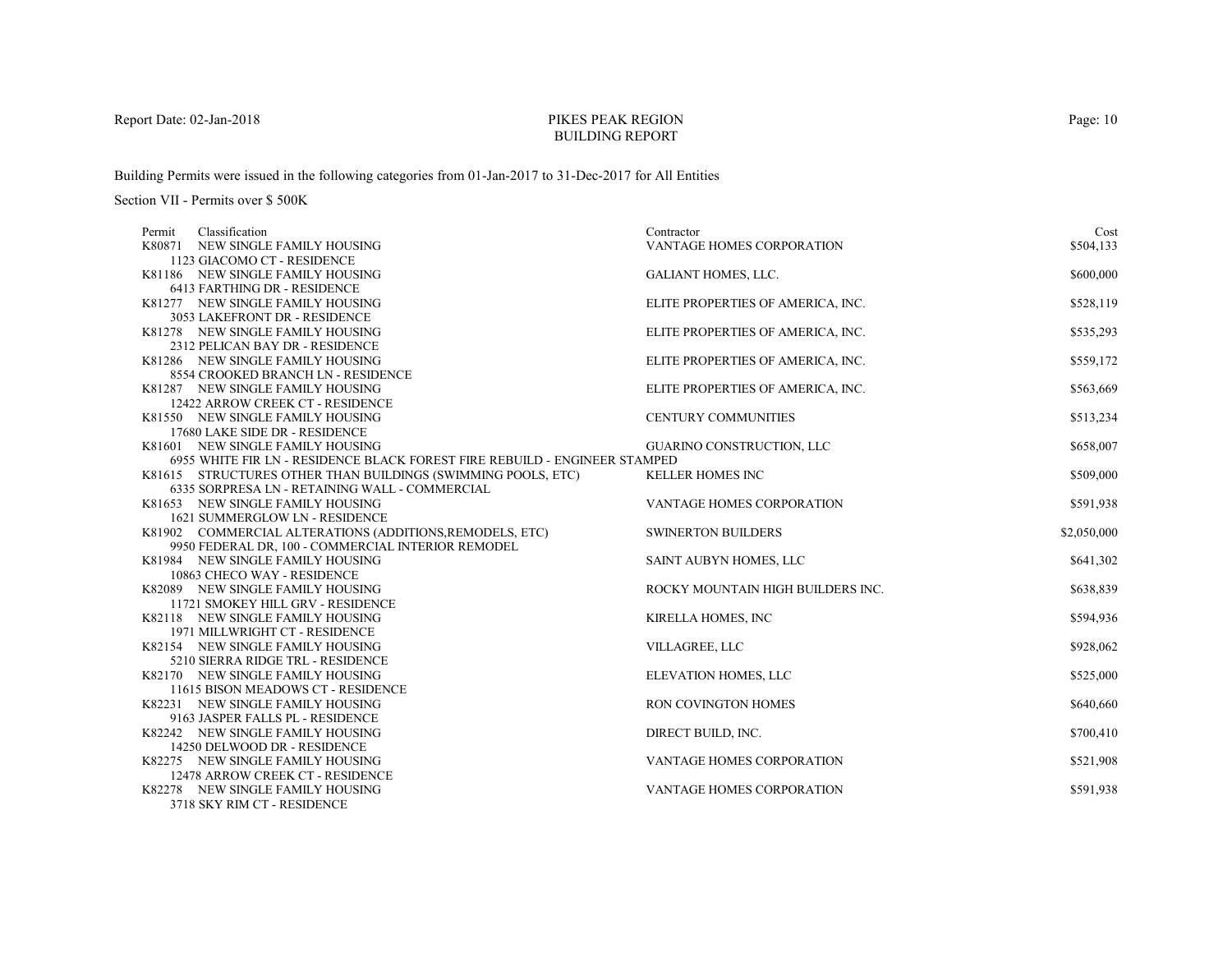# PIKES PEAK REGIONBUILDING REPORT

Building Permits were issued in the following categories from 01-Jan-2017 to 31-Dec-2017 for All Entities

| Classification<br>Permit                                         | Contractor                         | Cost        |
|------------------------------------------------------------------|------------------------------------|-------------|
| K82279 NEW SINGLE FAMILY HOUSING                                 | PARK VISTA BUILDERS, LLC           | \$513,984   |
| 3610 HARE HAVEN LN - RESIDENCE                                   |                                    |             |
| K82283 NEW SINGLE FAMILY HOUSING                                 | SAINT AUBYN HOMES, LLC             | \$540,326   |
| 13113 PARK MEADOWS DR - RESIDENCE                                |                                    |             |
| K82374 NEW SINGLE FAMILY HOUSING                                 | GOETZMANN CUSTOM HOMES INC         | \$581,766   |
| 5530 CREIGHTON CT - RESIDENCE                                    |                                    |             |
| K82466 NONRESIDENTIAL BUILDINGS (STORAGE SHEDS, ETC)             | LONE WESTERN STAR DEVELOPMENT, LLC | \$6,941,896 |
| 5751 CAMBER VW - AIRCRAFT HANGER (UPGRADE TO SUPERSTRUCTURE)     |                                    |             |
| K82691 NEW SINGLE FAMILY HOUSING                                 | ELITE PROPERTIES OF AMERICA, INC.  | \$549,749   |
| 12494 ARROW CREEK CT - RESIDENCE                                 |                                    |             |
| K82744 NEW SINGLE FAMILY HOUSING                                 | CHALLENGER HOMES, INC.             | \$769,156   |
| 19693 LINDENMERE DR - RESIDENCE                                  |                                    |             |
| K82892 NEW SINGLE FAMILY HOUSING                                 | CAMPBELL HOMES LTD.                | \$549,106   |
| 10923 CHECO WAY - RESIDENCE                                      |                                    |             |
| K82894 NEW SINGLE FAMILY HOUSING                                 | <b>KELLER HOMES INC</b>            | \$573,406   |
| 6235 MOUNT OURAY DR - RESIDENCE                                  |                                    |             |
| K82925 NEW SINGLE FAMILY HOUSING                                 | SADDLETREE HOLDINGS, INC           | \$663,608   |
| 4076 NEW SANTA FE TRL - RESIDENCE                                |                                    |             |
| K82926 NEW SINGLE FAMILY HOUSING                                 | SADDLETREE HOLDINGS, INC           | \$545,643   |
| 10075 BUCK GULCH CT - RESIDENCE                                  |                                    |             |
| K83022 NEW SINGLE FAMILY HOUSING<br>4613 PORTILLO PL - RESIDENCE | VANTAGE HOMES CORPORATION          | \$518,000   |
| K83326 NEW SINGLE FAMILY HOUSING                                 |                                    | \$600,000   |
| 811 CRYSTAL PARK RD - RESIDENCE                                  | PALACE HOMES, INC.                 |             |
| K83551 COMMERCIAL ALTERATIONS (ADDITIONS, REMODELS, ETC)         | <b>ELDER CONSTRUCTION</b>          | \$590,265   |
| 4350 MIRA LINDA PT - INTERIOR REMODEL                            |                                    |             |
| K83608 NEW SINGLE FAMILY HOUSING                                 | VANTAGE HOMES CORPORATION          | \$560,000   |
| 12544 HAWK STONE DR - RESIDENCE                                  |                                    |             |
| K83825 NEW SINGLE FAMILY HOUSING                                 | SADDLETREE HOLDINGS, INC.          | \$839,294   |
| 1135 KELSO PL - RESIDENCE                                        |                                    |             |
| K83845 COMMERCIAL ALTERATIONS (ADDITIONS, REMODELS, ETC)         | EPIC CONSTRUCTION, INC.            | \$627,000   |
| 450 HWY 105 - INTERIOR REMODEL                                   |                                    |             |
| K83958 COMMERCIAL ALTERATIONS (ADDITIONS, REMODELS, ETC)         | KTK GENERAL CONTRACTING LTD.       | \$601,089   |
| 1455 S NEVADA AVE - INTERIOR REMODEL                             |                                    |             |
| K84075 NEW SINGLE FAMILY HOUSING                                 | ELITE PROPERTIES OF AMERICA, INC.  | \$576,519   |
| 1446 SUMMERGLOW LN - RESIDENCE                                   |                                    |             |
| K84083 NEW SINGLE FAMILY HOUSING                                 | ELITE PROPERTIES OF AMERICA, INC.  | \$559,172   |
| 6959 MUSTANG RIM DR - RESIDENCE                                  |                                    |             |
| K84093 NEW SINGLE FAMILY HOUSING                                 | ELITE PROPERTIES OF AMERICA, INC.  | \$559,172   |
| 12472 PENSADOR DR - RESIDENCE                                    |                                    |             |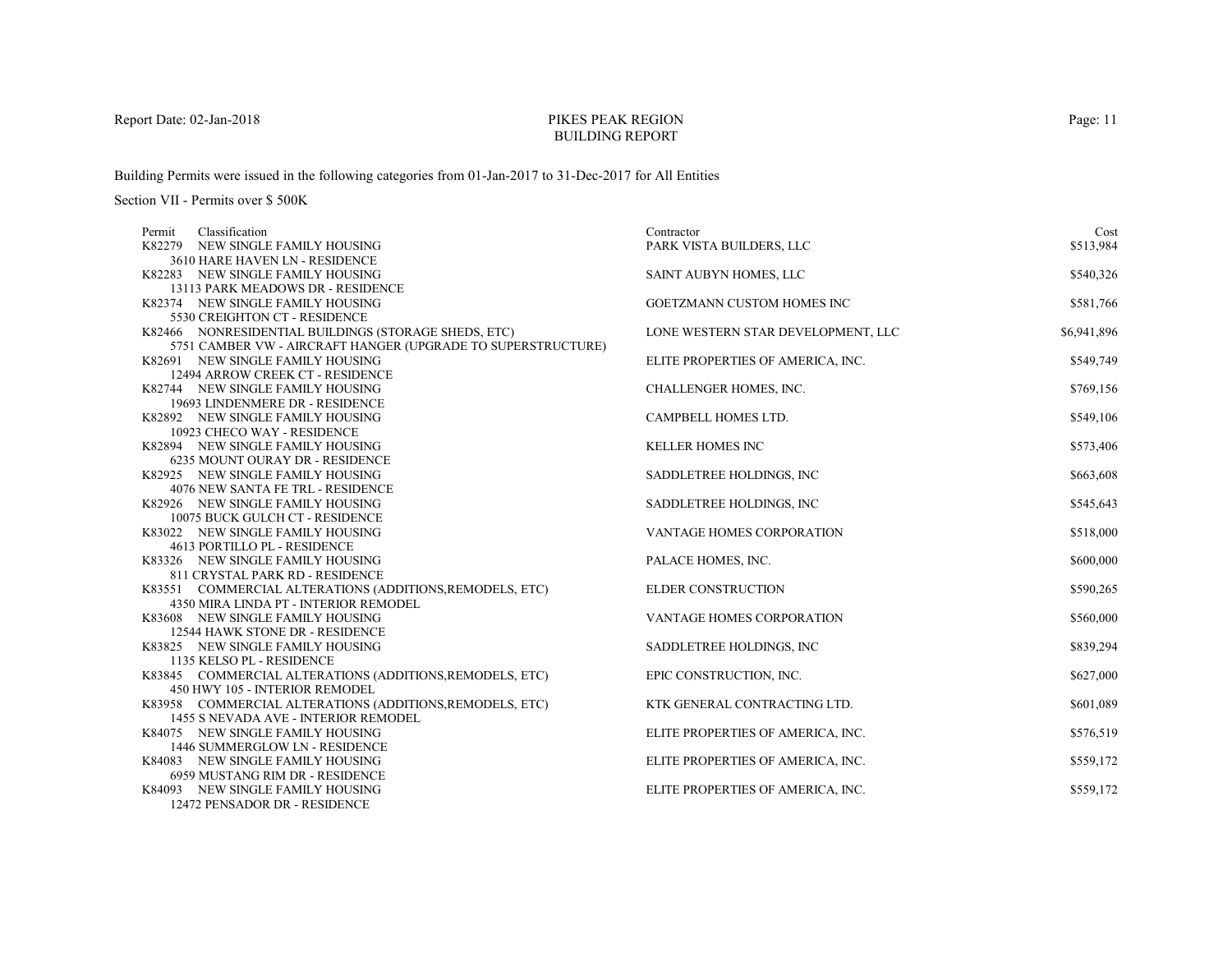# PIKES PEAK REGIONBUILDING REPORT

Building Permits were issued in the following categories from 01-Jan-2017 to 31-Dec-2017 for All Entities

| Classification<br>Permit                                                           | Contractor                        | Cost        |
|------------------------------------------------------------------------------------|-----------------------------------|-------------|
| K84456 NEW SINGLE FAMILY HOUSING                                                   | PALMER RIDGE CONSTRUCTION CO.     | \$1,800,000 |
| 4660 FOXCHASE WAY - RESIDENCE                                                      |                                   |             |
| K84466 NEW SINGLE FAMILY HOUSING                                                   | <b>TUSCANY HOMES LLC</b>          | \$1,162,568 |
| 3665 MEADOW RUN CIR - RESIDENCE                                                    |                                   |             |
| K84497 NEW SINGLE FAMILY HOUSING                                                   | OAKWOOD HOMES, LLC                | \$595,151   |
| 8475 MEADOW WING CIR - RESIDENCE                                                   |                                   |             |
| K84789 NEW SINGLE FAMILY HOUSING                                                   | MARC BUILDERS, INC.               | \$543,003   |
| 920 SPACIOUS SKIES DR - RESIDENCE                                                  |                                   |             |
| K84879 COMMERCIAL ALTERATIONS (ADDITIONS, REMODELS, ETC)                           | ART C KLEIN CONSTRUCTION, INC.    | \$902,170   |
| 12130 FALCON HWY - INTERIOR REMODEL/ADDITION/CHANGE OF OCC                         |                                   |             |
| K84941 NEW SINGLE FAMILY HOUSING                                                   | GOETZMANN CUSTOM HOMES INC        | \$556,495   |
| 12430 ARROW CREEK CT - RESIDENCE                                                   |                                   |             |
| K84947 NEW SINGLE FAMILY HOUSING                                                   | VANTAGE HOMES CORPORATION         | \$550,820   |
| 11721 SPECTACULAR BID CIR - RESIDENCE                                              |                                   |             |
| K84961 NEW SINGLE FAMILY HOUSING                                                   | MC HAMMER, INC.                   | \$534,865   |
| 1000 REGAL WAY - RESIDENCE                                                         |                                   |             |
| K84962 NEW SINGLE FAMILY HOUSING                                                   | <b>SIGNATURE HOMES</b>            | \$710,797   |
| 17476 POND VIEW PL - RESIDENCE                                                     |                                   |             |
| K85077 NEW SINGLE FAMILY HOUSING                                                   | <b>CENTURY COMMUNITIES</b>        | \$537,649   |
| 17662 LEISURE LAKE DR - RESIDENCE                                                  |                                   |             |
| K85112 NEW SINGLE FAMILY HOUSING                                                   | <b>CENTURY COMMUNITIES</b>        | \$513,234   |
| 17584 LAKE SIDE DR - RESIDENCE                                                     |                                   |             |
| K85286 NEW SINGLE FAMILY HOUSING                                                   | <b>HOMEOWNER</b>                  | \$532,188   |
| 13735 MCCUNE RD - RESIDENCE - ENGINEER STAMPED<br>K85328 NEW SINGLE FAMILY HOUSING |                                   |             |
| 8667 TRANQUIL KNOLL LN - RESIDENCE                                                 | OAKWOOD HOMES, LLC                | \$538,719   |
| K85340 NEW SINGLE FAMILY HOUSING                                                   | OAKWOOD HOMES, LLC                |             |
| 8603 TRANQUIL KNOLL LN - RESIDENCE                                                 |                                   | \$513,556   |
| K85350 NEW SINGLE FAMILY HOUSING                                                   | <b>GRAY HOMES, INC</b>            | \$505,096   |
| 9262 KATHI CREEK DR - RESIDENCE                                                    |                                   |             |
| K85494 NEW SINGLE FAMILY HOUSING                                                   | ELITE PROPERTIES OF AMERICA, INC. | \$559,172   |
| 8608 CROOKED BRANCH LN - RESIDENCE                                                 |                                   |             |
| K85504 NEW SINGLE FAMILY HOUSING                                                   | ALL ABOUT HOME DESIGN, LLC        | \$759,518   |
| 5439 MARSHGLEN CT - RESIDENCE                                                      |                                   |             |
| K85583 COMMERCIAL ALTERATIONS (ADDITIONS, REMODELS, ETC)                           | BRYAN CONSTRUCTION, INC.          | \$600,000   |
| 1005 E WOODMEN RD - INTERIOR REMODEL                                               |                                   |             |
| K85861 COMMERCIAL ALTERATIONS (ADDITIONS, REMODELS, ETC)                           | MOLTZ CONSTRUCTION, INC.          | \$1,870,250 |
| 27601 HWY 67 - ADDITION                                                            |                                   |             |
| K86005 NEW SINGLE FAMILY HOUSING                                                   | <b>REUNION HOMES</b>              | \$569,130   |
| 10377 BOULDER RIDGE DR - RESIDENCE                                                 |                                   |             |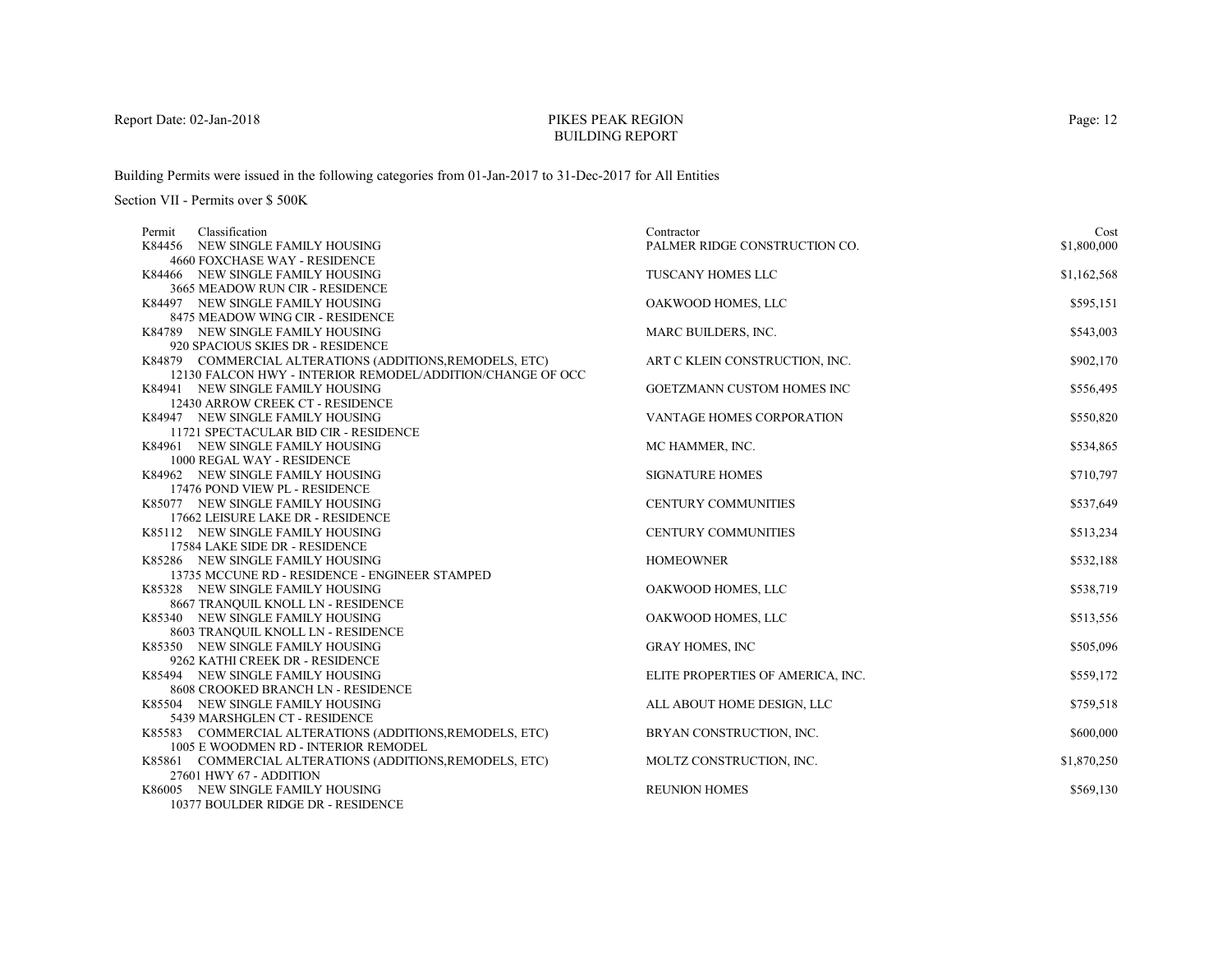# PIKES PEAK REGIONBUILDING REPORT

Building Permits were issued in the following categories from 01-Jan-2017 to 31-Dec-2017 for All Entities

| Classification<br>Permit                                      | Contractor                                | Cost        |
|---------------------------------------------------------------|-------------------------------------------|-------------|
| K86021<br>NEW SINGLE FAMILY HOUSING                           | VANGUARD HOMES CORP.                      | \$512,699   |
| 3087 LOOKING GLASS WAY - RESIDENCE                            |                                           |             |
| K86197 STORES AND OTHER RETAIL BUILDINGS/INT FINISHES         | HUDSPETH & ASSOCIATES, INC.               | \$1,713,366 |
| 2410 N ACADEMY BLVD - NEW CONVENIENCE STORE                   |                                           |             |
| K86341 COMMERCIAL ALTERATIONS (ADDITIONS, REMODELS, ETC)      | PEAK PROFESSIONAL CONTRS INC              | \$1,450,000 |
| 118 N TEJON ST, 100 - COMMERCIAL INTERIOR REMODEL             |                                           |             |
| K86400 NEW SINGLE FAMILY HOUSING                              | <b>ASPEN VIEW HOMES</b>                   | \$520,516   |
| 8315 KENOSHA DR - RESIDENCE                                   |                                           |             |
| K86604 NEW SINGLE FAMILY HOUSING                              | RIVER ROCK CUSTOM HOMES, INC.             | \$558,101   |
| 2252 RED EDGE HTS - RESIDENCE                                 |                                           |             |
| K86652 NEW SINGLE FAMILY HOUSING                              | SAINT AUBYN HOMES, LLC                    | \$526,834   |
| 17921 BLUE OPAL CT - RESIDENCE                                |                                           |             |
| K86796 NEW SINGLE FAMILY HOUSING                              | MAJESTIC CUSTOM HOMES, INC.               | \$588,190   |
| 12692 CLARK PEAK CT - RESIDENCE                               |                                           |             |
| K86906 NEW SINGLE FAMILY HOUSING                              | OAKWOOD HOMES, LLC                        | \$584,121   |
| 8463 MEADOW WING CIR - RESIDENCE                              |                                           |             |
| K87023 NEW SINGLE FAMILY HOUSING                              | KIRELLA HOMES, INC                        | \$874,094   |
| 19874 UPCHURCH WAY - RESIDENCE                                |                                           |             |
| K87078 NEW SINGLE FAMILY HOUSING                              | <b>REUNION HOMES</b>                      | \$719,256   |
| 13437 PARK MEADOWS DR - RESIDENCE                             |                                           |             |
| K87325 NEW SINGLE FAMILY HOUSING                              | CHALLENGER HOMES, INC.                    | \$508,737   |
| 6837 SPRUCE HILL CT - RESIDENCE                               |                                           |             |
| K87328 COMMERCIAL ALTERATIONS (ADDITIONS, REMODELS, ETC)      | STELLAR RESTORATION SERVICES, LLC         | \$508,417   |
| 2845 JANITELL RD - REROOF<br>K87346 NEW SINGLE FAMILY HOUSING | VANTAGE HOMES CORPORATION                 | \$559,941   |
| 1849 MUD HEN DR - RESIDENCE                                   |                                           |             |
| K87348 NEW SINGLE FAMILY HOUSING                              | VANTAGE HOMES CORPORATION                 | \$561,000   |
| 3461 WIND WAKER WAY - RESIDENCE                               |                                           |             |
| K87350 NEW SINGLE FAMILY HOUSING                              | <b>VANTAGE HOMES CORPORATION</b>          | \$550,820   |
| 1139 GIACOMO CT - RESIDENCE                                   |                                           |             |
| K87818 NEW SINGLE FAMILY HOUSING                              | ELITE PROPERTIES OF AMERICA, INC.         | \$572,128   |
| 16466 CLANDESTINE CT - RESIDENCE                              |                                           |             |
| K87822 NEW SINGLE FAMILY HOUSING                              | ELITE PROPERTIES OF AMERICA, INC.         | \$655,651   |
| 1749 SUMMERGLOW LN - RESIDENCE                                |                                           |             |
| K87937 NEW SINGLE FAMILY HOUSING                              | <b>GMITER REMODELING &amp; CONSTRUCT.</b> | \$634,556   |
| 11780 SMOKEY HILL GRV - RESIDENCE                             |                                           |             |
| K87942 NEW SINGLE FAMILY HOUSING                              | PEAK SIDE PROPERTIES, LLC                 | \$896,902   |
| 4580 FOXCHASE WAY - RESIDENCE                                 |                                           |             |
| K88361 NEW SINGLE FAMILY HOUSING                              | <b>REUNION HOMES</b>                      | \$569,130   |
| 10280 HIDDEN PARK WAY - RESIDENCE                             |                                           |             |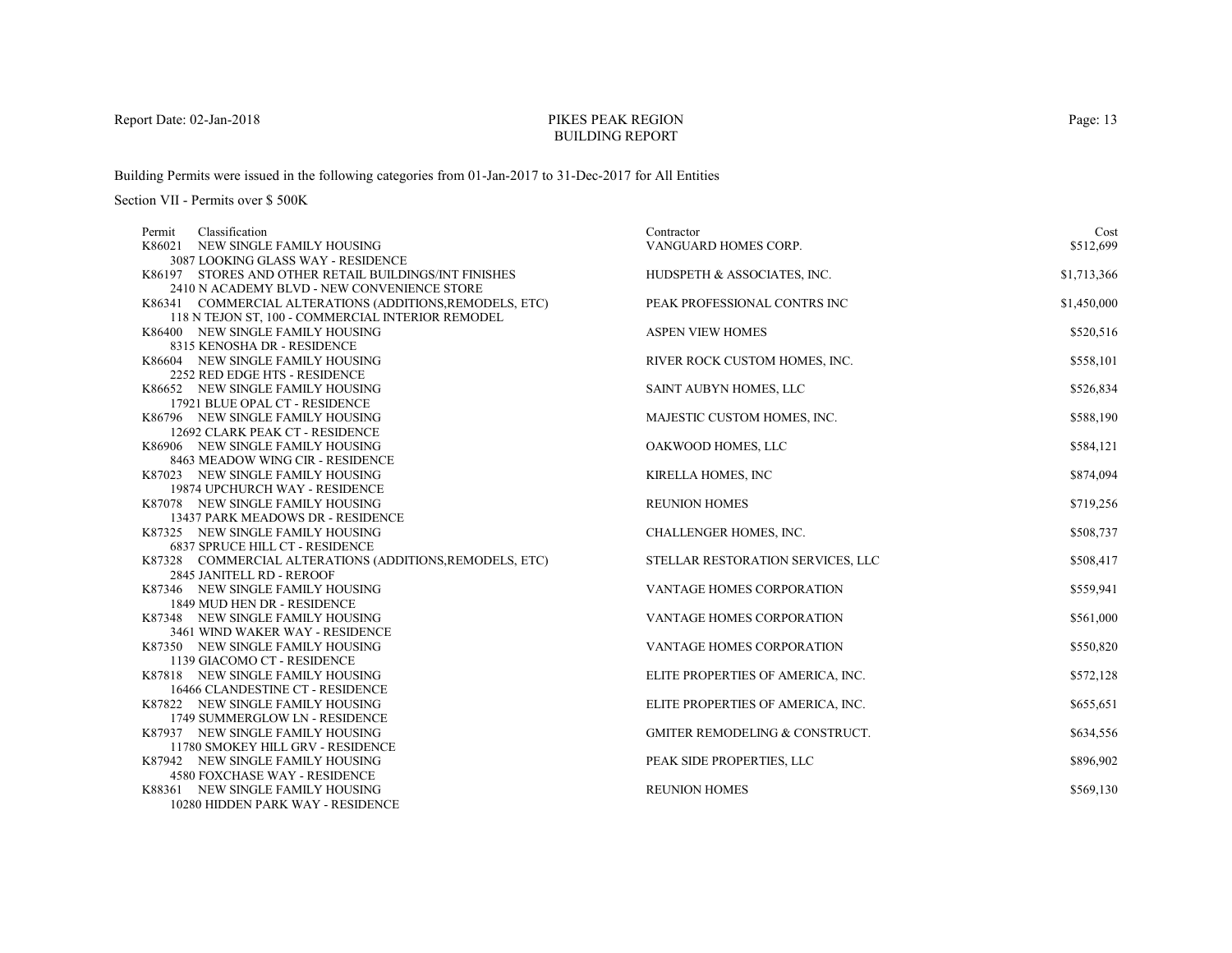# PIKES PEAK REGIONBUILDING REPORT

Building Permits were issued in the following categories from 01-Jan-2017 to 31-Dec-2017 for All Entities

| Classification<br>Permit                                              | Contractor                        | Cost        |
|-----------------------------------------------------------------------|-----------------------------------|-------------|
| K88364 NEW SINGLE FAMILY HOUSING                                      | <b>REUNION HOMES</b>              | \$687,775   |
| 12760 SUNLIGHT PEAK PL - RESIDENCE                                    |                                   |             |
| K88409 NEW SINGLE FAMILY HOUSING                                      | STAUFFER AND SONS CONSTRUCTION    | \$682,849   |
| 5470 OLD RANCH RD - RESIDENCE                                         |                                   |             |
| K88710 NEW SINGLE FAMILY HOUSING                                      | <b>VANTAGE HOMES CORPORATION</b>  | \$550,820   |
| 4366 NEW SANTA FE TRL - RESIDENCE                                     |                                   |             |
| K88819 COMMERCIAL ALTERATIONS (ADDITIONS, REMODELS, ETC)              | BLU SKY RESTORATION CONTRACTORS   | \$750,000   |
| 1855 AEROPLAZA DR - INTERIOR REMODEL (WATER DAMAGE REPAIR)            |                                   |             |
| K89247 NEW SINGLE FAMILY HOUSING                                      | ELITE PROPERTIES OF AMERICA, INC. | \$512,271   |
| 12446 ARROW CREEK CT - RESIDENCE                                      |                                   |             |
| K89255 NEW SINGLE FAMILY HOUSING                                      | ELITE PROPERTIES OF AMERICA, INC. | \$567,738   |
| 5535 THURBER DR - RESIDENCE                                           |                                   |             |
| K89370 NEW SINGLE FAMILY HOUSING                                      | <b>HOMEOWNER</b>                  | \$658,970   |
| 4415 ARROWHEAD DR - RESIDENCE                                         |                                   |             |
| K89443 NEW SINGLE FAMILY HOUSING                                      | <b>CUSTOM CASTLES</b>             | \$554,460   |
| 3990 NEEDLES DR - RESIDENCE                                           |                                   |             |
| K89526 NEW SINGLE FAMILY HOUSING                                      | CAMPBELL HOMES LTD.               | \$537,220   |
| 11384 PYRAMID PEAK DR - RESIDENCE<br>K89527 NEW SINGLE FAMILY HOUSING | PALMER RIDGE CONSTRUCTION CO.     | \$579,303   |
| 1910 SPRING VALLEY DR - RESIDENCE                                     |                                   |             |
| K89532 NEW SINGLE FAMILY HOUSING                                      | <b>GRAY HOMES, INC</b>            | \$519,445   |
| 9250 KATHI CREEK DR - RESIDENCE                                       |                                   |             |
| K89647 NEW OFFICES, BANKS, AND PROFESSIONAL BLDGS/INT FINISHES        | THOMAS GEN. CONTRACTORS, INC.     | \$1,808,397 |
| 4150 E WOODMEN RD - OFFICE BUILDING (CORE AND SHELL)                  |                                   |             |
| K89651 COMMERCIAL ALTERATIONS (ADDITIONS, REMODELS, ETC)              | TMS CONSTRUCTION, INC.            | \$1,200,000 |
| 1818 SPRING WATER PT - THEATER TO COMPLETE G82692                     |                                   |             |
| K89802 NEW SINGLE FAMILY HOUSING                                      | BRAD HORSLEY CONSTRUCTION, INC    | \$617,637   |
| 10840 VOLLMER RD - RESIDENCE                                          |                                   |             |
| K89984 COMMERCIAL ALTERATIONS (ADDITIONS, REMODELS, ETC)              | A. R. MAYS CONSTRUCTION, INC.     | \$1,920,000 |
| 3305 CINEMA PT - INTERIOR REMODEL                                     |                                   |             |
| K90120 NEW SINGLE FAMILY HOUSING                                      | COMITO BUILDING AND DESIGN, LLC   | \$750,000   |
| 1764 OAKMOOR HTS - RESIDENCE                                          |                                   |             |
| K90231 NEW SINGLE FAMILY HOUSING                                      | <b>REUNION HOMES</b>              | \$562,598   |
| <b>6551 PHANTOM WAY - RESIDENCE</b>                                   |                                   |             |
| K90375 NEW SINGLE FAMILY HOUSING                                      | CHALLENGER HOMES, INC.            | \$508,737   |
| 7647 CAT TAIL CREEK DR - RESIDENCE                                    |                                   |             |
| K90383 NEW SINGLE FAMILY HOUSING                                      | CHALLENGER HOMES, INC.            | \$504,775   |
| <b>6560 STONEFLY DR - RESIDENCE</b>                                   |                                   |             |
| K90394 NEW SINGLE FAMILY HOUSING                                      | SADDLETREE HOLDINGS, INC          | \$1,048,296 |
| 1857 REDBANK DR - RESIDENCE                                           |                                   |             |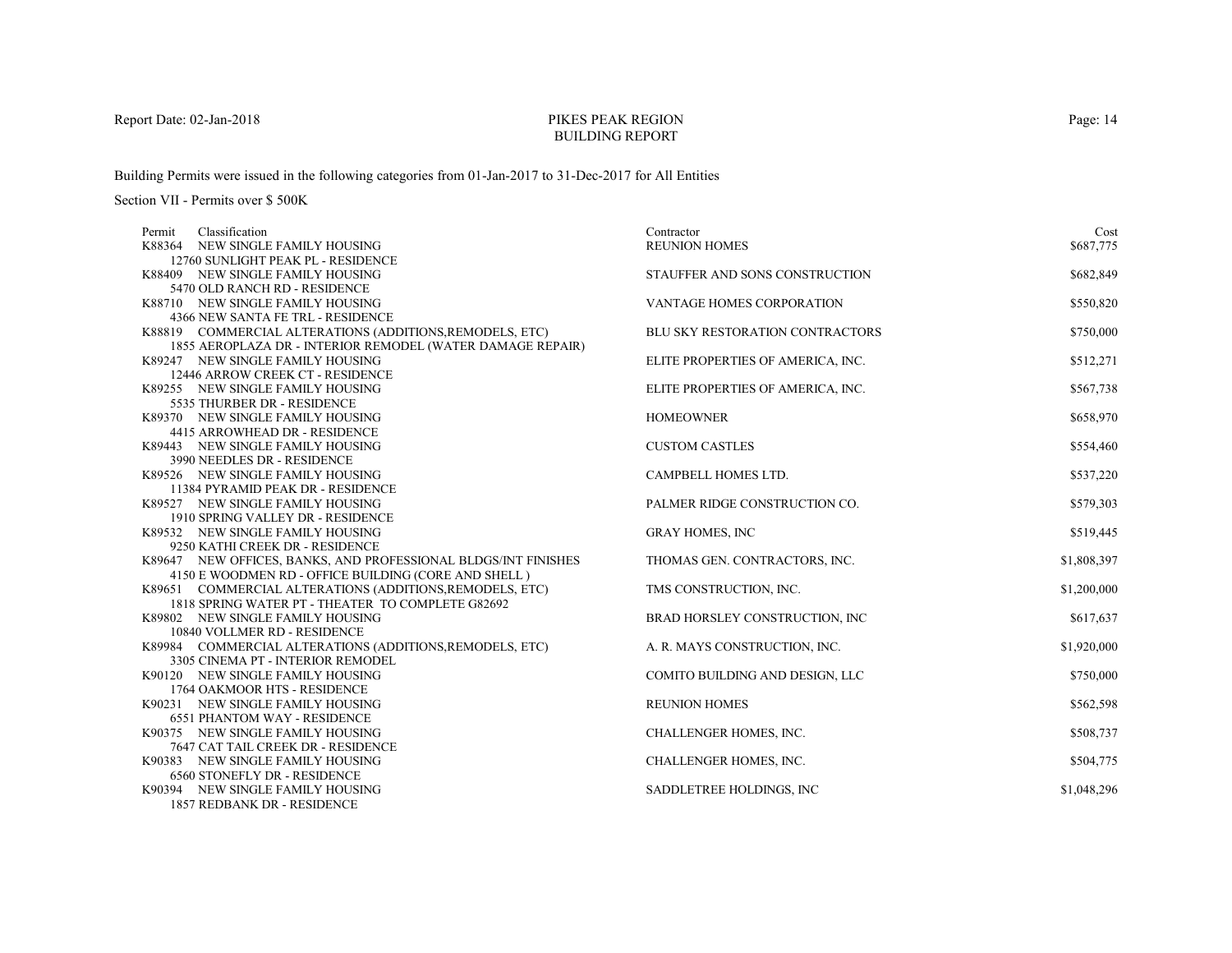# PIKES PEAK REGIONBUILDING REPORT

Building Permits were issued in the following categories from 01-Jan-2017 to 31-Dec-2017 for All Entities

| Permit | Classification                                                        | Contractor                                                 | Cost        |
|--------|-----------------------------------------------------------------------|------------------------------------------------------------|-------------|
|        | K90396 NEW SINGLE FAMILY HOUSING                                      | SADDLETREE HOLDINGS, INC                                   | \$652,950   |
|        | <b>4007 NOTCH TRL - RESIDENCE</b>                                     |                                                            |             |
|        | K90631 NEW SINGLE FAMILY HOUSING                                      | ELITE PROPERTIES OF AMERICA, INC.                          | \$561,420   |
|        | 1726 CATNAP LN - RESIDENCE                                            |                                                            |             |
|        | K90650 NEW SINGLE FAMILY HOUSING                                      | ELITE PROPERTIES OF AMERICA, INC.                          | \$535,293   |
|        | 3229 LAKEFRONT DR - RESIDENCE                                         |                                                            |             |
|        | K90709 NEW SINGLE FAMILY HOUSING                                      | GENE SOUIRES CONSTRUCTION & ADJUSTING OF COLORADO          | \$643,658   |
|        | 11428 SHAUGNESSY RD - RESIDENCE                                       |                                                            |             |
|        | K90861 NEW SINGLE FAMILY HOUSING                                      | MAJESTIC CUSTOM HOMES, INC.                                | \$628,881   |
|        | 12545 BLACK HILLS DR - RESIDENCE                                      |                                                            |             |
|        | K90907 NEW SINGLE FAMILY HOUSING                                      | <b>GARDEN OF THE GODS HOMES INC.</b>                       | \$567,738   |
|        | 2712 CATHEDRAL PARK VW - RESIDENCE                                    |                                                            |             |
|        | K90955 NEW SINGLE FAMILY HOUSING                                      | CLAYTON PROPERTIES GROUP II, INC. DBA OAKWOOD HOMES OF C/S | \$602,004   |
|        | 7926 WHISTLESTOP LN - RESIDENCE                                       |                                                            |             |
|        | K90959 NEW SINGLE FAMILY HOUSING                                      | CLAYTON PROPERTIES GROUP II, INC. DBA OAKWOOD HOMES OF C/S | \$551,676   |
|        | 8464 BOULDER BANKS CT - RESIDENCE                                     |                                                            |             |
|        | K90960 NEW SINGLE FAMILY HOUSING                                      | CLAYTON PROPERTIES GROUP II, INC. DBA OAKWOOD HOMES OF C/S | \$584,121   |
|        | 8417 BOULDER BANKS CT - RESIDENCE                                     |                                                            |             |
|        | K90987 NEW SINGLE FAMILY HOUSING                                      | <b>HOMEOWNER</b>                                           | \$809,096   |
|        | 17695 MINGLEWOOD TRL - RESIDENCE ENGINEER STAMPED                     |                                                            |             |
|        | K91228 NEW SINGLE FAMILY HOUSING                                      | <b>HOMEOWNER</b>                                           | \$612,283   |
|        | 4806 CALVERTON PL - SINGLE FAMILY                                     |                                                            |             |
|        | K91334 NEW SINGLE FAMILY HOUSING                                      | <b>BOB MCGRATH CONSTRUCTION</b>                            | \$519,231   |
|        | 48 MARLAND RD - RESIDENCE - ENGINEER STAMPED REPLACING EXISTING HOUSE |                                                            |             |
|        | K91342 STORES AND OTHER RETAIL BUILDINGS/INT FINISHES                 | MCPHERSON DEVELOPMENT CO. INC.                             | \$1,700,000 |
|        | 1604 S NEVADA AVE - RETAIL THROUGH FINISH                             |                                                            |             |
|        | K91346 STORES AND OTHER RETAIL BUILDINGS/INT FINISHES                 | MCPHERSON DEVELOPMENT CO. INC.                             | \$625,000   |
|        | 1612 S NEVADA AVE - CORE AND SHELL (SUITES 100 & 110)                 |                                                            |             |
|        | K91376 NEW SINGLE FAMILY HOUSING                                      | CONSTRUCTION BY GENESIS, INC.                              | \$614,960   |
|        | 3255 MESA TOP DR - RESIDENCE                                          |                                                            |             |
|        | K91403 NEW SINGLE FAMILY HOUSING<br>17671 CABIN HILL LN - RESIDENCE   | ROCKY MOUNTAIN HIGH BUILDERS INC.                          | \$690,773   |
|        | K91563 NEW SINGLE FAMILY HOUSING                                      |                                                            | \$540,326   |
|        | 10853 CHECO WAY - RESIDENCE                                           | SAINT AUBYN HOMES, LLC                                     |             |
|        | K91570 NEW SINGLE FAMILY HOUSING                                      |                                                            | \$540,326   |
|        | 10787 SHAVANO PEAK CT - RESIDENCE                                     | SAINT AUBYN HOMES, LLC                                     |             |
|        | K91668 NEW SINGLE FAMILY HOUSING                                      | <b>GOETZMANN CUSTOM HOMES INC</b>                          |             |
|        | 12477 WOODRUFF DR - RESIDENCE                                         |                                                            | \$556,495   |
|        | K91766 STRUCTURES OTHER THAN BUILDINGS (SWIMMING POOLS, ETC)          | LONE WESTERN STAR DEVELOPMENT, LLC                         | \$514,000   |
|        | 5754 CAMBER VW - COMMERCIAL WATER TANK                                |                                                            |             |
|        |                                                                       |                                                            |             |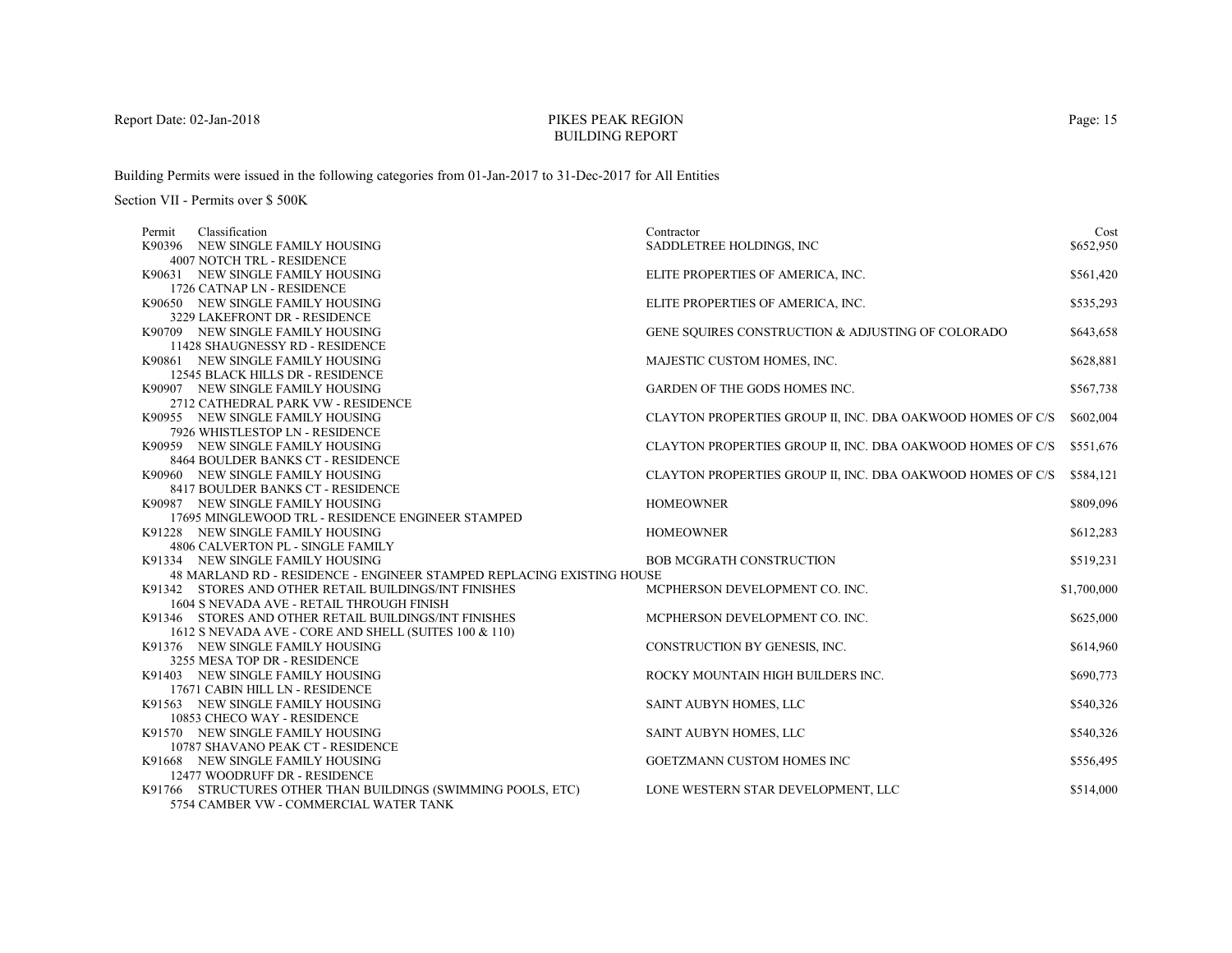# PIKES PEAK REGIONBUILDING REPORT

Building Permits were issued in the following categories from 01-Jan-2017 to 31-Dec-2017 for All Entities

Section VII - Permits over \$ 500K

| Classification<br>Permit                                                                                | Contractor                        | Cost        |
|---------------------------------------------------------------------------------------------------------|-----------------------------------|-------------|
| K91895 STORES AND OTHER RETAIL BUILDINGS/INT FINISHES                                                   | R & O CONSTRUCTION COMPANY        | \$2,120,560 |
| 2477 PETERSON RD - NEW CONVENIENCE STORE                                                                |                                   |             |
| K91937 NEW SINGLE FAMILY HOUSING                                                                        | ELITE PROPERTIES OF AMERICA, INC. | \$563,669   |
| 2075 EVER RED CT - RESIDENCE                                                                            |                                   |             |
| K91944 NEW SINGLE FAMILY HOUSING                                                                        | ELITE PROPERTIES OF AMERICA, INC. | \$528,119   |
| 7149 SILVER BUCKLE DR - RESIDENCE                                                                       |                                   |             |
| K92039 NEW DUPLEX                                                                                       | SNIDER CUSTOM HOMES LLC           | \$800,000   |
| 1317 W COLORADO AVE, 101,102 - DUPLEX<br>K92082 NEW OFFICES, BANKS, AND PROFESSIONAL BLDGS/INT FINISHES | WYKOTA CONSTRUCTION INC.          | \$900,000   |
| 7363 MCCLAIN PT - NEW OFFICE BUILDING/WAREHOUSE (CORE AND SHELL)                                        |                                   |             |
| K92147 NEW SINGLE FAMILY HOUSING                                                                        | <b>CANAAN COMPANY</b>             | \$1,100,000 |
| 4615 WALKER RD - RESIDENCE                                                                              |                                   |             |
| K92403 NEW SINGLE FAMILY HOUSING                                                                        | VANGUARD HOMES CORP.              | \$512,699   |
| 6132 CUBBAGE DR - RESIDENCE                                                                             |                                   |             |
| K92404 NEW SINGLE FAMILY HOUSING                                                                        | VANGUARD HOMES CORP.              | \$516,982   |
| 9364 STANLEY PARK DR - RESIDENCE                                                                        |                                   |             |
| K92442 NEW SINGLE FAMILY HOUSING                                                                        | SADDLETREE HOLDINGS, INC.         | \$698,000   |
| <b>4587 OUTLOOK RIDGE TRL - RESIDENCE</b>                                                               |                                   |             |
| K92482 NEW SINGLE FAMILY HOUSING                                                                        | RON COVINGTON HOMES               | \$640,660   |
| 6229 FERGUS DR - RESIDENCE                                                                              |                                   |             |
| K92568 NEW SINGLE FAMILY HOUSING                                                                        | <b>CENTURY COMMUNITIES</b>        | \$537,649   |
| 17760 LEISURE LAKE DR - RESIDENCE                                                                       |                                   |             |
| K92612 COMMERCIAL ALTERATIONS (ADDITIONS, REMODELS, ETC)                                                | CENTRAL STATES ROOF. & INSULAT    | \$517,022   |
| 11675 RIDGELINE DR - REROOF                                                                             |                                   |             |
| K92670 NEW SINGLE FAMILY HOUSING<br>8315 ASPENGLOW LN - RESIDENCE                                       | SOLID ROCK CONSTRUCTION, LLC      | \$800,000   |
| K92702 STORES AND OTHER RETAIL BUILDINGS/INT FINISHES                                                   | GLR, INC                          | \$1,476,160 |
| 7353 RANGEWOOD DR - NEW STORE                                                                           |                                   |             |
| K92822 NEW SINGLE FAMILY HOUSING                                                                        | <b>HOMEOWNER</b>                  | \$575,662   |
| 6475 SOAP WEED RD - RESIDENCE                                                                           |                                   |             |
| K92865 COMMERCIAL ALTERATIONS (ADDITIONS, REMODELS, ETC)                                                | MURPHY CONSTRUCTORS OF C/S INC    | \$900,000   |
| 10 N MEADE AVE - INTERIOR REMODEL                                                                       |                                   |             |
| K93106 NEW SINGLE FAMILY HOUSING                                                                        | VANTAGE HOMES CORPORATION         | \$521,908   |
| 3450 WIND WAKER WAY - RESIDENCE                                                                         |                                   |             |
| K93246 NEW SINGLE FAMILY HOUSING                                                                        | MCFERON PROPERTIES, INC.          | \$506,703   |
| 8240 TANNENBAUM RD - RESIDENCE - ENGINEER STAMPED                                                       |                                   |             |
| K93307 NEW SINGLE FAMILY HOUSING                                                                        | ELITE PROPERTIES OF AMERICA, INC. | \$567,738   |
| 5468 PADDINGTON CREEK PL - RESIDENCE                                                                    |                                   |             |
| K93311 NEW SINGLE FAMILY HOUSING                                                                        | ELITE PROPERTIES OF AMERICA, INC. | \$559,172   |
| 5583 THURBER DR - RESIDENCE                                                                             |                                   |             |

Page: 16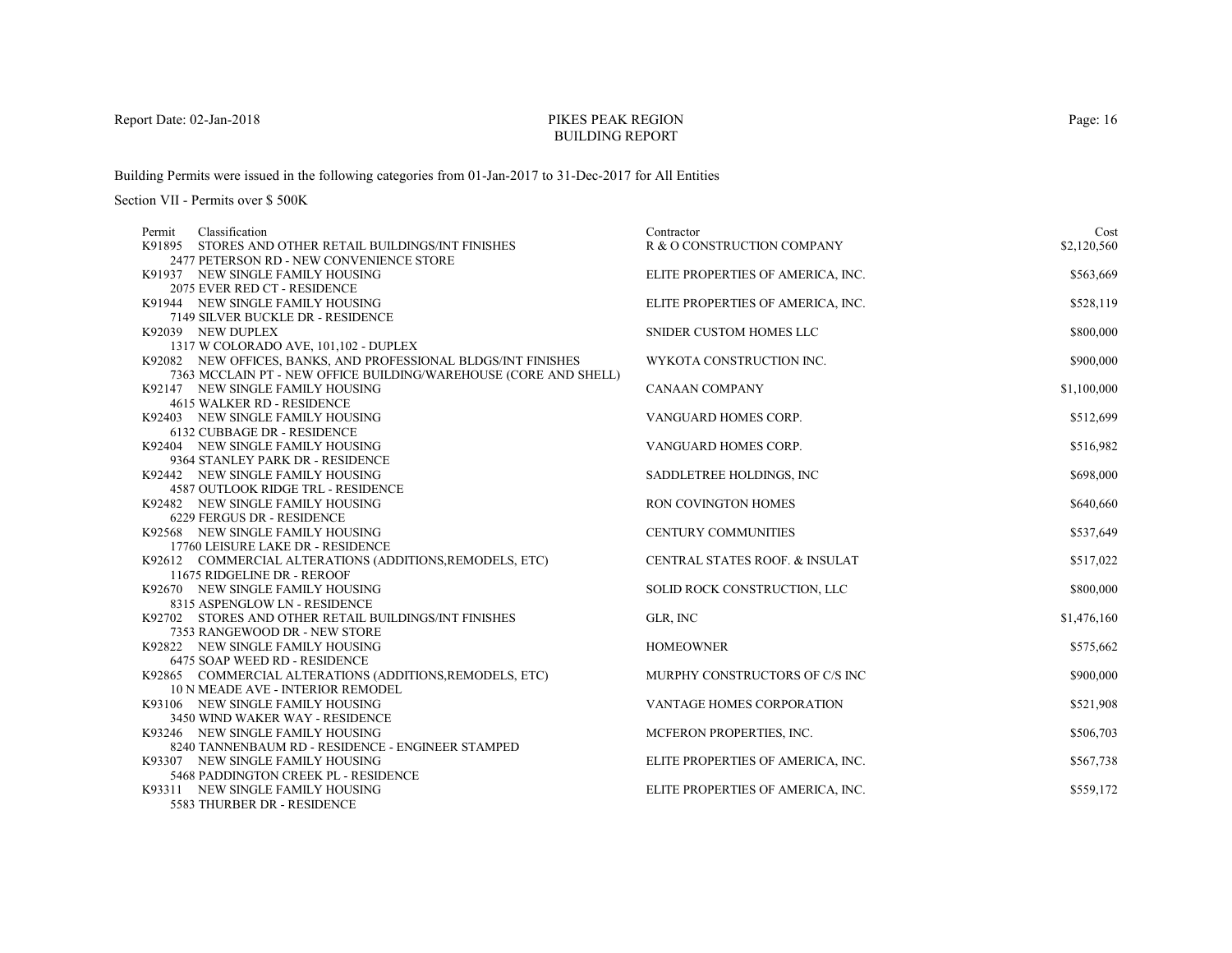# PIKES PEAK REGIONBUILDING REPORT

Building Permits were issued in the following categories from 01-Jan-2017 to 31-Dec-2017 for All Entities

| Classification<br>Permit                                        | Contractor                                                           | Cost        |
|-----------------------------------------------------------------|----------------------------------------------------------------------|-------------|
| K93318 NEW SINGLE FAMILY HOUSING                                | ELITE PROPERTIES OF AMERICA, INC.                                    | \$506,488   |
| 1748 LAZY CAT LN - RESIDENCE                                    |                                                                      |             |
| K93384 NEW SINGLE FAMILY HOUSING                                | VANTAGE HOMES CORPORATION                                            | \$519,552   |
| 1747 LAZY CAT LN - RESIDENCE                                    |                                                                      |             |
| K93385 NEW SINGLE FAMILY HOUSING                                | VANTAGE HOMES CORPORATION                                            | \$504,133   |
| 1706 CATNAP LN - RESIDENCE                                      |                                                                      |             |
| K93463 NEW SINGLE FAMILY HOUSING                                | RIVER ROCK CUSTOM HOMES, INC.                                        | \$1,038,034 |
| 3614 FOREST LAKES DR - RESIDENCE                                |                                                                      |             |
| K93509 NEW SINGLE FAMILY HOUSING                                | T. N. PARKER CONSTRUCTION, LLC                                       | \$641,088   |
| 610 PIONEER HAVEN PT - RESIDENCE                                |                                                                      |             |
| K93696 STORES AND OTHER RETAIL BUILDINGS/INT FINISHES           | SHARP GENERAL CONTRACTORS, INC                                       | \$950,000   |
| 1375 INTERQUEST PKWY - NEW RESTAURANT                           |                                                                      |             |
| K93796 NEW SINGLE FAMILY HOUSING                                | <b>BUILTRITE BUILDERS</b>                                            | \$800,000   |
| 3115 PEGASUS DR - RESIDENCE                                     |                                                                      |             |
| K93857 NEW SINGLE FAMILY HOUSING                                | <b>VANTAGE HOMES CORPORATION</b>                                     | \$593,437   |
| 3719 FLOATING CLOUD CT - RESIDENCE                              |                                                                      |             |
| K93872 NEW OFFICES, BANKS, AND PROFESSIONAL BLDGS/INT FINISHES  | HAMMERS CONSTRUCTION, INC                                            | \$1,196,945 |
| 1110 MEADOWBROOK PKWY - OFFICE/WAREHOUSE                        |                                                                      |             |
| K94173 NEW SINGLE FAMILY HOUSING                                | ALLIANCE HOMES, LLC DBA ALLIANCE BUILDERS                            | \$900,000   |
| 12185 DAWSON RD - RESIDENCE                                     |                                                                      |             |
| K94350 NEW SINGLE FAMILY HOUSING<br>2580 TAMORA WAY - RESIDENCE | LOST CREEK CONSTRUCTION, LLC                                         | \$620,957   |
| K94381 NEW SINGLE FAMILY HOUSING                                | SADDLETREE HOLDINGS, INC.                                            | \$892,950   |
| 12462 ARROW CREEK CT - RESIDENCE                                |                                                                      |             |
| K94390 NEW SINGLE FAMILY HOUSING                                | <b>BALDWIN ENTERPRISES</b>                                           | \$559,279   |
| 768 FOREST VIEW WAY - RESIDENCE                                 |                                                                      |             |
| K94532 NEW SINGLE FAMILY HOUSING                                | TIFFANY HOMES, LLC.                                                  | \$561,313   |
| 15755 SOFTWOOD RD - RESIDENCE                                   |                                                                      |             |
| K94565 NEW SINGLE FAMILY HOUSING                                | ELITE PROPERTIES OF AMERICA, INC.                                    | \$563,669   |
| 6053 CUBBAGE DR - RESIDENCE                                     |                                                                      |             |
| K94570 NEW SINGLE FAMILY HOUSING                                | ELITE PROPERTIES OF AMERICA, INC.                                    | \$567,738   |
| 7032 MUSTANG RIM DR - RESIDENCE                                 |                                                                      |             |
| K94571 NEW SINGLE FAMILY HOUSING                                | ELITE PROPERTIES OF AMERICA, INC.                                    | \$520,837   |
| 12471 ARROW CREEK CT - RESIDENCE                                |                                                                      |             |
| K94849 COMMERCIAL ALTERATIONS (ADDITIONS, REMODELS, ETC)        | NUNN CONSTRUCTION INC                                                | \$550,000   |
| 8675 EXPLORER DR, 240 - INTERIOR REMODEL - EXPAND SUITE         |                                                                      |             |
| K94917 STORES AND OTHER RETAIL BUILDINGS/INT FINISHES           | <b>COLORADO STRUCTURES INC</b>                                       | \$1,400,000 |
| 5637 BARNES RD - COMMERCIAL BUILDING (THROUGH FINISH)           |                                                                      |             |
| K94964 NEW SINGLE FAMILY HOUSING                                | CLAYTON PROPERTIES GROUP II, INC. DBA OAKWOOD HOMES OF C/S \$723,111 |             |
| <b>8472 BOULDER BANKS CT - RESIDENCE</b>                        |                                                                      |             |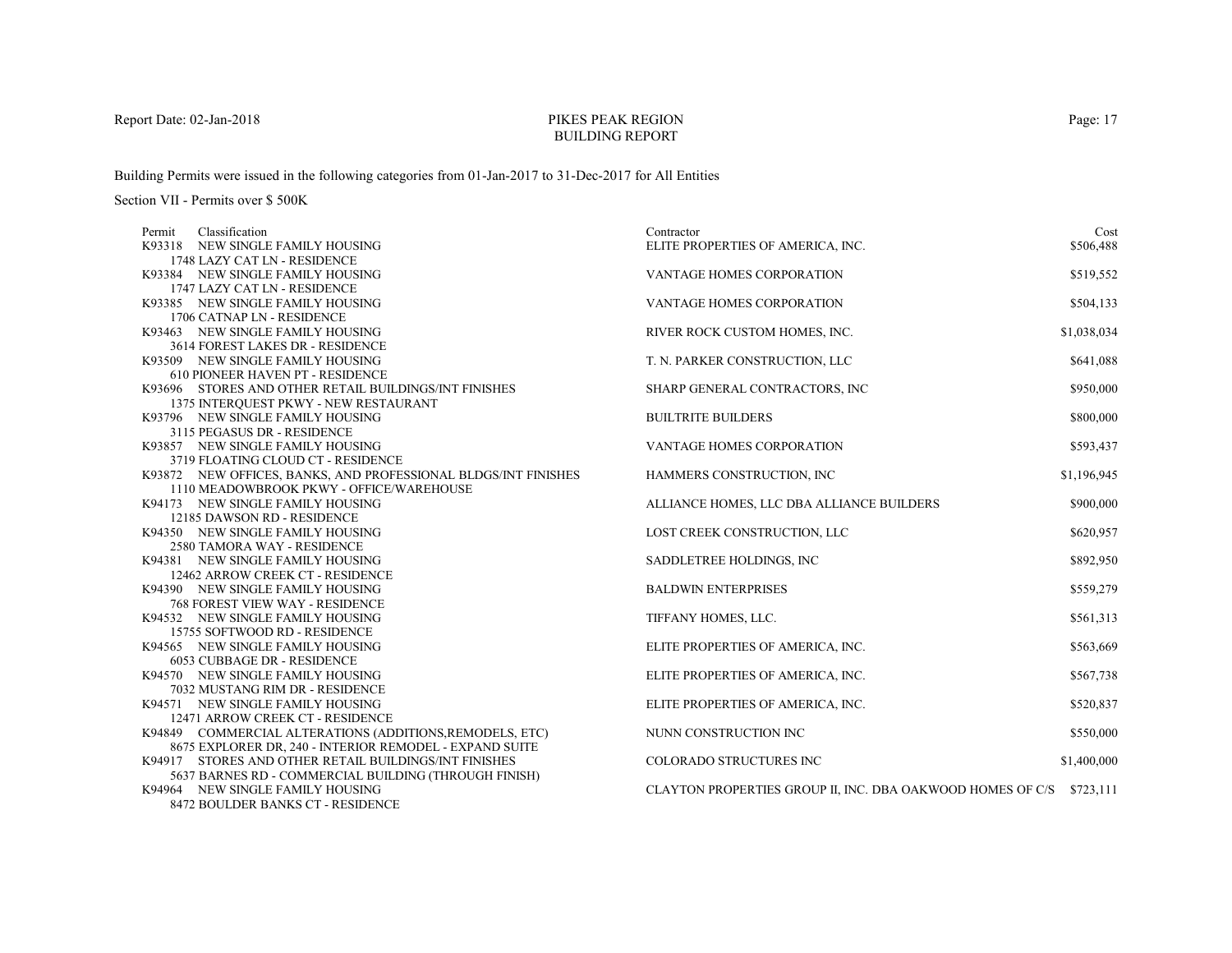# PIKES PEAK REGIONBUILDING REPORT

Building Permits were issued in the following categories from 01-Jan-2017 to 31-Dec-2017 for All Entities

Section VII - Permits over \$ 500K

| Classification<br>Permit                                                      | Contractor                                | Cost         |
|-------------------------------------------------------------------------------|-------------------------------------------|--------------|
| K95236 COMMERCIAL ALTERATIONS (ADDITIONS, REMODELS, ETC)                      | COLARELLI CONSTRUCTION, INC.              | \$850,000    |
| 240 E WOODMEN RD - INTERIOR REMODEL                                           |                                           |              |
| K95275 NEW SINGLE FAMILY HOUSING                                              | ALLIANCE HOMES, LLC DBA ALLIANCE BUILDERS | \$1,400,000  |
| 14705 MILLHAVEN PL - RESIDENCE                                                |                                           |              |
| K95374 NEW SINGLE FAMILY HOUSING                                              | ELITE PROPERTIES OF AMERICA, INC.         | \$563,348    |
| 7186 SILVER BUCKLE DR - RESIDENCE                                             |                                           |              |
| K95378 NEW SINGLE FAMILY HOUSING                                              | ELITE PROPERTIES OF AMERICA, INC.         | \$563,669    |
| 1746 CATNAP LN - RESIDENCE                                                    |                                           |              |
| K95512 STORES AND OTHER RETAIL BUILDINGS/INT FINISHES                         | CHRISTOFFERSON COMM BLDRS INC             | \$575,000    |
| 324 E FILLMORE ST - NEW RESTAURANT                                            |                                           |              |
| K95520 COMMERCIAL ALTERATIONS (ADDITIONS, REMODELS, ETC)                      | G E JOHNSON CONSTR CO, INC                | \$800,000    |
| 2222 N NEVADA AVE, 2ND FL - INTERIOR REMODEL OPERATING R-16                   |                                           |              |
| K95574 NEW SINGLE FAMILY HOUSING                                              | VANTAGE HOMES CORPORATION                 | \$522,000    |
| 4623 PORTILLO PL - RESIDENCE                                                  |                                           |              |
| K95578 NEW SINGLE FAMILY HOUSING                                              | VANTAGE HOMES CORPORATION                 | \$550,820    |
| 10309 WEBSTER PASS CT - RESIDENCE                                             |                                           |              |
| K95681 COMMERCIAL ALTERATIONS (ADDITIONS, REMODELS, ETC)                      | RYAN COMPANIES US, INC.                   | \$1,800,000  |
| 3920 N UNION BLVD, 240 - COMMERCIAL INTERIOR REMODEL/AMBULATORY CARE FACILITY |                                           |              |
| K95778 NEW SINGLE FAMILY HOUSING                                              | PINE CREEK CONSTRUCTION                   | \$565,918    |
| 3938 NEEDLES DR - RESIDENCE                                                   |                                           |              |
| K95895 NEW SINGLE FAMILY HOUSING                                              | ELITE PROPERTIES OF AMERICA, INC.         | \$563,669    |
| 9676 SURREY RUN DR - RESIDENCE                                                |                                           |              |
| K95901 NEW SINGLE FAMILY HOUSING                                              | ELITE PROPERTIES OF AMERICA, INC.         | \$560,457    |
| 5643 THURBER DR - RESIDENCE                                                   |                                           |              |
| K95979 NEW SINGLE FAMILY HOUSING                                              | SADDLETREE HOLDINGS, INC                  | \$828,291    |
| 4086 NEW SANTA FE TRL - RESIDENCE                                             |                                           |              |
| K96097 NEW SINGLE FAMILY HOUSING                                              | MAJESTIC CUSTOM HOMES, INC.               | \$582,622    |
| 12721 CLARK PEAK CT - RESIDENCE                                               |                                           |              |
| K96153 NEW OFFICES, BANKS, AND PROFESSIONAL BLDGS/INT FINISHES                | <b>G E JOHNSON CONSTR CO, INC</b>         | \$40,000,000 |
| 200 S SIERRA MADRE ST - PHASED COMMERCIAL BLDG (THRU FINISH)                  |                                           |              |
| K96172 NEW SINGLE FAMILY HOUSING                                              | BISON BUILDERS & ASSOCIATES, INC.         | \$587,869    |
| 11695 BISON MEADOWS CT - RESIDENCE                                            |                                           |              |
| K96190 NEW SINGLE FAMILY HOUSING                                              | <b>CHARTERCRAFT HOMES INC</b>             | \$526,619    |
| 17475 W CHERRY STAGE RD - RESIDENCE                                           |                                           |              |
| K96266 NEW SINGLE FAMILY HOUSING                                              | <b>VANTAGE HOMES CORPORATION</b>          | \$518,053    |
| 4356 NEW SANTA FE TRL - RESIDENCE                                             |                                           |              |
| K96269 NEW SINGLE FAMILY HOUSING                                              | <b>VANTAGE HOMES CORPORATION</b>          | \$512,164    |
| 10845 WARM SUNSHINE DR - RESIDENCE                                            |                                           |              |
| K96270 NEW SINGLE FAMILY HOUSING                                              | VANTAGE HOMES CORPORATION                 | \$503,811    |
| 1766 CATNAP LN - RESIDENCE                                                    |                                           |              |

Page: 18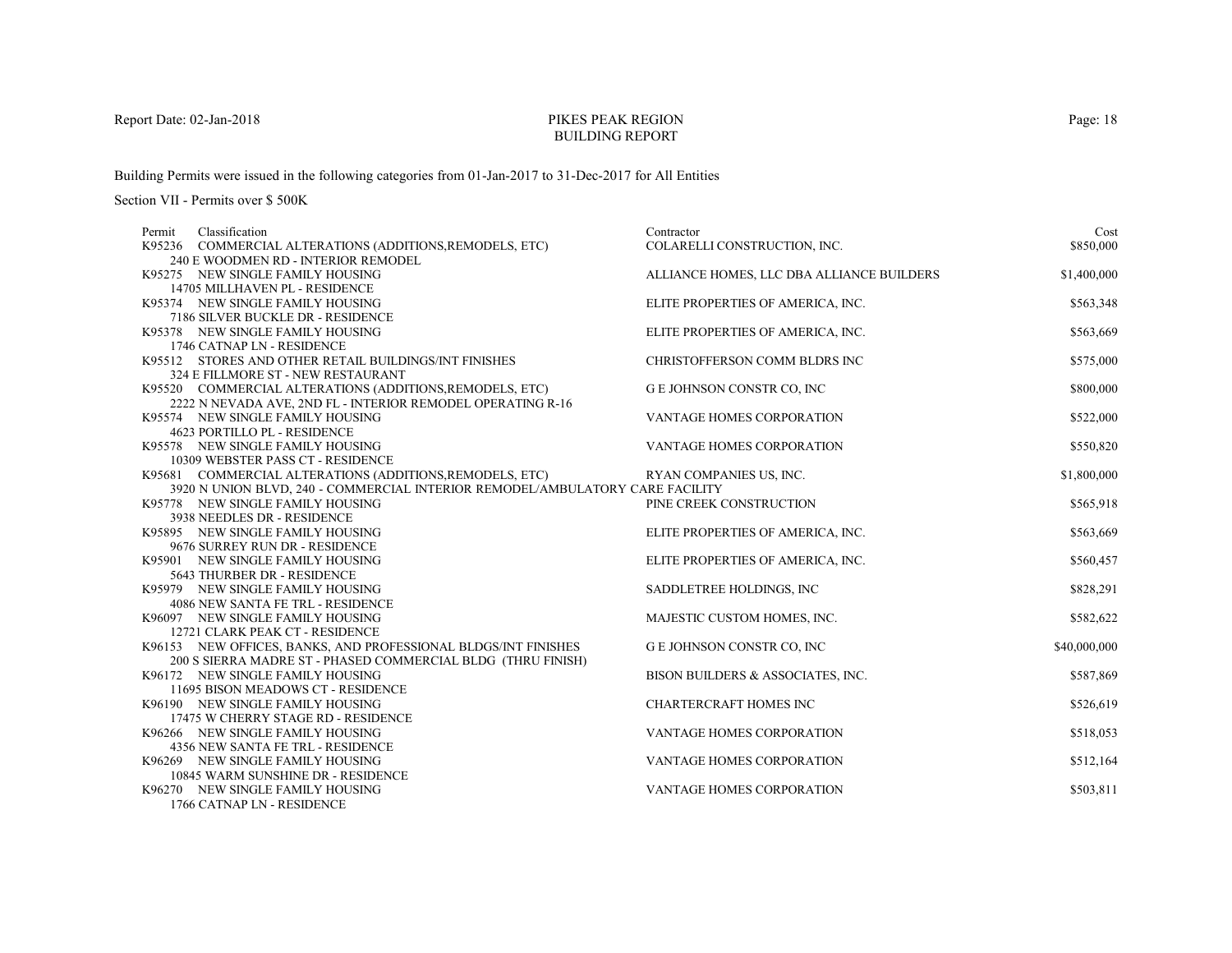# PIKES PEAK REGIONBUILDING REPORT

Building Permits were issued in the following categories from 01-Jan-2017 to 31-Dec-2017 for All Entities

| Classification<br>Permit                                                                                                      | Contractor                                              | Cost         |
|-------------------------------------------------------------------------------------------------------------------------------|---------------------------------------------------------|--------------|
| K96528 NEW SINGLE FAMILY HOUSING                                                                                              | BOTTIN CONSTRUCTION, INC                                | \$951,085    |
| 12845 PEREGRINE WAY - RESIDENCE                                                                                               |                                                         |              |
| K96640 COMMERCIAL ALTERATIONS (ADDITIONS, REMODELS, ETC)                                                                      | PIONEER GENERAL CONTRACTORS                             | \$804,935    |
| 8750 N UNION BLVD - INTERIOR REMODEL                                                                                          |                                                         |              |
| K96649 COMMERCIAL ALTERATIONS (ADDITIONS, REMODELS, ETC)                                                                      | PIONEER GENERAL CONTRACTORS                             | \$778,232    |
| 4405 CENTENNIAL BLVD - INTERIOR REMODEL                                                                                       |                                                         |              |
| K96660 COMMERCIAL ALTERATIONS (ADDITIONS, REMODELS, ETC)                                                                      | <b>GRB SERVICE SYSTEM INC DBA SOUTHWESTERN SERVICES</b> | \$900,000    |
| 707 S 8TH ST - INTERIOR/EXTERIOR REMODEL                                                                                      |                                                         |              |
| K96716 COMMERCIAL ALTERATIONS (ADDITIONS, REMODELS, ETC)                                                                      | CBA CONSTRUCTION INC.                                   | \$813,270    |
| 7055 AUSTIN BLUFFS PKWY - INTERIOR REMODEL                                                                                    |                                                         |              |
| K96920 NEW SINGLE FAMILY HOUSING                                                                                              | MAJESTIC CUSTOM HOMES, INC.                             | \$588,190    |
| 12832 CLARK PEAK CT - RESIDENCE                                                                                               |                                                         |              |
| K96963 COMMERCIAL ALTERATIONS (ADDITIONS, REMODELS, ETC)                                                                      | CENTRAL STATES ROOF. & INSULAT                          | \$704,614    |
| 1460 N NEWPORT RD - REROOF                                                                                                    |                                                         |              |
| K96967 COMMERCIAL ALTERATIONS (ADDITIONS, REMODELS, ETC)                                                                      | <b>CENTRAL STATES ROOF. &amp; INSULAT</b>               | \$704,614    |
| 1480 N NEWPORT RD - REROOF                                                                                                    |                                                         |              |
| K97017 NEW SINGLE FAMILY HOUSING                                                                                              | <b>HOMEOWNER</b>                                        | \$692,379    |
| 19835 E THUNDER RD - RESIDENCE                                                                                                |                                                         | \$2,800,000  |
| K97076 COMMERCIAL ALTERATIONS (ADDITIONS, REMODELS, ETC)<br>10805 HIDDEN POOL HTS - NEW PARKING GARAGE (TO COMPLETE # G83536) | ENCON CONSTRUCTION, LLC                                 |              |
| K97117 NEW SINGLE FAMILY HOUSING                                                                                              | ELITE PROPERTIES OF AMERICA, INC.                       | \$559,172    |
| 9636 SURREY RUN DR - RESIDENCE                                                                                                |                                                         |              |
| K97370 NEW FIVE OR MORE FAMILY BUILDINGS                                                                                      | GORDON CONSTRUCTION CO., INC.                           | \$2,100,000  |
| 1196 WESTMORELAND RD - NEW APARTMENT - 12 UNITS                                                                               |                                                         |              |
| K97431 COMMERCIAL ALTERATIONS (ADDITIONS, REMODELS, ETC)                                                                      | FAUROT CONSTRUCTION, INC.                               | \$2,900,000  |
| 360 COMMAND VW - INTERIOR REMODEL - PARTIAL CHANGE OF OCCUPANCY                                                               |                                                         |              |
| K97449 COMMERCIAL ALTERATIONS (ADDITIONS, REMODELS, ETC)                                                                      | NUNN CONSTRUCTION INC                                   | \$1,500,000  |
| 7005 N CAREFREE CIR - INTERIOR REMODEL - PHASE 1                                                                              |                                                         |              |
| K97453 NEW SINGLE FAMILY HOUSING                                                                                              | LOST CREEK CONSTRUCTION, LLC                            | \$744,313    |
| 17012 JACKSON RANCH CT - RESIDENCE                                                                                            |                                                         |              |
| K97472 COMMERCIAL ALTERATIONS (ADDITIONS, REMODELS, ETC)                                                                      | PLATINUM CONSTRUCTION                                   | \$1,400,000  |
| 3775 E PIKES PEAK AVE - INTERIOR REMODEL - SELF-STORAGE                                                                       |                                                         |              |
| K97499 NEW SINGLE FAMILY HOUSING                                                                                              | DIRECT BUILD, INC.                                      | \$575,000    |
| 16581 PRAIRIE VISTA LN - RESIDENCE                                                                                            |                                                         |              |
| K97613 COMMERCIAL ALTERATIONS (ADDITIONS, REMODELS, ETC)                                                                      | CENTRAL STATES ROOF. & INSULAT                          | \$599,944    |
| 115 UPPER GLENWAY - REROOF                                                                                                    |                                                         |              |
| K97658 COMMERCIAL ALTERATIONS (ADDITIONS, REMODELS, ETC)                                                                      | ED GREEN & SON CONSTRUCTION                             | \$650,000    |
| 615 WOOTEN RD, 160 - DOCK ADDITION                                                                                            |                                                         |              |
| K97667 NEW HOSPITALS AND OTHER INSTITUTIONS                                                                                   | G E JOHNSON CONSTR CO, INC                              | \$95,000,000 |
| 4090 BRIARGATE PKWY - PHASED COMMERCIAL BLDG - HOSPITAL - (SUPERSTRUCTURE)                                                    |                                                         |              |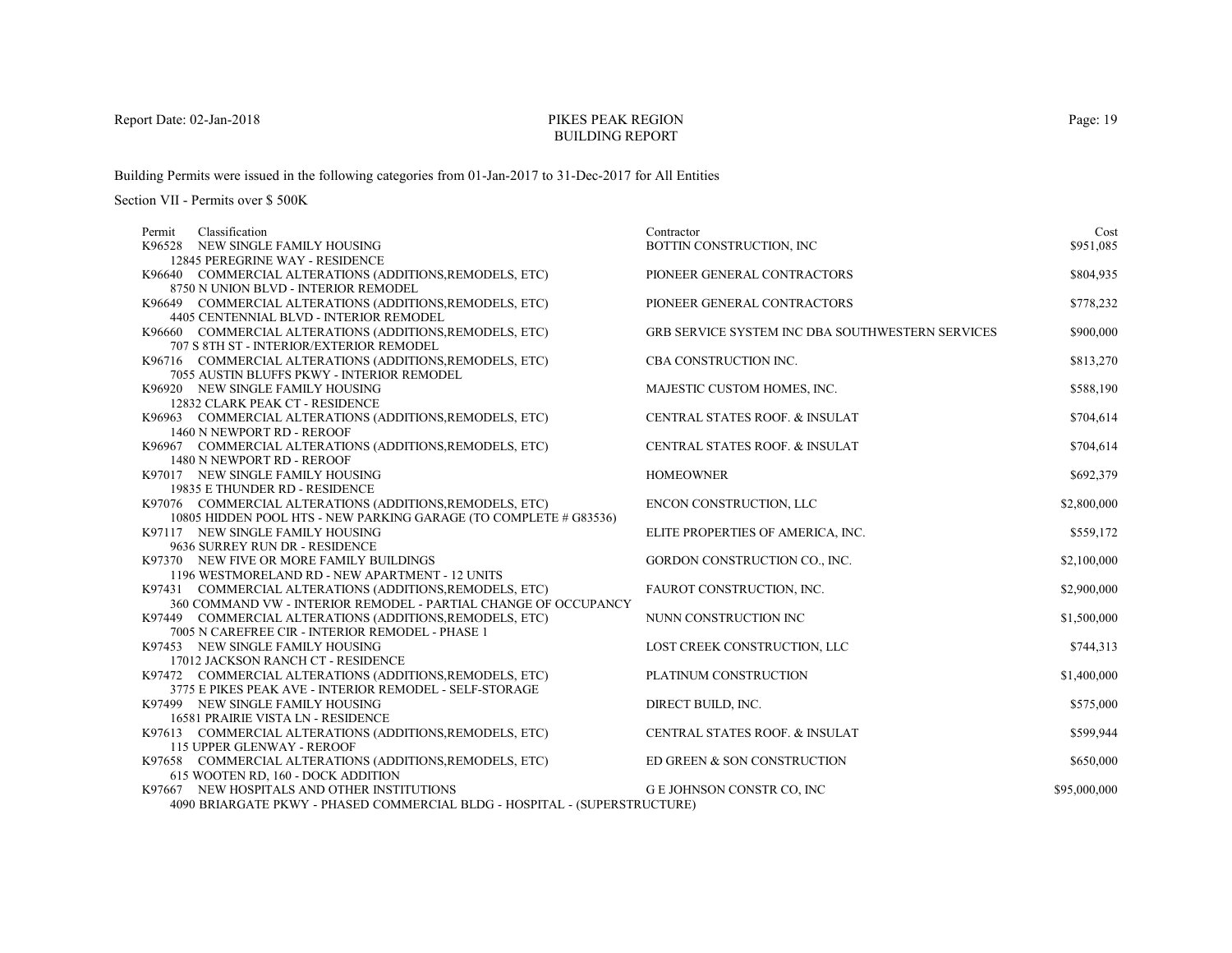# PIKES PEAK REGIONBUILDING REPORT

Building Permits were issued in the following categories from 01-Jan-2017 to 31-Dec-2017 for All Entities

| Classification<br>Permit                                                                                                   | Contractor                                                 | Cost        |
|----------------------------------------------------------------------------------------------------------------------------|------------------------------------------------------------|-------------|
| K97669 NEW SINGLE FAMILY HOUSING                                                                                           | CENTURY COMMUNITIES                                        | \$537,649   |
| 17632 LAKE SIDE DR - RESIDENCE                                                                                             |                                                            |             |
| K97673 NEW SINGLE FAMILY HOUSING                                                                                           | CENTURY COMMUNITIES                                        | \$517,839   |
| 17568 LAKE SIDE DR - RESIDENCE                                                                                             |                                                            |             |
| K98007 COMMERCIAL ALTERATIONS (ADDITIONS, REMODELS, ETC)                                                                   | <b>COLORADO STRUCTURES INC</b>                             | \$1,700,000 |
| 1120 INTERQUEST PKWY - AUDITORIUM SEATING                                                                                  |                                                            |             |
| K98160 NEW SINGLE FAMILY HOUSING                                                                                           | ROCKY MOUNTAIN HIGH BUILDERS INC.                          | \$581,980   |
| 15904 POLE PINE PT - RESIDENCE                                                                                             |                                                            |             |
| K98162 NEW INDUSTRIAL BUILDINGS (MANUFACTURING ETC)                                                                        | COLARELLI CONSTRUCTION, INC.                               | \$2,375,000 |
| 3370 S DRENNAN INDUSTRIAL LOOP - WAREHOUSE/OFFICE                                                                          |                                                            |             |
| K98164 NEW INDUSTRIAL BUILDINGS (MANUFACTURING ETC)                                                                        | COLARELLI CONSTRUCTION, INC.                               | \$750,000   |
| 3335 N DRENNAN INDUSTRIAL LOOP - LUMBER STORAGE BARN                                                                       |                                                            |             |
| K98213 NEW SINGLE FAMILY HOUSING                                                                                           | ELITE PROPERTIES OF AMERICA, INC.                          | \$563,669   |
| 7108 ISSAQUAH DR - RESIDENCE                                                                                               |                                                            |             |
| K98216 NEW SINGLE FAMILY HOUSING                                                                                           | ELITE PROPERTIES OF AMERICA, INC.                          | \$506,703   |
| 8445 CROOKED BRANCH LN - RESIDENCE                                                                                         |                                                            |             |
| K98218 NEW SINGLE FAMILY HOUSING                                                                                           | ELITE PROPERTIES OF AMERICA, INC.                          | \$559,172   |
| 12572 HAWK STONE DR - RESIDENCE                                                                                            |                                                            |             |
| K98416 NEW SINGLE FAMILY HOUSING                                                                                           | SADDLETREE HOLDINGS, INC.                                  | \$704,950   |
| 1998 TURNBULL DR - RESIDENCE                                                                                               |                                                            |             |
| K98616 STORES AND OTHER RETAIL BUILDINGS/INT FINISHES<br>5325 J D JOHNSON RD - NEW VET OFFICE/KENNEL W/ PEDESTRIAN WALKWAY | HAMMERS CONSTRUCTION, INC                                  | \$948,000   |
|                                                                                                                            |                                                            |             |
| K98846 NEW SINGLE FAMILY HOUSING<br>1159 KELSO PL - RESIDENCE                                                              | SADDLETREE HOLDINGS, INC                                   | \$899,950   |
| K98880 NEW SINGLE FAMILY HOUSING                                                                                           | CLAYTON PROPERTIES GROUP II, INC. DBA OAKWOOD HOMES OF C/S | \$605,966   |
| 8456 BOULDER BANKS CT - RESIDENCE                                                                                          |                                                            |             |
| K99132 NEW HOTELS, MOTELS                                                                                                  | THE WRIGHT GROUP, LLC                                      | \$5,444,660 |
| 9856 FEDERAL DR - HOTEL                                                                                                    |                                                            |             |
| K99149 NEW SINGLE FAMILY HOUSING                                                                                           | CLAYTON PROPERTIES GROUP II, INC. DBA OAKWOOD HOMES OF C/S | \$504,347   |
| 8691 TRANQUIL KNOLL LN - RESIDENCE                                                                                         |                                                            |             |
| K99254 NEW SINGLE FAMILY HOUSING                                                                                           | VANTAGE HOMES CORPORATION                                  | \$550,820   |
| 1720 LAZY CAT LN - RESIDENCE                                                                                               |                                                            |             |
| K99255 NEW SINGLE FAMILY HOUSING                                                                                           | <b>VANTAGE HOMES CORPORATION</b>                           | \$550,820   |
| 1558 SUMMERGLOW LN - RESIDENCE                                                                                             |                                                            |             |
| K99351 NEW SINGLE FAMILY HOUSING                                                                                           | VANGUARD HOMES CORP.                                       | \$503,811   |
| 10645 SLUMBER RIDGE WAY - RESIDENCE                                                                                        |                                                            |             |
| K99447 COMMERCIAL ALTERATIONS (ADDITIONS, REMODELS, ETC)                                                                   | CHRISTOFFERSON COMM BLDRS INC                              | \$600,000   |
| 8120 VOYAGER PKWY - COMMERCIAL INTERIOR REMODEL                                                                            |                                                            |             |
| K99490 NEW SINGLE FAMILY HOUSING                                                                                           | ELITE PROPERTIES OF AMERICA, INC.                          | \$533,473   |
| 9620 SURREY RUN DR - RESIDENCE                                                                                             |                                                            |             |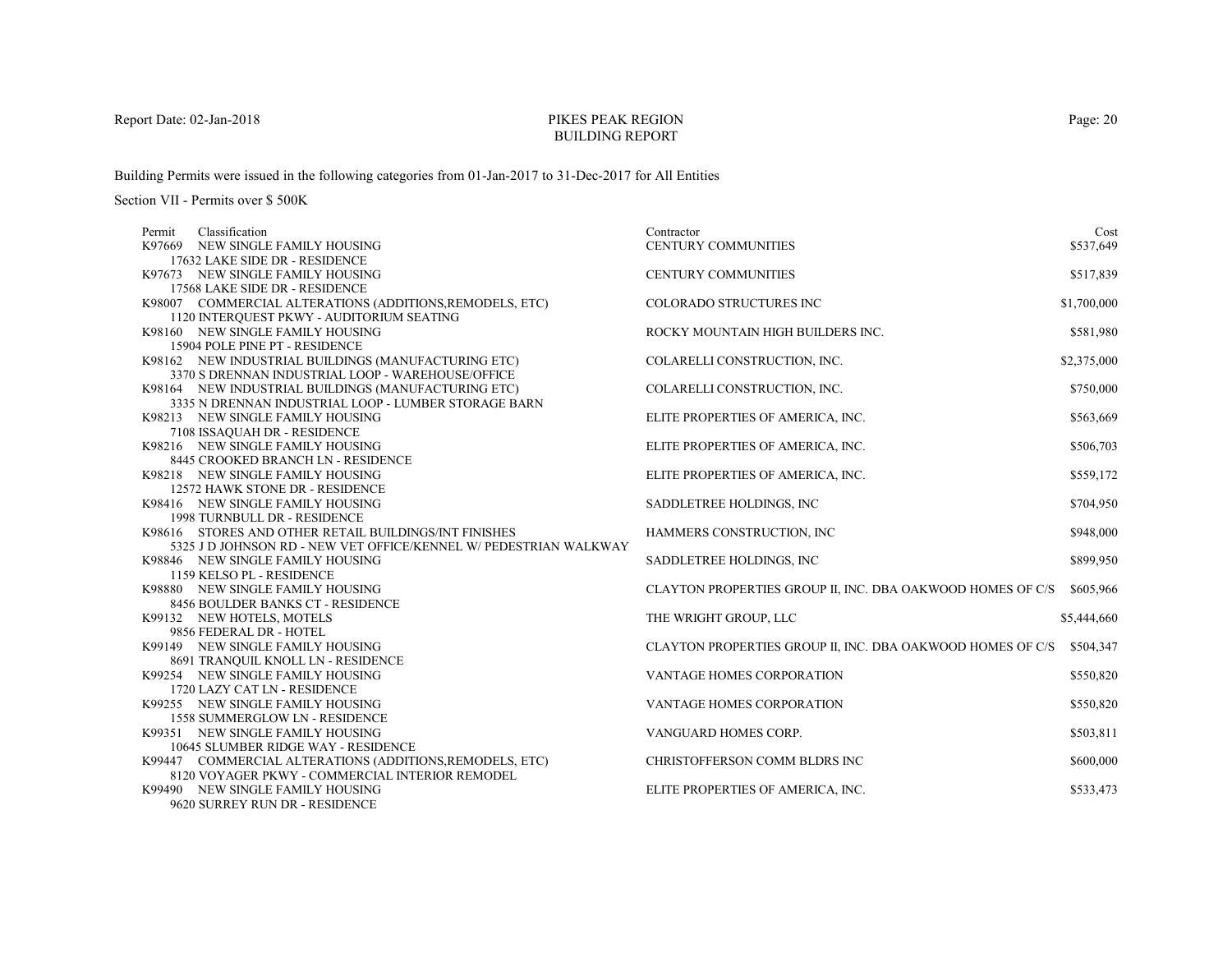# PIKES PEAK REGIONBUILDING REPORT

Building Permits were issued in the following categories from 01-Jan-2017 to 31-Dec-2017 for All Entities

| Classification<br>Permit                                                                                                    | Contractor                        | Cost         |
|-----------------------------------------------------------------------------------------------------------------------------|-----------------------------------|--------------|
| K99504 NEW SINGLE FAMILY HOUSING                                                                                            | ELITE PROPERTIES OF AMERICA, INC. | \$832,226    |
| 15702 LAKE MIST DR - RESIDENCE                                                                                              |                                   |              |
| K99506 NEW SINGLE FAMILY HOUSING                                                                                            | ELITE PROPERTIES OF AMERICA, INC. | \$561,420    |
| 1715 CATNAP LN - RESIDENCE                                                                                                  |                                   |              |
| K99507 NEW SINGLE FAMILY HOUSING                                                                                            | ELITE PROPERTIES OF AMERICA, INC. | \$602,325    |
| 1605 SUMMERGLOW LN - RESIDENCE                                                                                              |                                   |              |
| K99514 NEW SINGLE FAMILY HOUSING                                                                                            | ELITE PROPERTIES OF AMERICA, INC. | \$591,938    |
| 16450 MOUNTAIN MIST DR, 4F - RESIDENCE (SINGLE FAMILY ATTACHED)                                                             |                                   |              |
| K99706 NEW HOSPITALS AND OTHER INSTITUTIONS                                                                                 | <b>COLORADO STRUCTURES INC</b>    | \$16,325,313 |
| 16601 JACKSON CREEK PKWY - NEW SENIOR LIVING FACILITY                                                                       |                                   |              |
| K99713 NEW SINGLE FAMILY HOUSING                                                                                            | <b>CENTURY COMMUNITIES</b>        | \$513,234    |
| 17619 LAKE OVERLOOK CT - RESIDENCE                                                                                          |                                   |              |
| K99764 COMMERCIAL ALTERATIONS (ADDITIONS, REMODELS, ETC)                                                                    | INNOVATIVE CONSTRUCTION, INC.     | \$630,000    |
| 2150 LELARAY ST - INTERIOR REMODEL                                                                                          |                                   |              |
| K99794 NEW SINGLE FAMILY HOUSING                                                                                            | HEREBIC HOMES, INC                | \$537,539    |
| 19170 DEERFIELD RD - RESIDENCE                                                                                              | ROCHE CONSTRUCTORS, INC           | \$3,900,000  |
| K99811 COMMERCIAL ALTERATIONS (ADDITIONS, REMODELS, ETC)<br>3810 BLOOMINGTON ST - COMMERCIAL INTERIOR REMODEL(RETAIL STORE) |                                   |              |
| K99977 COMMERCIAL ALTERATIONS (ADDITIONS, REMODELS, ETC)                                                                    | NUNN CONSTRUCTION INC             | \$2,813,906  |
| 4050 S NONCHALANT CIR - INT REMODEL/ADDITION + PEDESTRIAN WALKWAY                                                           |                                   |              |
| L00082 NEW SINGLE FAMILY HOUSING                                                                                            | VANTAGE HOMES CORPORATION         | \$561,206    |
| 1429 SUMMERGLOW LN - RESIDENCE                                                                                              |                                   |              |
| L00114 NEW OFFICES, BANKS, AND PROFESSIONAL BLDGS/INT FINISHES                                                              | HAMMERS CONSTRUCTION, INC         | \$520,875    |
| 1435 SELIX GRV - OFFICE/WAREHOUSE                                                                                           |                                   |              |
| L00263 NEW SINGLE FAMILY HOUSING                                                                                            | <b>BELLA VITA CUSTOM HOMES</b>    | \$665,288    |
| 1757 REDBANK DR - RESIDENCE                                                                                                 |                                   |              |
| L00268 NEW SINGLE FAMILY HOUSING                                                                                            | ROBERT SCOTT GEN. CONTR., INC.    | \$542,467    |
| 2640 BROGANS BLUFF DR - RESIDENCE                                                                                           |                                   |              |
| L00322 NEW SINGLE FAMILY HOUSING                                                                                            | SADDLETREE HOLDINGS, INC.         | \$519,873    |
| 1414 SUMMERGLOW LN - RESIDENCE                                                                                              |                                   |              |
| L00349 NEW SINGLE FAMILY HOUSING                                                                                            | CHALLENGER HOMES, INC.            | \$554,460    |
| 19863 LINDENMERE DR - RESIDENCE                                                                                             |                                   |              |
| L00385 RESIDENTIAL ALTERATIONS (REMODEL, ADDITIONS, ETC)                                                                    | OLD WORLD CONSTRUCTION, INC       | \$531,590    |
| 6673 HARVEY LN - REROOF                                                                                                     |                                   |              |
| L00472 NEW SINGLE FAMILY HOUSING                                                                                            | <b>BUILTRITE BUILDERS</b>         | \$566,989    |
| 18145 CUMBRES RD - RESIDENCE                                                                                                |                                   |              |
| L00670 NEW SINGLE FAMILY HOUSING                                                                                            | SAINT AUBYN HOMES, LLC            | \$501,134    |
| 10812 SHAVANO PEAK CT - RESIDENCE                                                                                           |                                   |              |
| L00718 NEW SINGLE FAMILY HOUSING                                                                                            | ELITE PROPERTIES OF AMERICA, INC. | \$630,166    |
| 1510 SUMMERGLOW LN - RESIDENCE                                                                                              |                                   |              |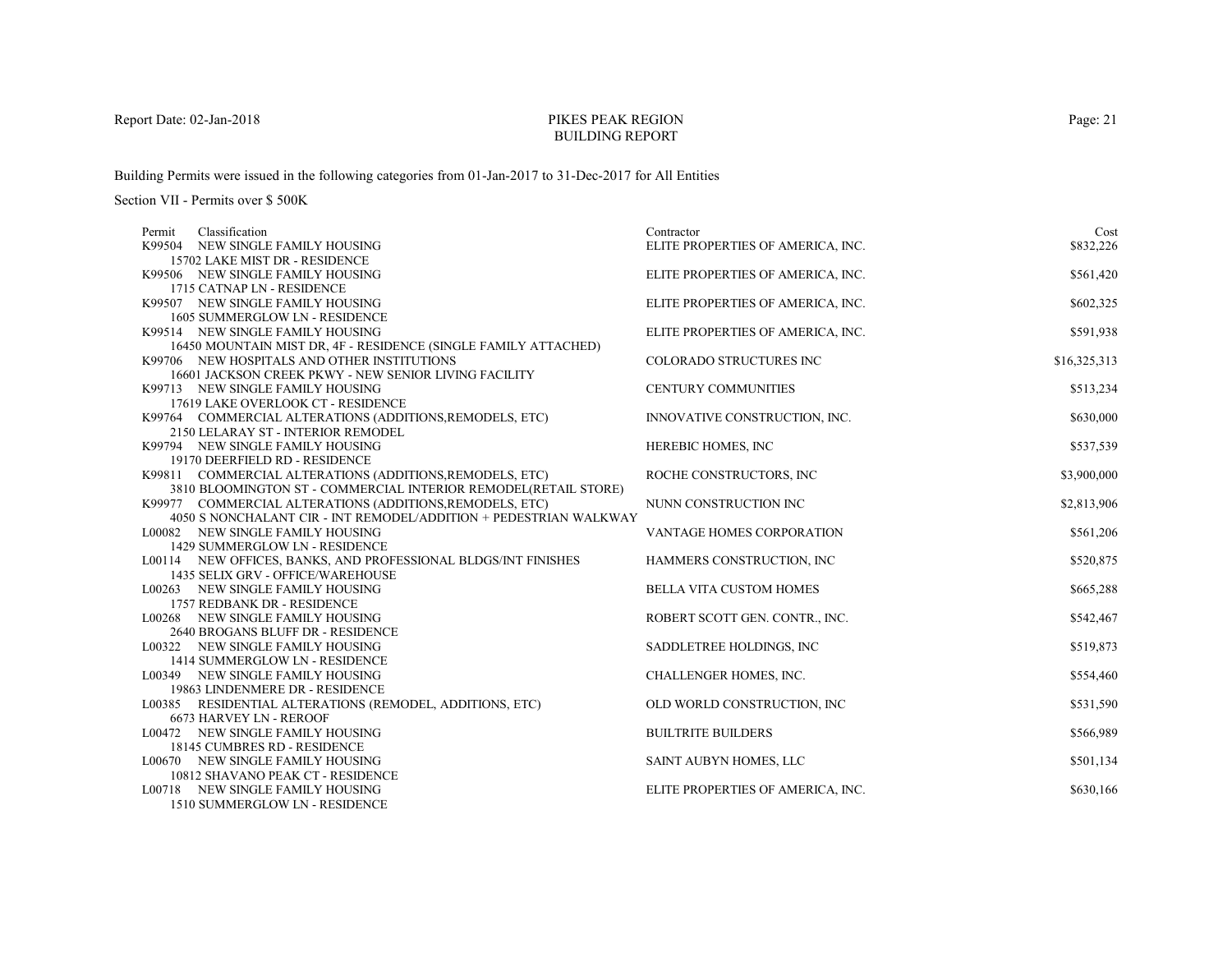# PIKES PEAK REGIONBUILDING REPORT

Building Permits were issued in the following categories from 01-Jan-2017 to 31-Dec-2017 for All Entities

Section VII - Permits over \$ 500K

| Classification<br>Permit                                                | Contractor                         | Cost        |
|-------------------------------------------------------------------------|------------------------------------|-------------|
| L00735 NEW SINGLE FAMILY HOUSING                                        | ELITE PROPERTIES OF AMERICA, INC.  | \$624,919   |
| 7221 SILVER BUCKLE DR - RESIDENCE                                       |                                    |             |
| L00790 NEW OFFICES, BANKS, AND PROFESSIONAL BLDGS/INT FINISHES          | GOLDEN TRIANGLE CONSTRUCTION, INC. | \$1,600,000 |
| 405 E CHEYENNE MOUNTAIN BLVD - COMMERCIAL BUILDING (THROUGH FINISH)     |                                    |             |
| L00807 NEW SINGLE FAMILY HOUSING                                        | VANTAGE HOMES CORPORATION          | \$1,187,946 |
| 10346 RIFLE FALLS WAY - RESIDENCE                                       |                                    |             |
| L00810 NEW SINGLE FAMILY HOUSING                                        | VANTAGE HOMES CORPORATION          | \$521,908   |
| 4276 NEW SANTA FE TRL - RESIDENCE                                       |                                    |             |
| L00963 STORES AND OTHER RETAIL BUILDINGS/INT FINISHES                   | HENNING COMPANIES, LLC             | \$1,667,000 |
| 6615 DALBY DR - NEW CONVENIENCE STORE                                   |                                    |             |
| L01210 COMMERCIAL ALTERATIONS (ADDITIONS, REMODELS, ETC)                | SUN COMMERCIAL ROOFS, INC.         | \$558,714   |
| 890 N NEWPORT RD - REROOF                                               |                                    |             |
| L01420 NEW SINGLE FAMILY HOUSING                                        | VILLAGREE, LLC                     | \$627,168   |
| 5295 SAXTON HOLLOW RD - RESIDENCE                                       |                                    |             |
| L01538 NEW SINGLE FAMILY HOUSING                                        | <b>RON COVINGTON HOMES</b>         | \$640,124   |
| 9826 GOLF CREST DR - RESIDENCE                                          | VANGUARD HOMES CORP.               |             |
| L01577 NEW SINGLE FAMILY HOUSING<br>10665 SLUMBER RIDGE WAY - RESIDENCE |                                    | \$528,226   |
| L01751 NEW SINGLE FAMILY HOUSING                                        | <b>BUILTRITE BUILDERS</b>          | \$654,794   |
| 2373 RED EDGE HTS - RESIDENCE                                           |                                    |             |
| L02024 NEW SINGLE FAMILY HOUSING                                        | ELITE PROPERTIES OF AMERICA, INC.  | \$563,669   |
| 1761 LAZY CAT LN - RESIDENCE                                            |                                    |             |
| L02235 NEW SINGLE FAMILY HOUSING                                        | ELITE PROPERTIES OF AMERICA, INC.  | \$543,324   |
| 2654 HANNAH RIDGE DR - RESIDENCE                                        |                                    |             |
| L02374 NEW SINGLE FAMILY HOUSING                                        | VANTAGE HOMES CORPORATION          | \$564,419   |
| 1525 SUMMERGLOW LN - RESIDENCE                                          |                                    |             |
| L02377 NEW SINGLE FAMILY HOUSING                                        | VANTAGE HOMES CORPORATION          | \$586,000   |
| 1208 COUNT FLEET CT - RESIDENCE                                         |                                    |             |
| L02379 NEW SINGLE FAMILY HOUSING                                        | <b>VANTAGE HOMES CORPORATION</b>   | \$637,000   |
| 12454 ARROW CREEK CT - RESIDENCE                                        |                                    |             |
| L02380 NEW SINGLE FAMILY HOUSING                                        | VANTAGE HOMES CORPORATION          | \$575,000   |
| 12514 PENSADOR DR - RESIDENCE                                           |                                    |             |
| L02591 NEW SINGLE FAMILY HOUSING                                        | <b>HOMEOWNER</b>                   | \$1,305,305 |
| 4949 REDSTONE RIDGE RD - RESIDENCE                                      |                                    |             |
| L03048 NEW SINGLE FAMILY HOUSING                                        | KIRELLA HOMES, INC                 | \$760,268   |
| 19791 HUNTING DOWNS WAY - RESIDENCE                                     |                                    |             |
| L03065 COMMERCIAL ALTERATIONS (ADDITIONS, REMODELS, ETC)                | TURNER CONSTRUCTION CO.            | \$921,340   |
| 4323 ARROWSWEST DR - COMMERCIAL INTERIOR REMODEL                        |                                    |             |
| L03077 NEW SINGLE FAMILY HOUSING                                        | <b>ZARK CUSTOM HOMES</b>           | \$659,184   |
| 19640 GLEN SHADOWS DR - RESIDENCE                                       |                                    |             |

Page: 22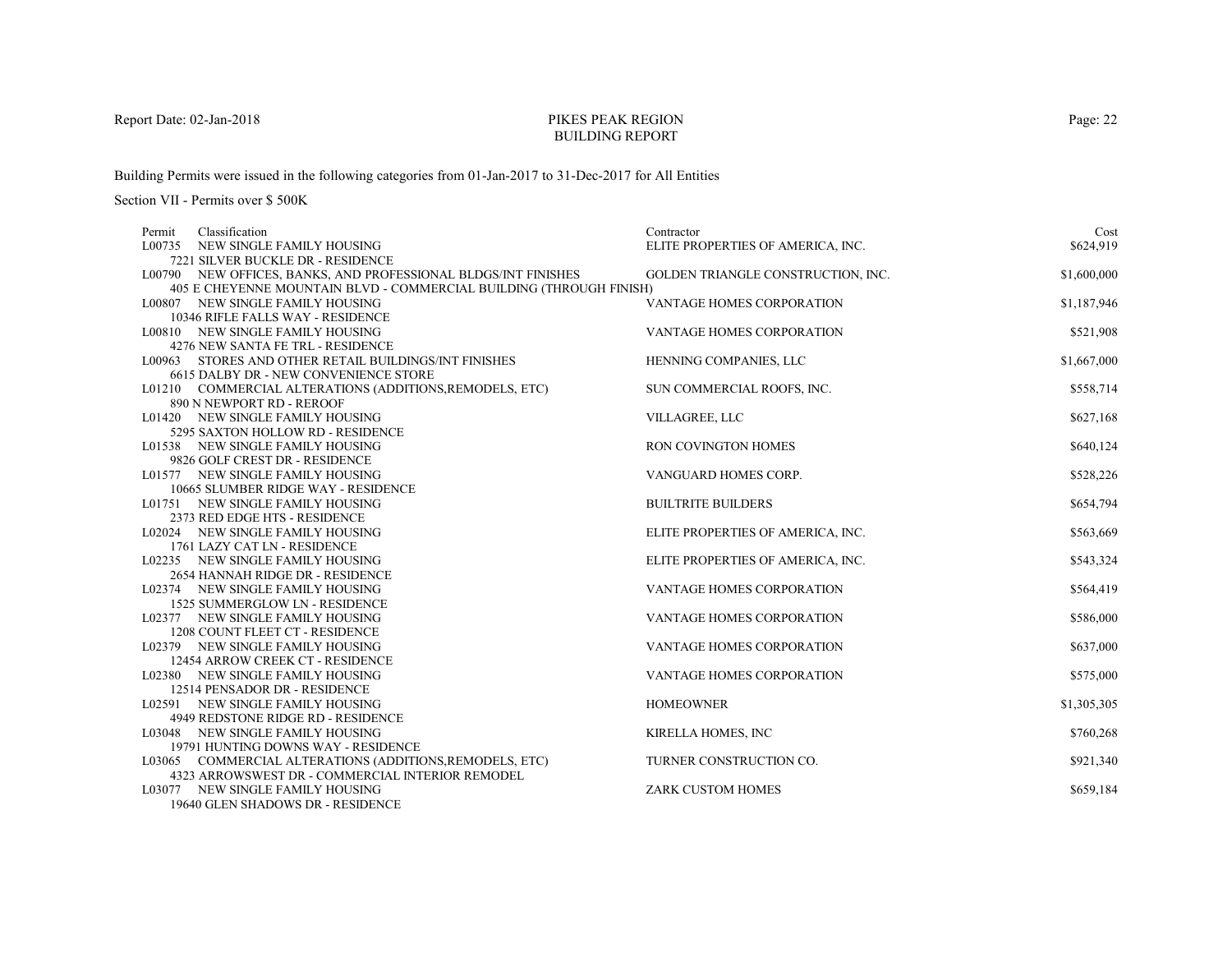# PIKES PEAK REGIONBUILDING REPORT

Building Permits were issued in the following categories from 01-Jan-2017 to 31-Dec-2017 for All Entities

| Classification<br>Permit                                              | Contractor                                                 | Cost      |
|-----------------------------------------------------------------------|------------------------------------------------------------|-----------|
| L03179 NEW SINGLE FAMILY HOUSING                                      | CLAYTON PROPERTIES GROUP II, INC. DBA OAKWOOD HOMES OF C/S | \$584,014 |
| 7925 WHISTLESTOP LN - RESIDENCE                                       |                                                            |           |
| L03180 COMMERCIAL ALTERATIONS (ADDITIONS, REMODELS, ETC)              | SUN CONSTRUCTION & FACILITY SERVICES                       | \$800,000 |
| <b>305 S ROCKRIMMON BLVD - INTERIOR REMODEL</b>                       |                                                            |           |
| L03337 NEW SINGLE FAMILY HOUSING                                      | ELITE PROPERTIES OF AMERICA, INC.                          | \$561,420 |
| 16417 CLANDESTINE CT - RESIDENCE                                      |                                                            |           |
| L03347 NEW SINGLE FAMILY HOUSING                                      | ELITE PROPERTIES OF AMERICA, INC.                          | \$528,119 |
| 2087 EVER RED CT - RESIDENCE                                          |                                                            |           |
| L03444 NEW SINGLE FAMILY HOUSING                                      | LARRY ANDERSON CONSTRUCTION                                | \$526,084 |
| 15770 EASTONVILLE RD - RESIDENCE                                      |                                                            |           |
| L03586 NEW SINGLE FAMILY HOUSING                                      | <b>REUNION HOMES</b>                                       | \$569,130 |
| 7590 BIGTOOTH MAPLE DR - RESIDENCE                                    |                                                            |           |
| L03590 NEW SINGLE FAMILY HOUSING                                      | <b>REUNION HOMES</b>                                       | \$681,457 |
| 12639 PYRAMID PEAK DR - RESIDENCE                                     |                                                            |           |
| L03733 NEW SINGLE FAMILY HOUSING                                      | WEEKLEY HOMES LLC DBA DAVID WEEKLEY HOMES                  | \$525,549 |
| 6358 ROWDY DR - RESIDENCE                                             |                                                            |           |
| L03899 NEW SINGLE FAMILY HOUSING                                      | <b>HOMEOWNER</b>                                           | \$544,181 |
| 2773 CATHEDRAL PARK VW - RESIDENCE                                    |                                                            |           |
| L03908 NONRESIDENTIAL BUILDINGS (STORAGE SHEDS, ETC)                  | CGM CONSTRUCTION, INC.                                     | \$679,354 |
| 2742 NORTH GATE BLVD, A - STORAGE BUILDING                            |                                                            |           |
| L03915 NEW SINGLE FAMILY HOUSING                                      | PALACE HOMES, INC.                                         | \$600,000 |
| 705 PIER RD - RESIDENCE                                               |                                                            |           |
| L04027 NEW SINGLE FAMILY HOUSING                                      | CHARTERCRAFT HOMES INC                                     | \$551,462 |
| 9561 POMEROY CT - RESIDENCE                                           |                                                            |           |
| L04063 NEW SINGLE FAMILY HOUSING                                      | CLAYTON PROPERTIES GROUP II, INC. DBA OAKWOOD HOMES OF C/S | \$605,966 |
| 8465 BOULDER BANKS CT - RESIDENCE                                     |                                                            |           |
| L04114 NEW SINGLE FAMILY HOUSING                                      | VANTAGE HOMES CORPORATION                                  | \$585,000 |
| 1216 COUNT FLEET CT - RESIDENCE                                       |                                                            |           |
| L04115 NEW SINGLE FAMILY HOUSING                                      | <b>VANTAGE HOMES CORPORATION</b>                           | \$535,000 |
| 10370 RIFLE FALLS WAY - RESIDENCE<br>L04116 NEW SINGLE FAMILY HOUSING |                                                            | \$649,976 |
| 3827 ROBERTS RIDGE PL - RESIDENCE                                     | CUVALA CONSTRUCTION, INC.                                  |           |
| L04117 NEW SINGLE FAMILY HOUSING                                      | <b>VANTAGE HOMES CORPORATION</b>                           | \$613,890 |
| 16429 CLANDESTINE CT - RESIDENCE                                      |                                                            |           |
| L04118 NEW SINGLE FAMILY HOUSING                                      | CUVALA CONSTRUCTION, INC.                                  | \$594,080 |
| 4549 REDSTONE RIDGE RD - RESIDENCE - ENGINEER STAMPED                 |                                                            |           |
| L04135 NEW SINGLE FAMILY HOUSING                                      | SADDLETREE HOLDINGS, INC                                   | \$646,774 |
| <b>4008 NOTCH TRL - RESIDENCE</b>                                     |                                                            |           |
| L04158 NEW SINGLE FAMILY HOUSING                                      | KIRELLA HOMES, INC                                         | \$629,952 |
| 770 RANGELY DR - RESIDENCE                                            |                                                            |           |
|                                                                       |                                                            |           |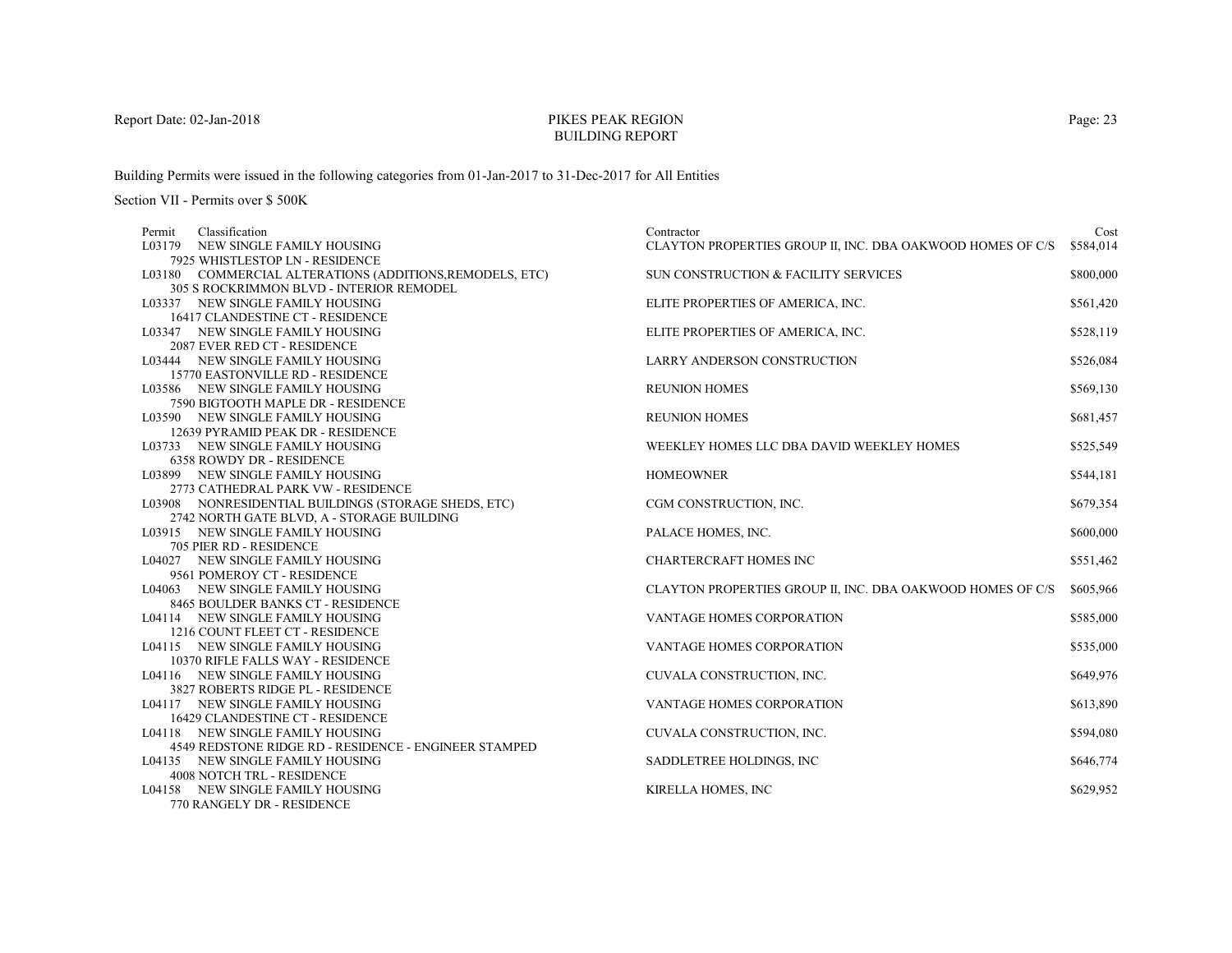# PIKES PEAK REGIONBUILDING REPORT

Building Permits were issued in the following categories from 01-Jan-2017 to 31-Dec-2017 for All Entities

| Classification<br>Permit                                                                       | Contractor                                   | Cost        |
|------------------------------------------------------------------------------------------------|----------------------------------------------|-------------|
| L04276 COMMERCIAL ALTERATIONS (ADDITIONS, REMODELS, ETC)                                       | GLACIER CONSTRUCTION CO., INC.               | \$1,800,000 |
| 814 LYRA DR - WATER TANK (UPGRADE TO FINISH)                                                   |                                              |             |
| L04303 NEW SINGLE FAMILY HOUSING                                                               | ELITE PROPERTIES OF AMERICA, INC.            | \$764,980   |
| 2027 EVER RED CT - RESIDENCE                                                                   |                                              |             |
| L04309 NEW SINGLE FAMILY HOUSING                                                               | ELITE PROPERTIES OF AMERICA, INC.            | \$563,669   |
| 5881 ELLINGSWORTH PL - RESIDENCE                                                               |                                              |             |
| L04719 NEW SINGLE FAMILY HOUSING                                                               | <b>HOMEOWNER</b>                             | \$579,303   |
| 13070 MEADOW GLEN LN - RESIDENCE                                                               |                                              |             |
| L05040 COMMERCIAL ALTERATIONS (ADDITIONS, REMODELS, ETC)                                       | NUNN CONSTRUCTION INC                        | \$1,380,963 |
| 2030 W COLORADO AVE - INTERIOR EXTERIOR REMODEL                                                |                                              |             |
| L05171 NEW SINGLE FAMILY HOUSING                                                               | CAMPBELL HOMES LTD.                          | \$537,220   |
| 11462 PYRAMID PEAK DR - RESIDENCE                                                              | CHRISTOFFERSON COMM BLDRS INC                | \$600,000   |
| L05237 COMMERCIAL ALTERATIONS (ADDITIONS, REMODELS, ETC)                                       |                                              |             |
| 1244 N ACADEMY BLVD - COMMERCIAL ADDITION (THROUGH FINISH)<br>L05280 NEW SINGLE FAMILY HOUSING | CHALLENGER HOMES, INC.                       | \$504,775   |
| 6540 STONEFLY DR - RESIDENCE                                                                   |                                              |             |
| L05342 NEW SINGLE FAMILY HOUSING                                                               | VANTAGE HOMES CORPORATION                    | \$504,133   |
| 1733 SUMMERGLOW LN - RESIDENCE                                                                 |                                              |             |
| L05358 NEW OFFICES, BANKS, AND PROFESSIONAL BLDGS/INT FINISHES                                 | <b>COLORADO STRUCTURES INC</b>               | \$4,600,000 |
| 602 ELKTON DR - ATHLETIC TRAINING CENTER                                                       |                                              |             |
| L05372 NEW SINGLE FAMILY HOUSING                                                               | <b>HOMEOWNER</b>                             | \$563,776   |
| 5960 WILSON RD - RESIDENCE                                                                     |                                              |             |
| L05499 NEW SINGLE FAMILY HOUSING                                                               | <b>GRAY HOMES, INC</b>                       | \$507,024   |
| 6020 CUBBAGE DR - RESIDENCE                                                                    |                                              |             |
| L05543 NEW SINGLE FAMILY HOUSING                                                               | FROHLING ENTERPRISES                         | \$650,000   |
| 13632 STONY HILL PT - RESIDENCE                                                                |                                              |             |
| L05563 NEW FIVE OR MORE FAMILY BUILDINGS                                                       | GORDON CONSTRUCTION CO., INC.                | \$3,817,173 |
| 1195 MAGNOLIA ST - NEW APARTMENT BUILDING (30 UNITS) THRU FINISH                               |                                              |             |
| L05613 NEW SINGLE FAMILY HOUSING                                                               | <b>HOMEOWNER</b>                             | \$661,112   |
| 11055 HUNTSMAN RD - RESIDENCE                                                                  |                                              |             |
| L05756 NEW SINGLE FAMILY HOUSING                                                               | ELITE PROPERTIES OF AMERICA, INC.            | \$567,738   |
| 1716 CATNAP LN - RESIDENCE                                                                     |                                              |             |
| L05789 COMMERCIAL ALTERATIONS (ADDITIONS, REMODELS, ETC)                                       | RIGHT WAY CONTRACTING DBA NORTH WEST ROOFING | \$531,840   |
| 2605 PREAMBLE PT - REROOF 556 SQ                                                               |                                              |             |
| L05852 NEW SINGLE FAMILY HOUSING                                                               | SAINT AUBYN HOMES, LLC                       | \$540,326   |
| 6728 BLACK SADDLE DR - RESIDENCE                                                               |                                              |             |
| L05856 NEW SINGLE FAMILY HOUSING                                                               | SAINT AUBYN HOMES, LLC                       | \$526,834   |
| 8229 MISTY MOON DR - RESIDENCE                                                                 |                                              |             |
| L05922 STORES AND OTHER RETAIL BUILDINGS/INT FINISHES                                          | CHRISTOFFERSON COMM BLDRS INC                | \$1,130,000 |
| 1011 S 21ST ST - NEW CONVENIENCE STORE                                                         |                                              |             |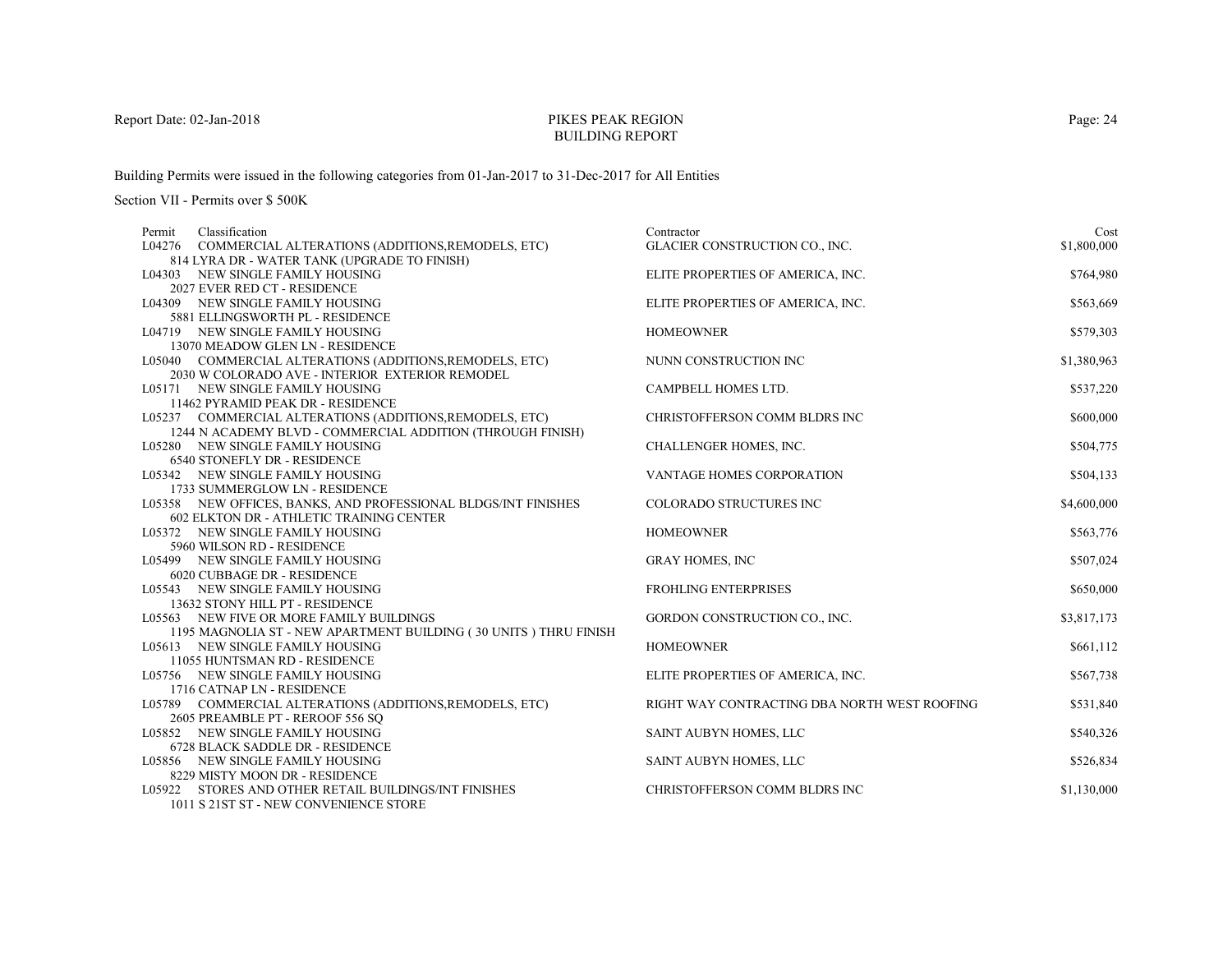# PIKES PEAK REGIONBUILDING REPORT

Building Permits were issued in the following categories from 01-Jan-2017 to 31-Dec-2017 for All Entities

| Classification<br>Permit                                                   | Contractor                                                 | Cost         |
|----------------------------------------------------------------------------|------------------------------------------------------------|--------------|
| NEW SINGLE FAMILY HOUSING<br>L06000                                        | ELITE PROPERTIES OF AMERICA, INC.                          | \$512,271    |
| 15674 BLUE PEARL CT - RESIDENCE                                            |                                                            |              |
| L06125 COMMERCIAL ALTERATIONS (ADDITIONS, REMODELS, ETC)                   | <b>CMG CORP</b>                                            | \$625,000    |
| 3970 PALMER PARK BLVD - INTERIOR REMODEL - CHG OF OCC.                     |                                                            |              |
| L06127 NEW PUBLIC SERVICES & UTILITIES BUILDINGS                           | RN CIVIL CONSTRUCTION                                      | \$7,100,000  |
| 9515 MERIDIAN RANCH BLVD - WASTEWATER TREATMENT FACILITY - FOUNDATION ONLY |                                                            |              |
| L06140 NEW SINGLE FAMILY HOUSING                                           | CLAYTON PROPERTIES GROUP II, INC. DBA OAKWOOD HOMES OF C/S | \$530,046    |
| 8627 TRANQUIL KNOLL LN - RESIDENCE                                         |                                                            |              |
| L06149 NEW SINGLE FAMILY HOUSING                                           | SADDLETREE HOLDINGS, INC                                   | \$843,124    |
| 17508 POND VIEW PL - RESIDENCE                                             |                                                            |              |
| L06160 NEW SINGLE FAMILY HOUSING                                           | CLAYTON PROPERTIES GROUP II, INC. DBA OAKWOOD HOMES OF C/S | \$605,966    |
| 8433 BOULDER BANKS CT - RESIDENCE                                          |                                                            |              |
| L06328 NEW SINGLE FAMILY HOUSING                                           | CLAYTON PROPERTIES GROUP II, INC. DBA OAKWOOD HOMES OF C/S | \$605,966    |
| 8409 BOULDER BANKS CT - RESIDENCE                                          |                                                            |              |
| L06422 NEW SCHOOLS AND OTHER EDUCATIONAL BUILDINGS                         | NUNN CONSTRUCTION INC                                      | \$27,000,000 |
| 8701 WOLF VALLEY DR - SCHOOL BUILDING - UPGRADE TO FINISH                  |                                                            |              |
| L06602 NEW OFFICES, BANKS, AND PROFESSIONAL BLDGS/INT FINISHES             | <b>IICON CONSTRUCTION GROUP</b>                            | \$1,500,000  |
| 5575 FOUNTAIN VALLEY SCHOOL RD - NEW MAINTENANCE BUILDING                  |                                                            |              |
| L06645 NEW SINGLE FAMILY HOUSING                                           | <b>VANTAGE HOMES CORPORATION</b>                           | \$657,000    |
| 1273 COUNT FLEET CT - RESIDENCE                                            |                                                            |              |
| L06646 NEW SINGLE FAMILY HOUSING                                           | VANTAGE HOMES CORPORATION                                  | \$636,000    |
| 12474 CARMEL RIDGE RD - RESIDENCE                                          |                                                            |              |
| L06656 NEW SINGLE FAMILY HOUSING                                           | HACIENDA CONSTRUCTION, INC.                                | \$528,333    |
| 17590 CHIPPED ARROW WAY - RESIDENCE                                        |                                                            |              |
| L06784 NEW SCHOOLS AND OTHER EDUCATIONAL BUILDINGS                         | G E JOHNSON CONSTR CO, INC                                 | \$17,919,958 |
| 11243 LONDONDERRY DR - SCHOOL BUILDING -UPGRADE TO FINISH                  |                                                            |              |
| L06792 COMMERCIAL ALTERATIONS (ADDITIONS, REMODELS, ETC)                   | H.W. HOUSTON CONSTRUCTION LLC                              | \$2,000,000  |
| 2950 HIDDEN TREASURE PT - ADDITION / REMODEL                               |                                                            |              |
| L06797 NEW SINGLE FAMILY HOUSING                                           | SADDLETREE HOLDINGS, INC.                                  | \$657,257    |
| 16295 LARK SPARROW PL - RESIDENCE                                          |                                                            |              |
| L06847 COMMERCIAL ALTERATIONS (ADDITIONS, REMODELS, ETC)                   | BRYAN CONSTRUCTION, INC.                                   | \$567,000    |
| 1750 PIROS DR - INTERIOR REMODEL AND ADDITION                              |                                                            |              |
| L06911 COMMERCIAL ALTERATIONS (ADDITIONS, REMODELS, ETC)                   | THOMAS GEN. CONTRACTORS, INC.                              | \$650,000    |
| 528 S WAHSATCH AVE - INTERIOR REMODEL - CHANG OF OCC.                      |                                                            |              |
| L07056 NEW SINGLE FAMILY HOUSING                                           | ELITE PROPERTIES OF AMERICA, INC.                          | \$534,758    |
| 9644 SURREY RUN DR - RESIDENCE                                             |                                                            |              |
| L07057 NEW SINGLE FAMILY HOUSING                                           | ELITE PROPERTIES OF AMERICA, INC.                          | \$527,048    |
| 9645 SURREY RUN DR - RESIDENCE                                             |                                                            |              |
| L07094 NEW SINGLE FAMILY HOUSING                                           | GENE SOUIRES CONSTRUCTION & ADJUSTING OF COLORADO          | \$657,043    |
| 4590 FORD DR - RESIDENCE                                                   |                                                            |              |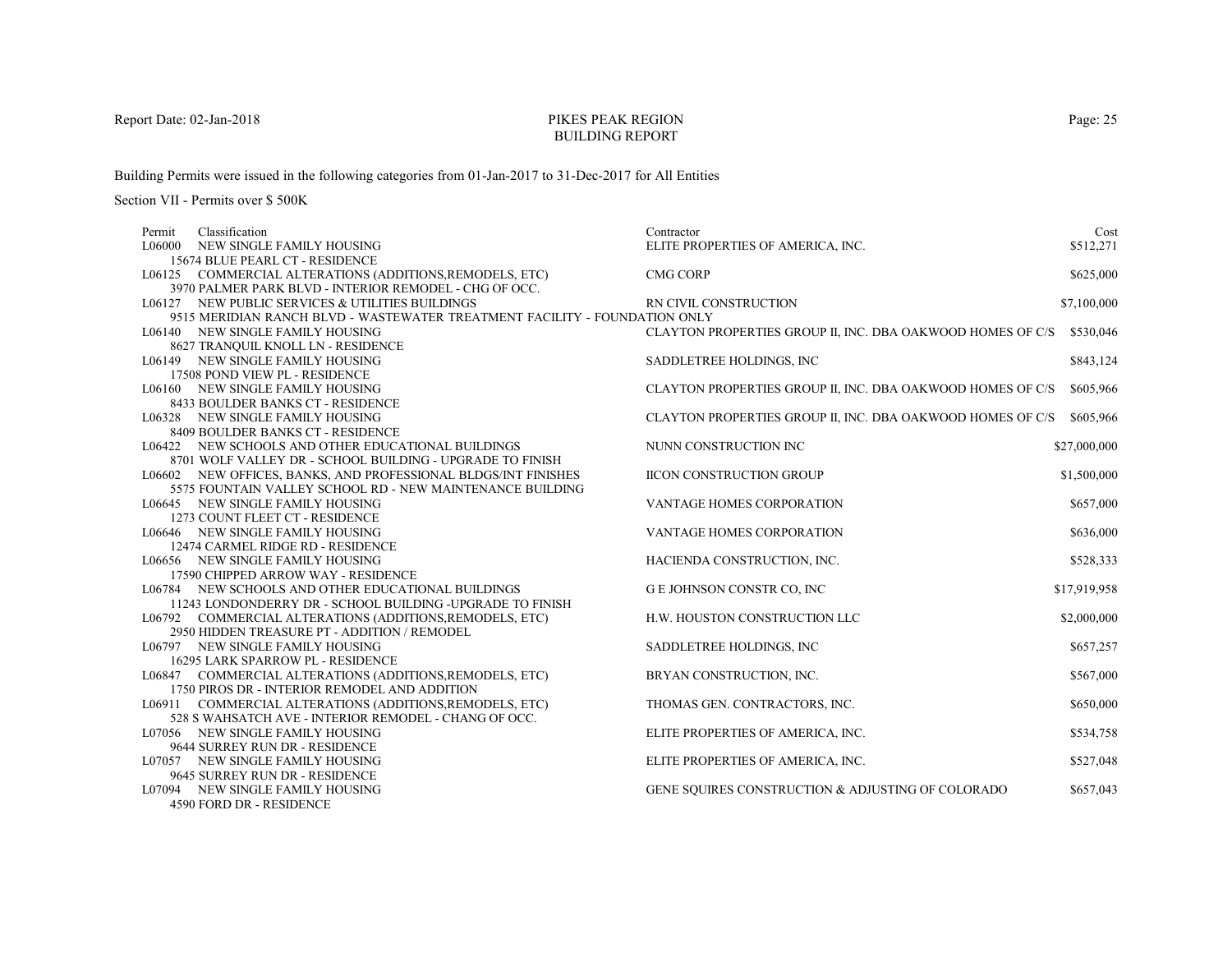# PIKES PEAK REGIONBUILDING REPORT

Building Permits were issued in the following categories from 01-Jan-2017 to 31-Dec-2017 for All Entities

| Classification<br>Permit                                       | Contractor                                                 | Cost         |
|----------------------------------------------------------------|------------------------------------------------------------|--------------|
| L07174 NEW HOSPITALS AND OTHER INSTITUTIONS                    | WYKOTA CONSTRUCTION INC.                                   | \$1,800,000  |
| 107 VILLAGE TER - NEW ASSISTED LIVING FACILITY                 |                                                            |              |
| L07215 NEW SINGLE FAMILY HOUSING                               | ELITE PROPERTIES OF AMERICA, INC.                          | \$529,618    |
| 2019 ZENATO CT - SINGLE FAMILY ATTACHED MODEL 4F               |                                                            |              |
| L07332 NEW SINGLE FAMILY HOUSING                               | <b>REUNION HOMES</b>                                       | \$515,269    |
| 12782 LONGVIEW PARK LN - RESIDENCE                             |                                                            |              |
| L07375 NEW SINGLE FAMILY HOUSING                               | <b>BUILTRITE BUILDERS</b>                                  | \$592,724    |
| 16240 MCCONNELL CT - RESIDENCE                                 |                                                            |              |
| L07381 NEW SINGLE FAMILY HOUSING                               | CONSTRUCTION BY GENESIS, INC.                              | \$590,975    |
| 3373 FOREST LAKES DR - RESIDENCE                               |                                                            |              |
| L07954 NEW SINGLE FAMILY HOUSING                               | <b>HOMEOWNER</b>                                           | \$882,553    |
| 4506 WILDROOT CT - RESIDENCE                                   |                                                            |              |
| L08347 NEW SINGLE FAMILY HOUSING                               | CENTURY COMMUNITIES                                        | \$614,746    |
| 17503 LAKE SIDE DR - RESIDENCE                                 |                                                            |              |
| L08373 NEW SINGLE FAMILY HOUSING                               | ELITE PROPERTIES OF AMERICA, INC.                          | \$500,278    |
| 1775 CATNAP LN - RESIDENCE                                     |                                                            |              |
| L08374 NEW SINGLE FAMILY HOUSING                               | ELITE PROPERTIES OF AMERICA, INC.                          | \$500,278    |
| 1750 SUMMERGLOW LN - RESIDENCE                                 |                                                            |              |
| L08463 NEW SINGLE FAMILY HOUSING                               | DREAM DESIGN & CONSTRUCTION, LLC                           | \$684,134    |
| 1647 LYONSDOWN LN - RESIDENCE                                  |                                                            |              |
| L08597 NEW OFFICES, BANKS, AND PROFESSIONAL BLDGS/INT FINISHES | HAIGH CONSTRUCTION, INC.                                   | \$1,950,000  |
| 6945 TUTT BLVD - MEDICAL BUILDING                              |                                                            |              |
| L08613 NEW SINGLE FAMILY HOUSING                               | CASCO ENTERPRISES, INC.                                    | \$1,005,802  |
| 19625 DRENNAN RD - RESIDENCE (ENGINEER STAMPED)                |                                                            |              |
| L08630 NEW SINGLE FAMILY HOUSING                               | SADDLETREE HOLDINGS, INC                                   | \$537,542    |
| <b>16225 LARK SPARROW PL - RESIDENCE</b>                       |                                                            |              |
| L08652 COMMERCIAL ALTERATIONS (ADDITIONS, REMODELS, ETC)       | WELLS & WEST GENERAL CONT. INC                             | \$2,117,000  |
| 917 E MORENO AVE - INTERIOR REMODEL (CHANGE OF OCCUPANCY)      |                                                            |              |
| L08861 NEW SINGLE FAMILY HOUSING                               | CLAYTON PROPERTIES GROUP II, INC. DBA OAKWOOD HOMES OF C/S | \$513,127    |
| 8674 TRANQUIL KNOLL LN - RESIDENCE                             |                                                            |              |
| L08866 NEW SINGLE FAMILY HOUSING                               | SADDLETREE HOLDINGS, INC                                   | \$702,950    |
| 12482 CARMEL RIDGE RD - RESIDENCE                              |                                                            |              |
| L08884 COMMERCIAL ALTERATIONS (ADDITIONS, REMODELS, ETC)       | G E JOHNSON CONSTR CO, INC                                 | \$77,452,938 |
| 4050 BRIARGATE PKWY - HOSPITAL ADDITION (THRU SUPERSTRUCTURE)  |                                                            |              |
| L09074 NEW SINGLE FAMILY HOUSING                               | <b>HOMEOWNER</b>                                           | \$637,340    |
| 17639 CABIN HILL LN - RESIDENCE                                |                                                            |              |
| L09083 NEW SINGLE FAMILY HOUSING                               | VANTAGE HOMES CORPORATION                                  | \$560,000    |
| 3720 FLOATING CLOUD CT - RESIDENCE                             |                                                            |              |
| L09086 NEW SINGLE FAMILY HOUSING                               | VANTAGE HOMES CORPORATION                                  | \$550,820    |
| 10336 WEBSTER PASS CT - RESIDENCE                              |                                                            |              |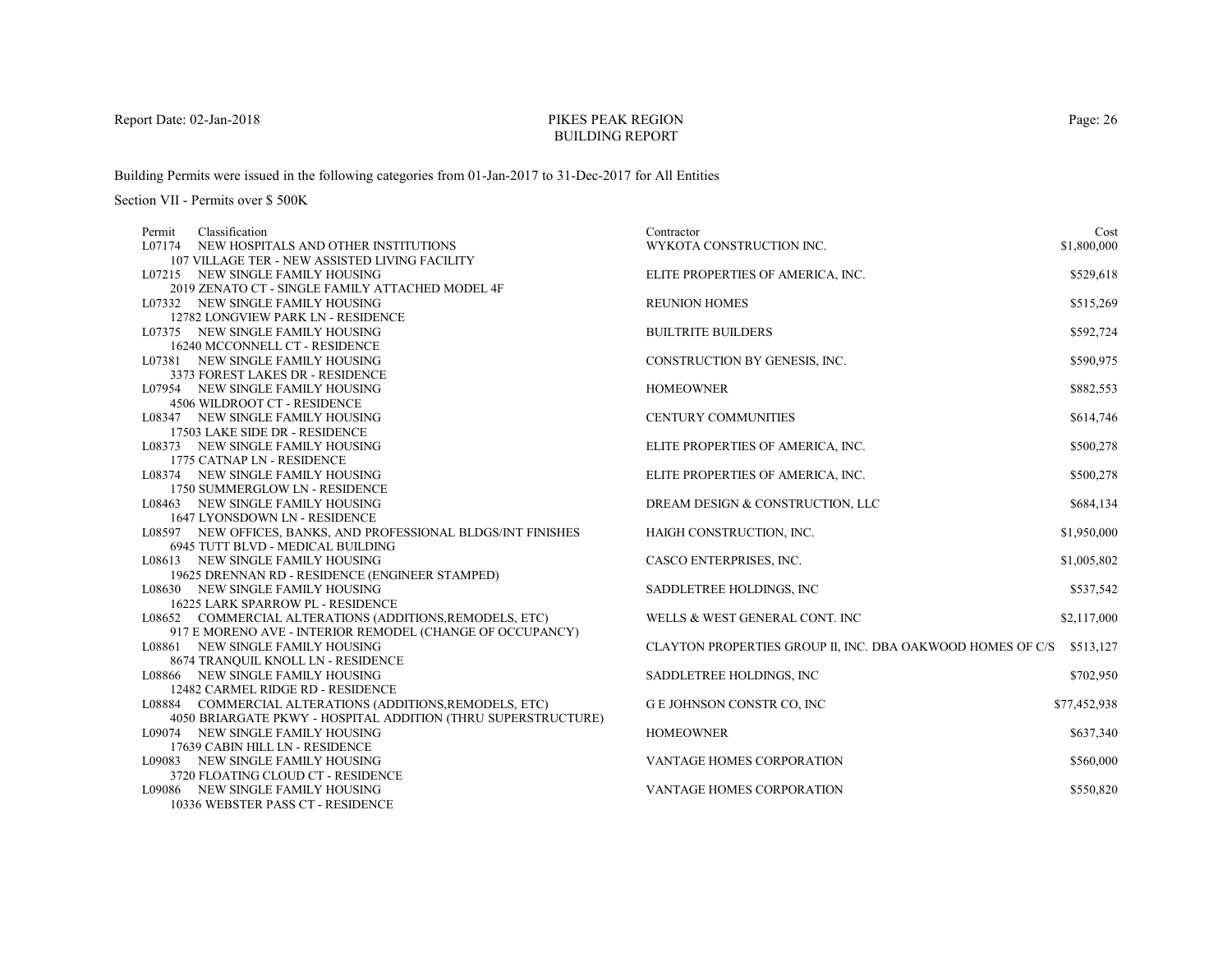# PIKES PEAK REGIONBUILDING REPORT

Building Permits were issued in the following categories from 01-Jan-2017 to 31-Dec-2017 for All Entities

| Classification<br>Permit                                            | Contractor                                    | Cost        |
|---------------------------------------------------------------------|-----------------------------------------------|-------------|
| L09112 NEW SINGLE FAMILY HOUSING                                    | CHALLENGER HOMES, INC.                        | \$555,852   |
| 8504 VANDERWOOD RD - RESIDENCE                                      |                                               |             |
| L09119 NEW SINGLE FAMILY HOUSING                                    | CHALLENGER HOMES, INC.                        | \$597,078   |
| 19663 LINDENMERE DR - RESIDENCE                                     |                                               |             |
| L09260 NEW SINGLE FAMILY HOUSING                                    | <b>REUNION HOMES</b>                          | \$525,442   |
| 10713 MAROON PEAK WAY - RESIDENCE                                   |                                               |             |
| L09264 NEW SINGLE FAMILY HOUSING                                    | <b>REUNION HOMES</b>                          | \$525,442   |
| 12623 PYRAMID PEAK DR - RESIDENCE                                   |                                               |             |
| L09272 NONRESIDENTIAL BUILDINGS (STORAGE SHEDS, ETC)                | BRINKMANN CONSTRUCTORS                        | \$8,709,443 |
| 2570 ZEPPELIN RD - NEW WAREHOUSE - CORE AND SHELL ONLY              |                                               |             |
| L09351 NEW SINGLE FAMILY HOUSING                                    | HI POINT HOME BUILDERS LLC                    | \$911,893   |
| 12250 MELBA RD - RESIDENCE                                          |                                               |             |
| L09367 NEW SINGLE FAMILY HOUSING                                    | MAJESTIC CUSTOM HOMES, INC.                   | \$628,881   |
| 12707 CLARK PEAK CT - RESIDENCE                                     |                                               |             |
| L09373 NEW SINGLE FAMILY HOUSING                                    | MAJESTIC CUSTOM HOMES, INC.                   | \$641,516   |
| 12575 BLACK HILLS DR - RESIDENCE                                    |                                               |             |
| L09520 NEW SINGLE FAMILY HOUSING                                    | ELITE PROPERTIES OF AMERICA, INC.             | \$630,166   |
| 12466 CARMEL RIDGE RD - RESIDENCE                                   |                                               |             |
| L09522 NEW SINGLE FAMILY HOUSING                                    | ELITE PROPERTIES OF AMERICA, INC.             | \$561,420   |
| 1838 MUD HEN DR - RESIDENCE                                         |                                               |             |
| L09693 STORES AND OTHER RETAIL BUILDINGS/INT FINISHES               | MEL-RO CONSTRUCTION INC                       | \$779,000   |
| 9278 FOREST BLUFFS VW - COMMERCIAL BUILDING (CORE AND SHELL ONLY)   |                                               |             |
| L09736 NEW SINGLE FAMILY HOUSING                                    | <b>VANTAGE HOMES CORPORATION</b>              | \$594,080   |
| 1175 KELSO PL - RESIDENCE                                           |                                               |             |
| L09950 NEW SINGLE FAMILY HOUSING<br>17712 LAKE SIDE DR - RESIDENCE  | CENTURY COMMUNITIES                           | \$513,234   |
| L09990 STORES AND OTHER RETAIL BUILDINGS/INT FINISHES               | MEL-RO CONSTRUCTION INC                       | \$803,690   |
| 9290 HIGHLAND RIDGE HTS - COMMERCIAL BUILDING (CORE AND SHELL ONLY) |                                               |             |
| L10021 NEW SINGLE FAMILY HOUSING                                    | LOST CREEK CONSTRUCTION, LLC                  | \$1,100,000 |
| 1665 VINE CLIFF HTS - RESIDENCE                                     |                                               |             |
| L10238 NEW SINGLE FAMILY HOUSING                                    | ROCKY MOUNTAIN RESTORATION & CONSTRUCTION LLC | \$650,725   |
| 6840 HORSESHOE RD - RESIDENCE                                       |                                               |             |
| L10256 NEW SINGLE FAMILY HOUSING                                    | ALLIANCE HOMES, LLC DBA ALLIANCE BUILDERS     | \$730,000   |
| 3456 SIGNATURE GOLF PT - RESIDENCE                                  |                                               |             |
| L10322 NEW SINGLE FAMILY HOUSING                                    | <b>CENTURY COMMUNITIES</b>                    | \$614,746   |
| 17728 LAKE SIDE DR - RESIDENCE                                      |                                               |             |
| L10431 COMMERCIAL ALTERATIONS (ADDITIONS, REMODELS, ETC)            | DAYSTAR BUILDING COMPANY                      | \$750,000   |
| 1515 S TEJON ST - INTERIOR REMODEL-CHANGE OF OCC.                   |                                               |             |
| L10596 NEW SINGLE FAMILY HOUSING                                    | ELITE PROPERTIES OF AMERICA, INC.             | \$506,703   |
| 6532 MINERAL BELT DR - RESIDENCE                                    |                                               |             |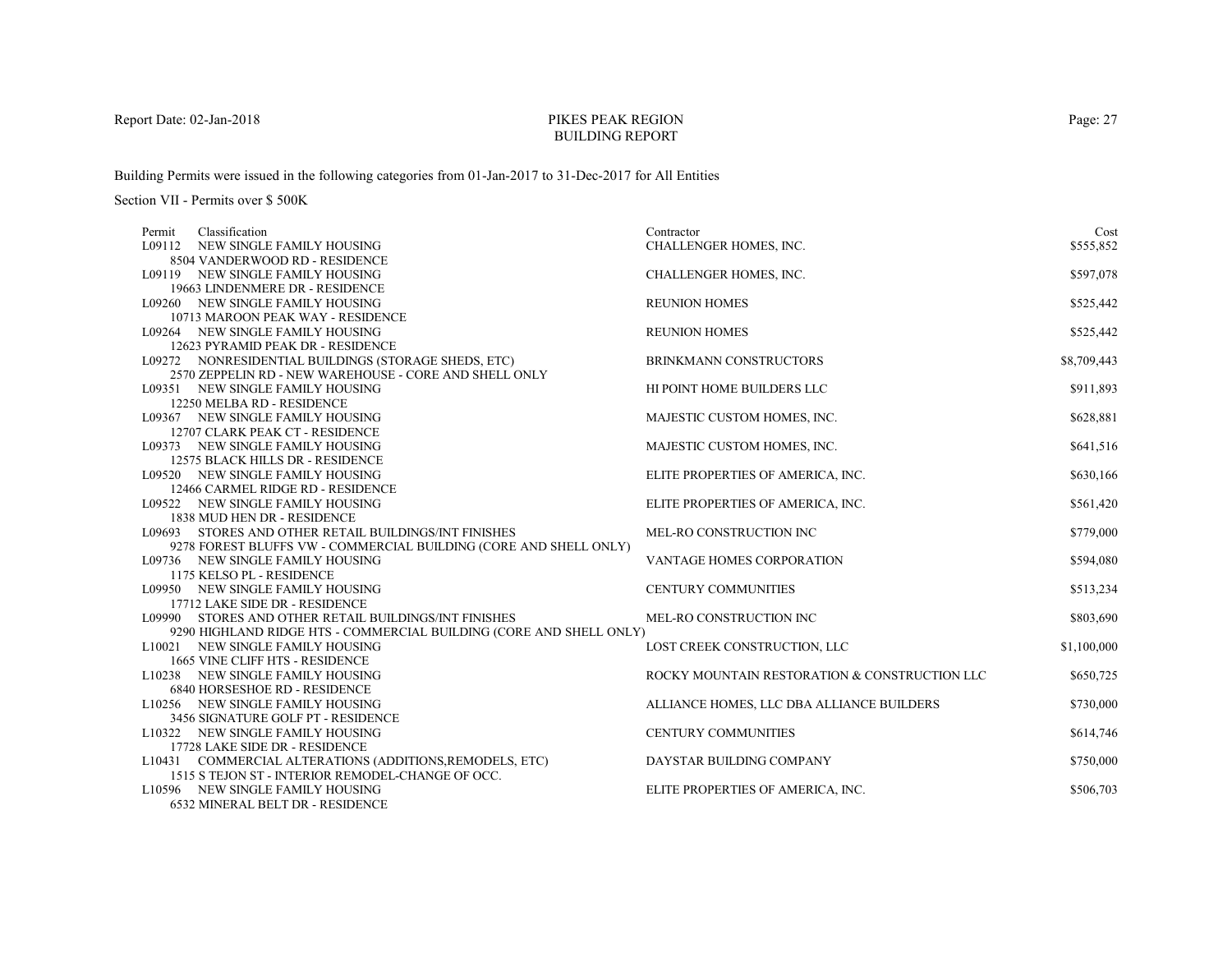# PIKES PEAK REGIONBUILDING REPORT

Building Permits were issued in the following categories from 01-Jan-2017 to 31-Dec-2017 for All Entities

| Classification<br>Permit                                                         | Contractor                                                           | Cost         |
|----------------------------------------------------------------------------------|----------------------------------------------------------------------|--------------|
| L10602 NEW SINGLE FAMILY HOUSING                                                 | ELITE PROPERTIES OF AMERICA, INC.                                    | \$659,506    |
| 2015 WALNUT CREEK CT - RESIDENCE                                                 |                                                                      |              |
| L10611 NEW SINGLE FAMILY HOUSING                                                 | ELITE PROPERTIES OF AMERICA, INC.                                    | \$561,420    |
| 7222 SILVER BUCKLE DR - RESIDENCE                                                |                                                                      |              |
| L10626 COMMERCIAL ALTERATIONS (ADDITIONS, REMODELS, ETC)                         | STELLAR RESTORATION SERVICES, LLC                                    | \$573,711    |
| 3240 ASTROZON BLVD - REROOF                                                      |                                                                      |              |
| L10656 STORES AND OTHER RETAIL BUILDINGS/INT FINISHES                            | MEL-RO CONSTRUCTION INC                                              | \$673,663    |
| 9288 FOREST BLUFFS VW - COMMERCIAL BUILDING (CORE AND SHELL ONLY) 100, 110, &130 |                                                                      |              |
| L10805 NEW SINGLE FAMILY HOUSING                                                 | RON COVINGTON HOMES                                                  | \$732,320    |
| 9837 GOLF CREST DR - RESIDENCE                                                   |                                                                      |              |
| L10835 NEW SINGLE FAMILY HOUSING                                                 | GOETZMANN CUSTOM HOMES INC                                           | \$556,495    |
| 16064 POLE PINE PT - RESIDENCE                                                   |                                                                      |              |
| L11039 NEW FIVE OR MORE FAMILY BUILDINGS                                         | BRINKMAN CONSTRUCTION, INC                                           | \$17,409,778 |
| 6010 TUTT BLVD - NEW APARTMENT BUILDING (180 UNITS)                              |                                                                      |              |
| L11056 STORES AND OTHER RETAIL BUILDINGS/INT FINISHES                            | WD CONSULTING LLC                                                    | \$820,000    |
| 2360 N ACADEMY BLVD - NEW RESTAURANT                                             |                                                                      |              |
| L11204 NEW SINGLE FAMILY HOUSING                                                 | <b>REUNION HOMES</b>                                                 | \$569,130    |
| 10811 SHAVANO PEAK CT - RESIDENCE                                                |                                                                      |              |
| L11623 NEW SINGLE FAMILY HOUSING                                                 | <b>TUSCANY HOMES LLC</b>                                             | \$713,474    |
| 2213 RED EDGE HTS - RESIDENCE                                                    |                                                                      |              |
| L11712 NEW SINGLE FAMILY HOUSING                                                 | ELITE PROPERTIES OF AMERICA, INC.                                    | \$561,420    |
| 7204 ISSAQUAH DR - RESIDENCE                                                     |                                                                      |              |
| L11714 NEW SINGLE FAMILY HOUSING                                                 | ELITE PROPERTIES OF AMERICA, INC.                                    | \$563,669    |
| 12450 CARMEL RIDGE RD - RESIDENCE                                                |                                                                      |              |
| L11715 NEW SINGLE FAMILY HOUSING                                                 | ELITE PROPERTIES OF AMERICA, INC.                                    | \$561,420    |
| 12442 CARMEL RIDGE RD - RESIDENCE                                                |                                                                      |              |
| L11720 NEW SINGLE FAMILY HOUSING                                                 | ELITE PROPERTIES OF AMERICA, INC.                                    | \$560,457    |
| 9604 SURREY RUN DR - RESIDENCE                                                   |                                                                      |              |
| L11722 NEW SINGLE FAMILY HOUSING                                                 | ELITE PROPERTIES OF AMERICA, INC.                                    | \$632,736    |
| 3101 LAKEFRONT DR - RESIDENCE                                                    |                                                                      |              |
| L11769 COMMERCIAL ALTERATIONS (ADDITIONS, REMODELS, ETC)                         | NUNN CONSTRUCTION INC                                                | \$1,820,000  |
| 7005 N CAREFREE CIR - ADDITION/REMODEL MAIN BUILDING                             |                                                                      |              |
| L11897 COMMERCIAL ALTERATIONS (ADDITIONS, REMODELS, ETC)                         | NUNN CONSTRUCTION INC                                                | \$10,592,806 |
| 975 STOUT RD - 2 ADDITIONS (UPGRADE TO FINISH)                                   |                                                                      |              |
| L11924 NEW SINGLE FAMILY HOUSING                                                 | <b>GRAY HOMES, INC</b>                                               | \$503,169    |
| 6003 CERJAN CIR - RESIDENCE                                                      |                                                                      |              |
| L11948 NEW SINGLE FAMILY HOUSING                                                 | RON COVINGTON HOMES                                                  | \$696,984    |
| 5703 THURBER DR - RESIDENCE                                                      |                                                                      |              |
| L12073 NEW SINGLE FAMILY HOUSING                                                 | CLAYTON PROPERTIES GROUP II, INC. DBA OAKWOOD HOMES OF C/S \$605.966 |              |
| 8473 BOULDER BANKS CT - RESIDENCE                                                |                                                                      |              |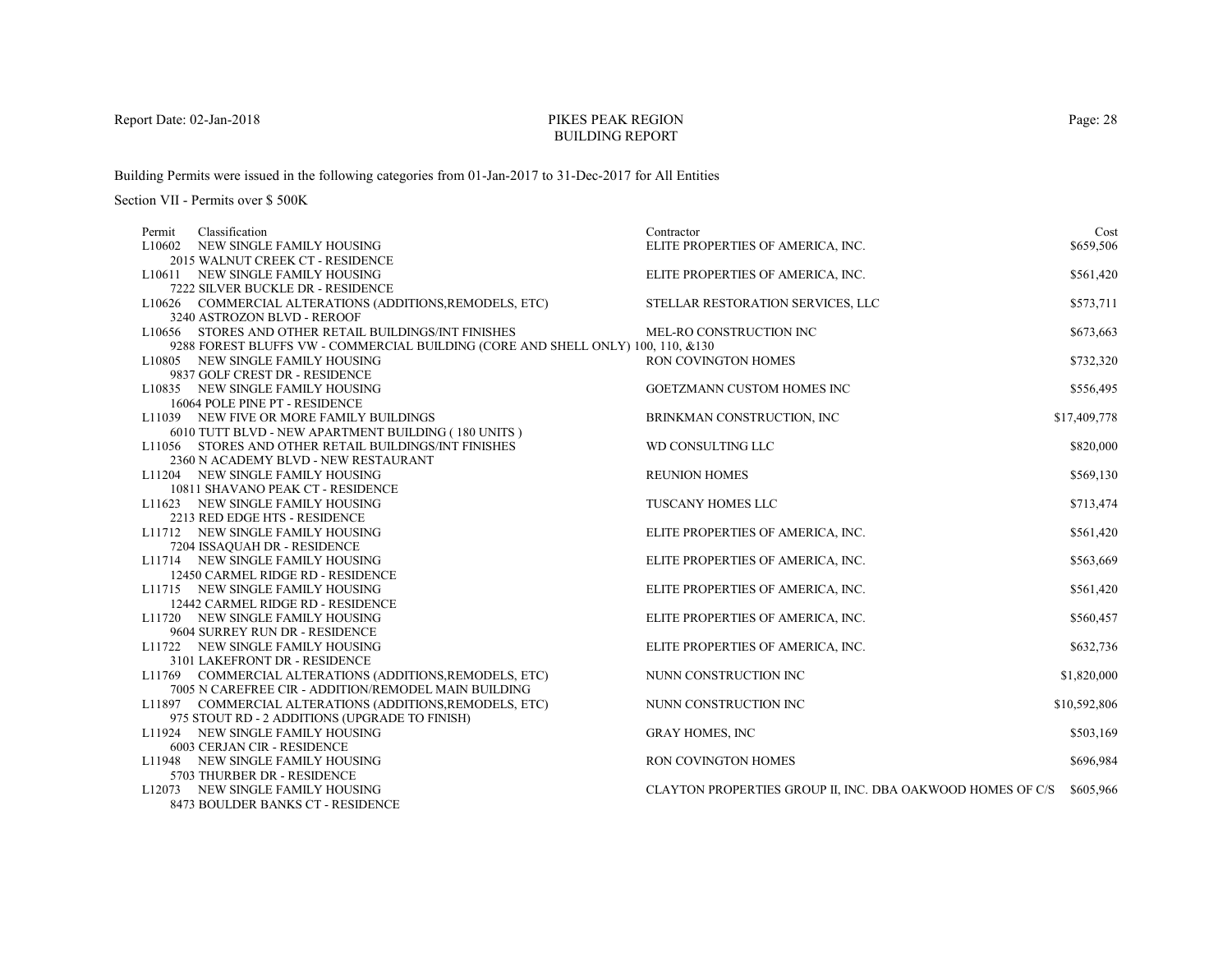# PIKES PEAK REGIONBUILDING REPORT

Building Permits were issued in the following categories from 01-Jan-2017 to 31-Dec-2017 for All Entities

| Classification<br>Permit |                                                                       | Contractor                                                 | Cost         |
|--------------------------|-----------------------------------------------------------------------|------------------------------------------------------------|--------------|
|                          | L12075 NEW SINGLE FAMILY HOUSING                                      | CLAYTON PROPERTIES GROUP II, INC. DBA OAKWOOD HOMES OF C/S | \$699,554    |
|                          | 8511 MEADOW WING CIR - RESIDENCE                                      |                                                            |              |
|                          | L12097 COMMERCIAL ALTERATIONS (ADDITIONS, REMODELS, ETC)              | FLYNN SOUTHWEST LP                                         | \$1,215,000  |
|                          | 305 S ROCKRIMMON BLVD - REROOF                                        |                                                            |              |
|                          | L12309 NEW SINGLE FAMILY HOUSING                                      | <b>BUILTRITE BUILDERS</b>                                  | \$729,650    |
|                          | 14550 MILLHAVEN PL - RESIDENCE                                        |                                                            |              |
|                          | L12323 NEW SINGLE FAMILY HOUSING                                      | <b>VANTAGE HOMES CORPORATION</b>                           | \$521,908    |
|                          | 16092 ST LAWRENCE WAY - RESIDENCE                                     |                                                            |              |
|                          | L12338 NEW HOSPITALS AND OTHER INSTITUTIONS                           | G E JOHNSON CONSTR CO, INC                                 | \$35,208,648 |
|                          | 6001 E WOODMEN RD - INTERIOR FINISH                                   |                                                            |              |
|                          | L12466 NEW SINGLE FAMILY HOUSING                                      | HACIENDA CONSTRUCTION, INC.                                | \$528,333    |
|                          | 3555 WALKER RD - RESIDENCE                                            |                                                            |              |
|                          | L12666 NEW SINGLE FAMILY HOUSING                                      | ELITE PROPERTIES OF AMERICA, INC.                          | \$561,420    |
|                          | 12584 PENSADOR DR - RESIDENCE                                         |                                                            |              |
|                          | L12672 NEW SINGLE FAMILY HOUSING                                      | ELITE PROPERTIES OF AMERICA, INC.                          | \$507,238    |
|                          | 2031 ZENATO CT, 4F - RESIDENCE - SINGLE FAMILY ATTACHED               |                                                            |              |
|                          | L12696 NEW SINGLE FAMILY HOUSING                                      | <b>GRAY HOMES, INC</b>                                     | \$642,480    |
|                          | 6073 CERJAN CIR - RESIDENCE                                           |                                                            |              |
|                          | L12727 STRUCTURES OTHER THAN BUILDINGS (SWIMMING POOLS, ETC)          | DN TANKS, INC.                                             | \$600,000    |
|                          | 9275 ARROYA LN - WATER STORAGE TANK                                   |                                                            |              |
|                          | L12778 COMMERCIAL ALTERATIONS (ADDITIONS, REMODELS, ETC)              | CHRISTOFFERSON COMM BLDRS INC                              | \$1,132,000  |
|                          | 2255 CYGNET HTS - ADDITION AND INTERIOR REMODEL                       |                                                            |              |
|                          | L12971 NEW SINGLE FAMILY HOUSING                                      | <b>HOMEOWNER</b>                                           | \$611,855    |
|                          | 2788 N PEYTON HWY - RESIDENCE                                         | <b>GREGOIRE HOMES</b>                                      |              |
|                          | L13230 NEW SINGLE FAMILY HOUSING<br>3264 MAJESTIC VIEW PT - RESIDENCE |                                                            | \$615,175    |
|                          | L13231 NEW SINGLE FAMILY HOUSING                                      | <b>GREGOIRE HOMES</b>                                      | \$615,175    |
|                          | 3160 MAJESTIC VIEW PT - RESIDENCE                                     |                                                            |              |
|                          | L13382 NEW SINGLE FAMILY HOUSING                                      | <b>BUILTRITE BUILDERS</b>                                  | \$636,880    |
|                          | 5215 HIDDEN ROCK RD - RESIDENCE                                       |                                                            |              |
|                          | L13422 STORES AND OTHER RETAIL BUILDINGS/INT FINISHES                 | CHRISTOFFERSON COMM BLDRS INC                              | \$1,030,000  |
|                          | 2880 S CIRCLE DR - NEW CONVENIENCE STORE                              |                                                            |              |
|                          | L13494 COMMERCIAL ALTERATIONS (ADDITIONS, REMODELS, ETC)              | BRYAN CONSTRUCTION, INC.                                   | \$979,239    |
|                          | 5725 MARK DABLING BLVD, 150 - COMMERCIAL INTERIOR REMODEL             |                                                            |              |
|                          | L13557 NEW SINGLE FAMILY HOUSING                                      | PALMER RIDGE CONSTRUCTION CO.                              | \$752,344    |
|                          | 19635 FALCON CREST CT - RESIDENCE                                     |                                                            |              |
|                          | L13752 NEW SINGLE FAMILY HOUSING                                      | ELITE PROPERTIES OF AMERICA, INC.                          | \$873,451    |
|                          | 16480 WOODWARD TER - SINGLE FAMILY ATTACHED UNIT 4F                   |                                                            |              |
|                          | L13754 NEW SINGLE FAMILY HOUSING                                      | ELITE PROPERTIES OF AMERICA, INC.                          | \$873,451    |
|                          | 16496 WOODWARD TER - SINGLE FAMILY ATTACHED UNIT 2F                   |                                                            |              |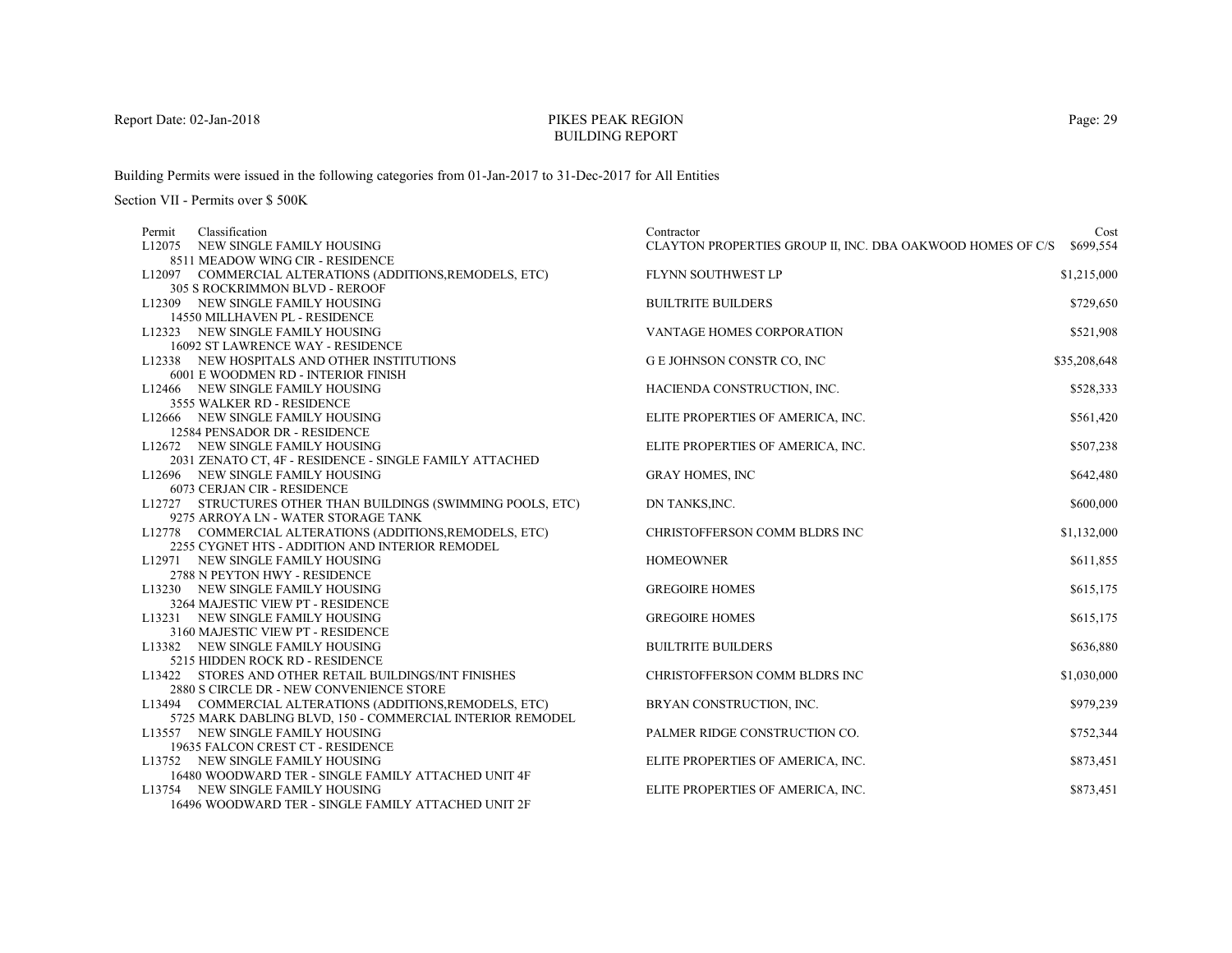# PIKES PEAK REGIONBUILDING REPORT

Building Permits were issued in the following categories from 01-Jan-2017 to 31-Dec-2017 for All Entities

| Permit | Classification                                                        | Contractor                                                 | Cost         |
|--------|-----------------------------------------------------------------------|------------------------------------------------------------|--------------|
|        | L13759 NEW SINGLE FAMILY HOUSING                                      | ELITE PROPERTIES OF AMERICA, INC.                          | \$567,738    |
|        | 12455 ARROW CREEK CT - RESIDENCE                                      |                                                            |              |
|        | L13765 NEW SINGLE FAMILY HOUSING                                      | ELITE PROPERTIES OF AMERICA, INC.                          | \$526,084    |
|        | 6087 CERJAN CIR - RESIDENCE                                           |                                                            |              |
|        | L13815 NEW SINGLE FAMILY HOUSING                                      | VANTAGE HOMES CORPORATION                                  | \$561,206    |
|        | 10395 RIFLE FALLS WAY - RESIDENCE                                     |                                                            |              |
|        | L13818 NEW SINGLE FAMILY HOUSING                                      | <b>BUILTRITE BUILDERS</b>                                  | \$618,051    |
|        | 8865 WHISPERING PINE TRL - RESIDENCE                                  |                                                            |              |
|        | L13840 COMMERCIAL ALTERATIONS (ADDITIONS, REMODELS, ETC)              | SUN CONSTRUCTION & FACILITY SERVICES                       | \$1,650,000  |
|        | 305 S ROCKRIMMON BLVD - INTERIOR REMODEL                              |                                                            |              |
|        | L13974 NEW SINGLE FAMILY HOUSING                                      | <b>GRAY HOMES, INC</b>                                     | \$615,282    |
|        | 2065 TERRI LEE DR - RESIDENCE                                         |                                                            |              |
|        | L14012 NEW SINGLE FAMILY HOUSING                                      | <b>HOMEOWNER</b>                                           | \$537,327    |
|        | 6295 VESSEY RD - RESIDENCE                                            |                                                            |              |
|        | L14282 NEW SINGLE FAMILY HOUSING                                      | THE CENTURION GROUP, INC.                                  | \$976,998    |
|        | 880 EAGLE ROCK RD - RESIDENCE                                         |                                                            |              |
|        | L14398 NEW SINGLE FAMILY HOUSING                                      | SADDLETREE HOLDINGS, INC                                   | \$703,950    |
|        | 10210 HEWLETTS GULCH CT - RESIDENCE                                   |                                                            |              |
|        | L14416 NEW SINGLE FAMILY HOUSING                                      | AVALON DEVELOPMENT COMPANY LLC                             | \$574,270    |
|        | 917 UINTAH BLUFFS PL - RESIDENCE                                      |                                                            |              |
|        | L14511 NEW SINGLE FAMILY HOUSING                                      | LAURIA BLDRS. & LAND, LLC.                                 | \$590,653    |
|        | 16510 W CHERRY STAGE RD - RESIDENCE- ENGINEER STAMPED                 |                                                            |              |
|        | L14611 NEW SINGLE FAMILY HOUSING                                      | ELITE PROPERTIES OF AMERICA, INC.                          | \$559,172    |
|        | 3005 LAKEFRONT DR - RESIDENCE                                         |                                                            |              |
|        | L14612 NEW SINGLE FAMILY HOUSING                                      | ELITE PROPERTIES OF AMERICA, INC.                          | \$535,293    |
|        | 12458 CARMEL RIDGE RD - RESIDENCE                                     |                                                            |              |
|        | L14614 NEW SINGLE FAMILY HOUSING                                      | ELITE PROPERTIES OF AMERICA, INC.                          | \$745,705    |
|        | 1461 SUMMERGLOW LN - RESIDENCE B                                      |                                                            |              |
|        | L14643 NEW SINGLE FAMILY HOUSING                                      | CLAYTON PROPERTIES GROUP II, INC. DBA OAKWOOD HOMES OF C/S | \$619,137    |
|        | 8425 BOULDER BANKS CT - RESIDENCE                                     |                                                            |              |
|        | L14644 NEW SINGLE FAMILY HOUSING                                      | CLAYTON PROPERTIES GROUP II, INC. DBA OAKWOOD HOMES OF C/S | \$584,121    |
|        | 8457 BOULDER BANKS CT - RESIDENCE                                     |                                                            |              |
|        | L14664 COMMERCIAL ALTERATIONS (ADDITIONS, REMODELS, ETC)              | COLARELLI CONSTRUCTION, INC.                               | \$14,419,975 |
|        | 12515 ACADEMY RIDGE VW - OFFICE BUILDING ADDITION THRU SUPERSTRUCTURE |                                                            |              |
|        | L14699 NEW SINGLE FAMILY HOUSING                                      | VANTAGE HOMES CORPORATION                                  | \$590,000    |
|        | 11751 SPECTACULAR BID CIR - RESIDENCE                                 |                                                            |              |
|        | L14700 NEW SINGLE FAMILY HOUSING                                      | GOEBEL CONSTRUCTION, INC                                   | \$668,393    |
|        | 16924 FLETCHERVILLE LN - RESIDENCE (ENGINEER STAMPED)                 |                                                            |              |
|        | L14733 NEW OFFICES, BANKS, AND PROFESSIONAL BLDGS/INT FINISHES        | WELLS & WEST GENERAL CONT. INC                             | \$1,250,000  |
|        | 27 S TEJON ST, 100 - INTERIOR FINISH - OFFICE (EXPAND SUITE)          |                                                            |              |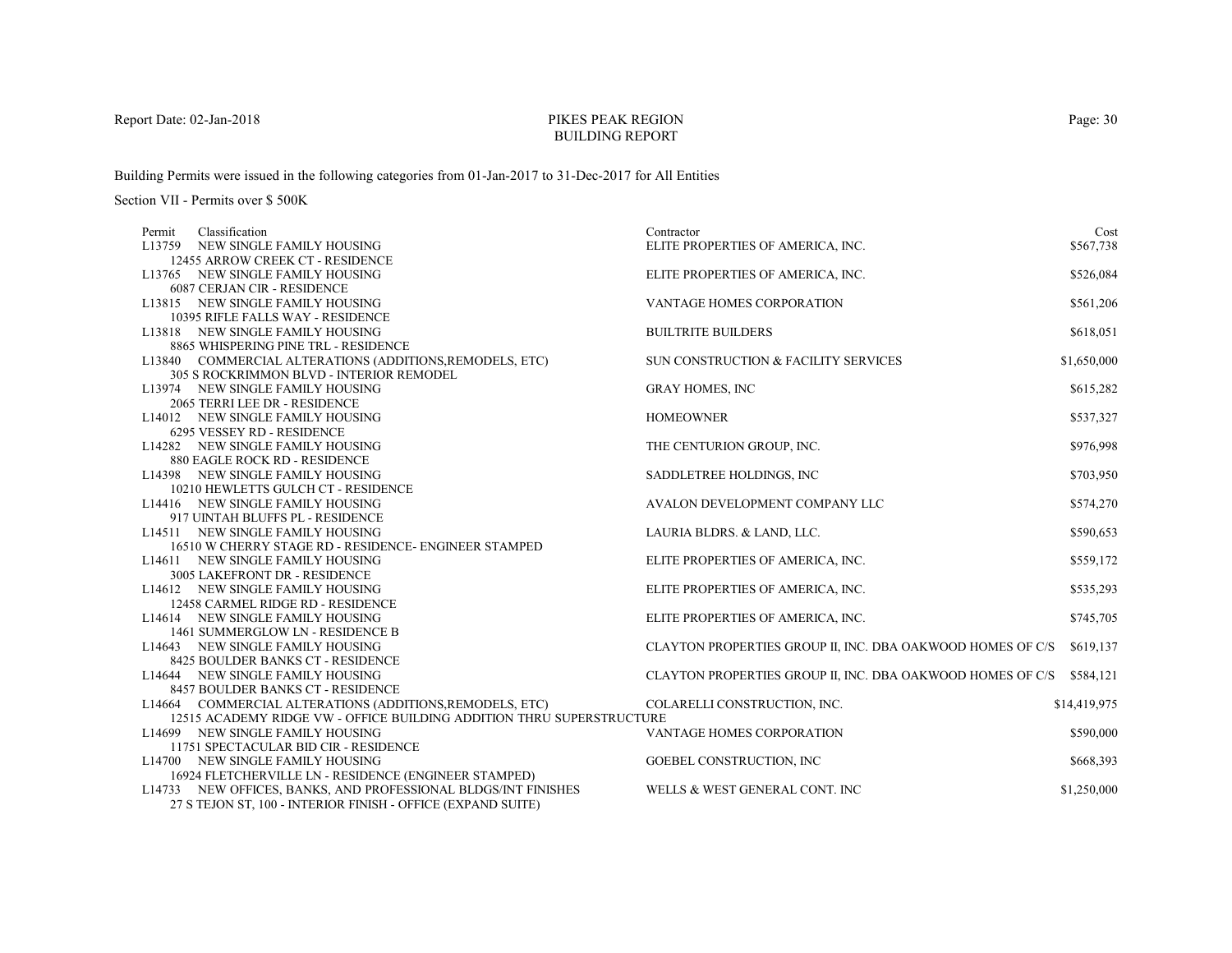# PIKES PEAK REGIONBUILDING REPORT

Building Permits were issued in the following categories from 01-Jan-2017 to 31-Dec-2017 for All Entities

| Permit | Classification                                                                                       | Contractor                                                 | Cost        |
|--------|------------------------------------------------------------------------------------------------------|------------------------------------------------------------|-------------|
|        | L14736 STORES AND OTHER RETAIL BUILDINGS/INT FINISHES<br>4512 AUSTIN BLUFFS PKWY - CONVENIENCE STORE | HAMMERS CONSTRUCTION, INC                                  | \$1,694,468 |
|        |                                                                                                      |                                                            |             |
|        | L14861 NEW SINGLE FAMILY HOUSING                                                                     | ALL ABOUT HOME DESIGN, LLC                                 | \$800,000   |
|        | 14590 MILLHAVEN PL - RESIDENCE                                                                       |                                                            |             |
|        | L14928 NEW SINGLE FAMILY HOUSING                                                                     | CASCO ENTERPRISES, INC.                                    | \$700,000   |
|        | 13609 KITTY JOE CT - RESIDENCE                                                                       |                                                            |             |
|        | L14955 NEW SINGLE FAMILY HOUSING                                                                     | CUVALA CONSTRUCTION, INC.                                  | \$642,801   |
|        | 4036 PIKE FOREST VW - RESIDENCE - ENGINEER STAMPED                                                   |                                                            |             |
|        | L15088 NEW SINGLE FAMILY HOUSING                                                                     | CROSSING JORDAN DEVELOPMENT INC                            | \$1,000,000 |
|        | 4671 RED ROCK RANCH DR - RESIDENCE                                                                   |                                                            |             |
|        | L15092 NEW SINGLE FAMILY HOUSING                                                                     | SADDLETREE HOLDINGS, INC                                   | \$673,063   |
|        | 11758 SPECTACULAR BID CIR - RESIDENCE                                                                |                                                            |             |
|        | L15096 NEW SINGLE FAMILY HOUSING                                                                     | SADDLETREE HOLDINGS, INC                                   | \$532,616   |
|        | 1745 CATNAP LN - RESIDENCE - ENGINEER STAMPED                                                        |                                                            |             |
|        | L15214 NEW SINGLE FAMILY HOUSING                                                                     | LAURIA BLDRS. & LAND, LLC.                                 | \$567,310   |
|        | 5221 ROUNDUP RIDGE RD - RESIDENCE - ENGINEER STAMPED                                                 |                                                            |             |
|        | L15341 NEW OFFICES, BANKS, AND PROFESSIONAL BLDGS/INT FINISHES                                       | KRAMER CONSTRUCTION, INC                                   | \$1,796,160 |
|        | 7235 E HWY 24, 145 - NEW STEEL BLDG FOR GYMNASTICS                                                   |                                                            |             |
|        | L15395 NEW SINGLE FAMILY HOUSING                                                                     | CLAYTON PROPERTIES GROUP II, INC. DBA OAKWOOD HOMES OF C/S | \$602,004   |
|        | 9276 STREAMSIDE TRL - RESIDENCE                                                                      |                                                            |             |
|        | L15444 NONRESIDENTIAL BUILDINGS (STORAGE SHEDS, ETC)                                                 | HAMMERS CONSTRUCTION, INC                                  | \$520,000   |
|        | 1403 WOOLSEY HTS, BLDG G - MINI STORAGE                                                              |                                                            |             |
|        | L15453 STORES AND OTHER RETAIL BUILDINGS/INT FINISHES                                                | HAMMERS CONSTRUCTION, INC                                  | \$1,721,405 |
|        | 1450 W GARDEN OF THE GODS RD - NEW CONVENIENCE STORE                                                 |                                                            |             |
|        | L15551 COMMERCIAL ALTERATIONS (ADDITIONS, REMODELS, ETC)                                             | <b>BOB MCGRATH CONSTRUCTION</b>                            | \$809,000   |
|        | 1775 E CHEYENNE MOUNTAIN BLVD - COMMERCIAL INTERIOR REMODEL                                          |                                                            |             |
|        | L15558 NEW SINGLE FAMILY HOUSING                                                                     | <b>REUNION HOMES</b>                                       | \$569,130   |
|        | 12687 MT ANTERO DR - RESIDENCE                                                                       |                                                            |             |
|        | L15559 NEW SINGLE FAMILY HOUSING                                                                     | <b>REUNION HOMES</b>                                       | \$562,598   |
|        | 7618 BIGTOOTH MAPLE DR - RESIDENCE                                                                   |                                                            |             |
|        | L15622 NEW SINGLE FAMILY HOUSING                                                                     | COMITO BUILDING AND DESIGN, LLC                            | \$750,000   |
|        | 3313 FOREST LAKES DR - RESIDENCE                                                                     |                                                            |             |
|        | L15718 NEW SINGLE FAMILY HOUSING                                                                     | ELITE PROPERTIES OF AMERICA, INC.                          | \$542,039   |
|        | 3218 DAYDREAMER DR - RESIDENCE                                                                       |                                                            |             |
|        | L15719 NEW SINGLE FAMILY HOUSING                                                                     | ELITE PROPERTIES OF AMERICA, INC.                          | \$506,703   |
|        | 7284 ISSAQUAH DR - RESIDENCE                                                                         |                                                            |             |
|        |                                                                                                      |                                                            |             |
|        | L15896 NEW SINGLE FAMILY HOUSING<br><b>4088 NOTCH TRL - RESIDENCE</b>                                | SADDLETREE HOLDINGS, INC.                                  | \$700,000   |
|        |                                                                                                      |                                                            |             |
|        | L15954 NEW SINGLE FAMILY HOUSING                                                                     | <b>KELLER HOMES INC</b>                                    | \$676,103   |
|        | 3311 BISHOP PINE PT - RESIDENCE                                                                      |                                                            |             |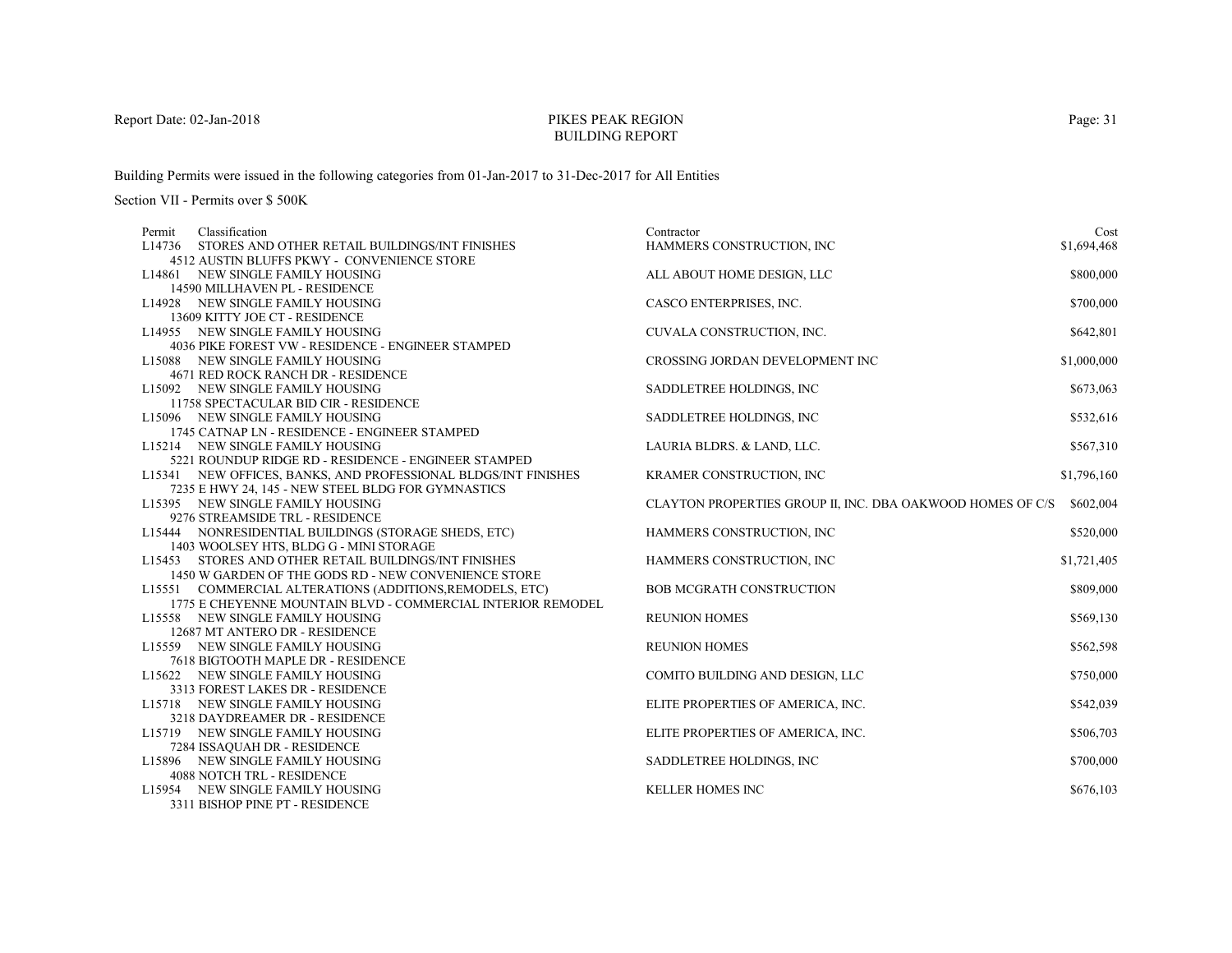# PIKES PEAK REGIONBUILDING REPORT

Building Permits were issued in the following categories from 01-Jan-2017 to 31-Dec-2017 for All Entities

| Classification<br>Permit                                                                           | Contractor                        | Cost        |
|----------------------------------------------------------------------------------------------------|-----------------------------------|-------------|
| L15965 NEW SINGLE FAMILY HOUSING                                                                   | BISON BUILDERS & ASSOCIATES, INC. | \$517,839   |
| 17411 ESMERALDA DR - RESIDENCE - ENGINEER STAMPED                                                  |                                   |             |
| L15972 NEW SINGLE FAMILY HOUSING                                                                   | BISON BUILDERS & ASSOCIATES, INC. | \$521,480   |
| 774 FOREST VIEW WAY - RESIDENCE - ENGINEER STAMPED                                                 |                                   |             |
| L16208 NEW SINGLE FAMILY HOUSING                                                                   | MASTER BILT HOMES, INC.           | \$513,984   |
| 4245 WALKER RD - RESIDENCE AND DETACHED GARAGE (2 PERMITS)                                         |                                   |             |
| L16334 NEW SINGLE FAMILY HOUSING                                                                   | PALACE HOMES, INC.                | \$600,000   |
| 5397 CRACKER BARREL CIR - RESIDENCE                                                                |                                   |             |
| L16382 NEW SINGLE FAMILY HOUSING                                                                   | <b>GALIANT HOMES, LLC.</b>        | \$535,935   |
| 6469 FARTHING DR - RESIDENCE                                                                       |                                   |             |
| L16457 NEW SINGLE FAMILY HOUSING                                                                   | MAJESTIC CUSTOM HOMES, INC.       | \$582,622   |
| 12720 CLARK PEAK CT - RESIDENCE                                                                    |                                   |             |
| L16691 NEW SINGLE FAMILY HOUSING                                                                   | <b>VANTAGE HOMES CORPORATION</b>  | \$532,000   |
| 4644 PORTILLO PL - RESIDENCE                                                                       |                                   |             |
| L16694 COMMERCIAL ALTERATIONS (ADDITIONS, REMODELS, ETC)                                           | CONSTRUCTION BY GENESIS, INC.     | \$824,658   |
| 7189 COLE VW - ADDITION TO OFFICE WAREHOUSE                                                        |                                   |             |
| L16724 NEW HOTELS, MOTELS                                                                          | EP CONSTRUCTION LLC               | \$3,700,000 |
| 721 W HWY 24 - NEW HOTEL (62 UNITS) THRU SUPERSTRUCTURE                                            |                                   |             |
| L16820 NEW SINGLE FAMILY HOUSING                                                                   | ELITE PROPERTIES OF AMERICA, INC. | \$630,166   |
| 16240 LARK SPARROW PL - RESIDENCE                                                                  |                                   |             |
| L16821 NEW SINGLE FAMILY HOUSING                                                                   | ELITE PROPERTIES OF AMERICA, INC. | \$630,166   |
| 2052 WALNUT CREEK CT - RESIDENCE                                                                   |                                   |             |
| L16822 NEW SINGLE FAMILY HOUSING                                                                   | ELITE PROPERTIES OF AMERICA, INC. | \$683,492   |
| 12414 ARROW CREEK CT - RESIDENCE                                                                   |                                   |             |
| L16865 NONRESIDENTIAL BUILDINGS (STORAGE SHEDS, ETC)                                               | GYS GENERAL CONTRACTING, LLC      | \$750,000   |
| 671 SYRACUSE ST, I - MINI STORAGE                                                                  |                                   |             |
| L16867 COMMERCIAL ALTERATIONS (ADDITIONS, REMODELS, ETC)<br>671 SYRACUSE ST, J - MINI STORAGE UNIT | GYS GENERAL CONTRACTING, LLC      | \$636,636   |
| L17060 NEW FIVE OR MORE FAMILY BUILDINGS                                                           | GORDON CONSTRUCTION CO., INC.     | \$2,100,000 |
| 1192 WESTMORELAND RD - NEW APARTMENT BUILDINGS (12 UNITS)                                          |                                   |             |
| L17078 NEW SINGLE FAMILY HOUSING                                                                   | CENTURY COMMUNITIES               | \$513,234   |
| 17648 LAKE SIDE DR - RESIDENCE                                                                     |                                   |             |
| L17081 NEW SINGLE FAMILY HOUSING                                                                   | <b>CENTURY COMMUNITIES</b>        | \$537,649   |
| 17679 LAKE SIDE DR - RESIDENCE                                                                     |                                   |             |
| L17221 COMMERCIAL ALTERATIONS (ADDITIONS, REMODELS, ETC)                                           | HORIZON RETAIL CONST., INC.       | \$573,236   |
| 5641 N ACADEMY BLVD - COMMERCIAL INTERIOR REMODEL - EXPAND SUITE                                   |                                   |             |
| L17275 NEW SINGLE FAMILY HOUSING                                                                   | SADDLETREE HOLDINGS, INC          | \$772,151   |
| 16192 OPEN SKY WAY - RESIDENCE                                                                     |                                   |             |
| L17278 NEW SINGLE FAMILY HOUSING                                                                   | SADDLETREE HOLDINGS, INC.         | \$502,634   |
| 1797 SUMMERGLOW LN - RESIDENCE - ENGINEER STAMPED                                                  |                                   |             |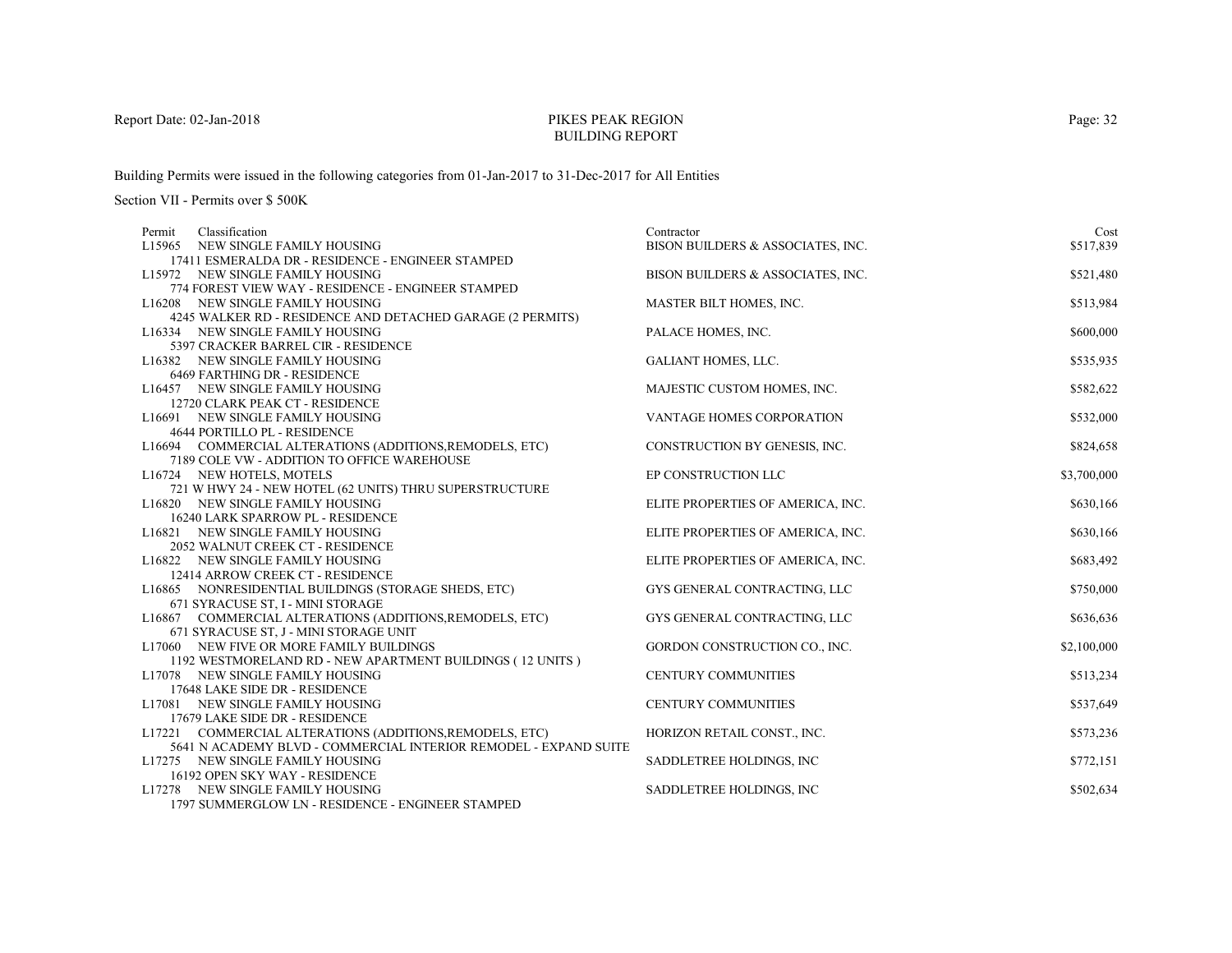# PIKES PEAK REGIONBUILDING REPORT

Building Permits were issued in the following categories from 01-Jan-2017 to 31-Dec-2017 for All Entities

| Classification<br>Permit                                                  | Contractor                                | Cost        |
|---------------------------------------------------------------------------|-------------------------------------------|-------------|
| L17298 NEW SINGLE FAMILY HOUSING                                          | LOST CREEK CONSTRUCTION, LLC              | \$800,000   |
| 14060 ROLLER COASTER RD - RESIDENCE                                       |                                           |             |
| L17327 STORES AND OTHER RETAIL BUILDINGS/INT FINISHES                     | THOMAS GEN. CONTRACTORS, INC.             | \$674,371   |
| 7985 FOUNTAIN MESA RD - NEW PARTS STORE                                   |                                           |             |
| L17458 NEW OFFICES, BANKS, AND PROFESSIONAL BLDGS/INT FINISHES            | THE COPESTONE COMPANY                     | \$1,600,000 |
| 7339 DURYEA DR - NEW BANK                                                 |                                           |             |
| L17515 NEW SINGLE FAMILY HOUSING<br>3238 MAJESTIC VIEW PT - RESIDENCE     | <b>GREGOIRE HOMES</b>                     | \$615,175   |
| L17516 NEW SINGLE FAMILY HOUSING                                          | <b>GREGOIRE HOMES</b>                     | \$615,175   |
| 3212 MAJESTIC VIEW PT - RESIDENCE                                         |                                           |             |
| L17568 NEW SINGLE FAMILY HOUSING                                          | GOETZMANN CUSTOM HOMES INC                | \$556,495   |
| 1867 REDBANK DR - RESIDENCE                                               |                                           |             |
| L17635 NEW SINGLE FAMILY HOUSING                                          | WEEKLEY HOMES LLC DBA DAVID WEEKLEY HOMES | \$501,991   |
| 12731 LONGVIEW PARK LN - RESIDENCE                                        |                                           |             |
| L17671 NEW SINGLE FAMILY HOUSING                                          | VANTAGE HOMES CORPORATION                 | \$613,247   |
| 16286 DANCING BEAR LN - RESIDENCE                                         |                                           |             |
| L17778 NEW SINGLE FAMILY HOUSING                                          | ELITE PROPERTIES OF AMERICA, INC.         | \$506,703   |
| 3098 DAYDREAMER DR - RESIDENCE                                            |                                           |             |
| L17785 NEW SINGLE FAMILY HOUSING                                          | ELITE PROPERTIES OF AMERICA, INC.         | \$506,703   |
| 2941 LAKEFRONT DR - RESIDENCE                                             |                                           |             |
| L17852 COMMERCIAL ALTERATIONS (ADDITIONS, REMODELS, ETC)                  | THOMPSON THRIFT CONSTRUCTION, INC         | \$563,000   |
| 4452 CONTINENTAL HTS - 5-RETAINING WALL                                   |                                           |             |
| L17865 NEW SCHOOLS AND OTHER EDUCATIONAL BUILDINGS                        | JHL CONSTRUCTORS, INC.                    | \$3,729,500 |
| 4620 ANTELOPE RIDGE DR - ADDITION -UPGRADE TO FINISH                      |                                           |             |
| L17992 NEW SINGLE FAMILY HOUSING                                          | VILLAGREE, LLC                            | \$796,140   |
| 4015 FOXCHASE WAY - RESIDENCE                                             |                                           |             |
| L18017 NEW SINGLE FAMILY HOUSING                                          | <b>TARA CUSTOM HOMES</b>                  | \$649,547   |
| 3991 NEEDLES DR - RESIDENCE                                               |                                           |             |
| L18131 STORES AND OTHER RETAIL BUILDINGS/INT FINISHES                     | R & O CONSTRUCTION COMPANY                | \$1,000,000 |
| 1620 S NEVADA AVE - COMMERCIAL BUILDING (THROUGH FINISH)                  |                                           |             |
| L18343 NEW OFFICES, BANKS, AND PROFESSIONAL BLDGS/INT FINISHES            | MURPHY CONSTRUCTORS OF C/S INC            | \$1,921,115 |
| 4783 FARMINGDALE DR - NEW OFFICE BUILDING                                 |                                           |             |
| L18397 NEW SINGLE FAMILY HOUSING                                          | SADDLETREE HOLDINGS, INC.                 | \$749,069   |
| 11746 SPECTACULAR BID CIR - RESIDENCE                                     |                                           |             |
| L18429 NEW SINGLE FAMILY HOUSING                                          | <b>HOMEOWNER</b>                          | \$563,883   |
| 8465 S HARDING RD - RESIDENCE (ENGINEER STAMPED)                          |                                           |             |
| L18484 NEW SINGLE FAMILY HOUSING<br>3639 BLUE HERON SPRING LN - RESIDENCE | GOEBEL CONSTRUCTION, INC                  | \$660,898   |
| L18486 NEW SINGLE FAMILY HOUSING                                          | CUCUZZA CONSTRUCTION, INC.                | \$606,180   |
| 10905 SHOLMES RD - RESIDENCE - ENGINEER STAMPED                           |                                           |             |
|                                                                           |                                           |             |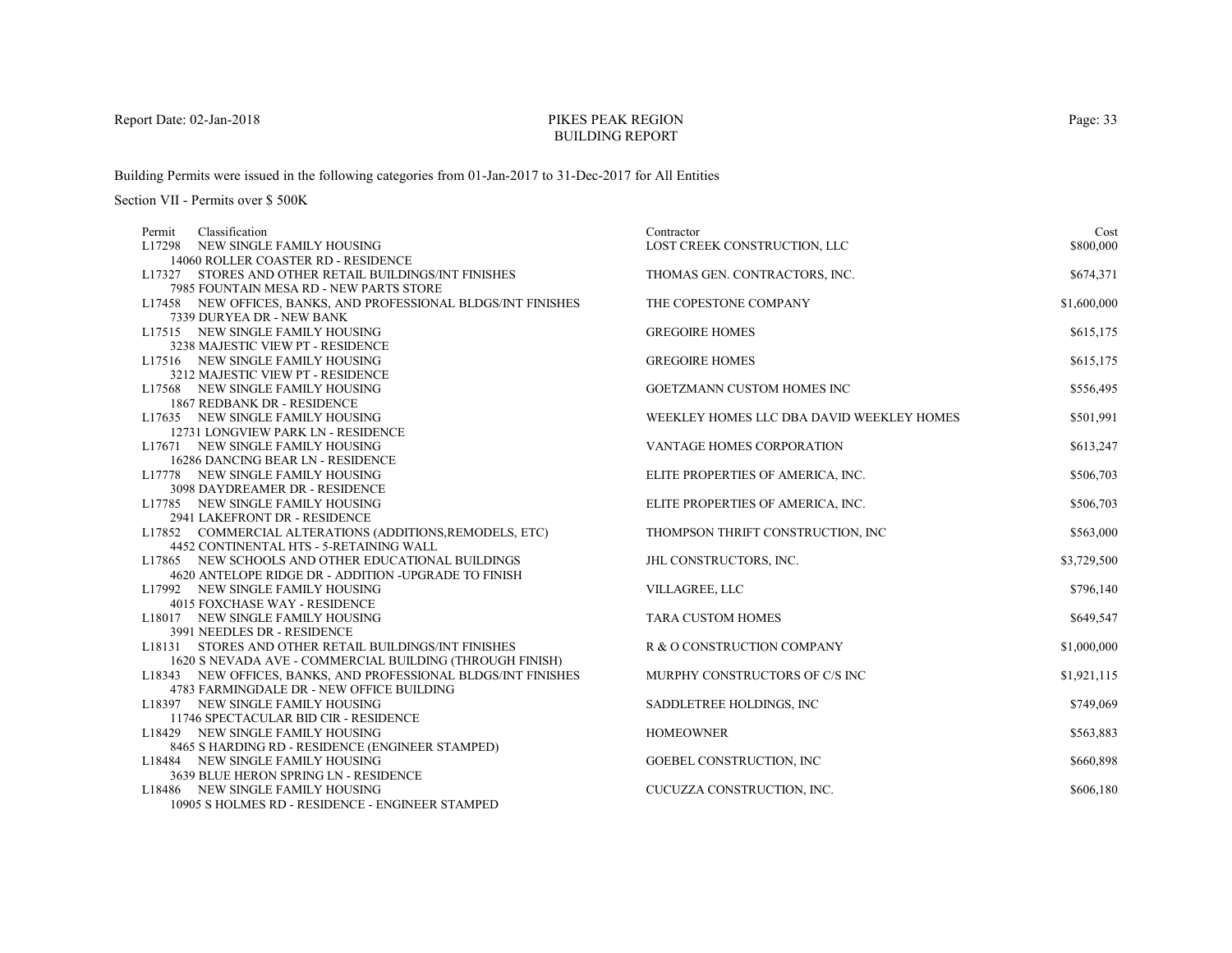# PIKES PEAK REGIONBUILDING REPORT

Building Permits were issued in the following categories from 01-Jan-2017 to 31-Dec-2017 for All Entities

| Classification<br>Permit                                 | Contractor                                    | Cost        |
|----------------------------------------------------------|-----------------------------------------------|-------------|
| L18600 NEW SINGLE FAMILY HOUSING                         | PARAMOUNT HOMES COMPANY                       | \$1,200,000 |
| 3250 PEGASUS DR - RESIDENCE                              |                                               |             |
| L18644 NEW SINGLE FAMILY HOUSING                         | PALMER RIDGE CONSTRUCTION CO.                 | \$850,000   |
| 1305 BOLDMERE CT - RESIDENCE                             |                                               |             |
| L18705 STORES AND OTHER RETAIL BUILDINGS/INT FINISHES    | ALEXANDHER BUILDING CO., INC.                 | \$580,400   |
| 4441 INTEGRITY CENTER PT - NEW RESTAURANT                |                                               |             |
| L18757 NEW SINGLE FAMILY HOUSING                         | ALLIANCE HOMES, LLC DBA ALLIANCE BUILDERS     | \$1,125,000 |
| 4090 FOXCHASE WAY - RESIDENCE                            |                                               |             |
| L18780 NEW SINGLE FAMILY HOUSING                         | <b>CUSTOM CASTLES</b>                         | \$535,507   |
| 18465 WOODHAVEN DR - RESIDENCE                           |                                               |             |
| L18869 NEW SINGLE FAMILY HOUSING                         | ELITE PROPERTIES OF AMERICA, INC.             | \$563,669   |
| 1413 SUMMERGLOW LN - RESIDENCE                           |                                               |             |
| L18875 NEW SINGLE FAMILY HOUSING                         | ELITE PROPERTIES OF AMERICA, INC.             | \$561,420   |
| 7340 RIM BLUFF LN - RESIDENCE                            |                                               |             |
| L18896 COMMERCIAL ALTERATIONS (ADDITIONS, REMODELS, ETC) | G E JOHNSON CONSTR CO, INC                    | \$575,000   |
| 2260 BRIARGATE PKWY, 1ST&2ND FL - INTERIOR REMODEL       |                                               |             |
| L18939 NEW SINGLE FAMILY HOUSING                         | CONSTRUCTION BY GENESIS, INC.                 | \$571,914   |
| 3256 MESA TOP DR - RESIDENCE                             |                                               |             |
| L19117 COMMERCIAL ALTERATIONS (ADDITIONS, REMODELS, ETC) | <b>GERALD H PHIPPS INC</b>                    | \$520,000   |
| 1400 E BOULDER ST - COMMERCIAL INTERIOR REMODEL          |                                               |             |
| L19346 COMMERCIAL ALTERATIONS (ADDITIONS, REMODELS, ETC) | G E JOHNSON CONSTR CO, INC                    | \$4,340,000 |
| 10255 LAMBERT RD - ADDITION - FALCON HIGH SCHOOL         |                                               |             |
| L19527 NEW SINGLE FAMILY HOUSING                         | <b>REUNION HOMES</b>                          | \$562,598   |
| 9001 PENNYCRESS DR - RESIDENCE                           |                                               |             |
| L19632 NEW SINGLE FAMILY HOUSING                         | VANGUARD HOMES CORP.                          | \$513,234   |
| 5780 CUBBAGE DR - RESIDENCE                              |                                               |             |
| L19696 NEW SINGLE FAMILY HOUSING                         | <b>BUILTRITE BUILDERS</b>                     | \$627,565   |
| 7890 WILDRIDGE RD - RESIDENCE - ENGINEER STAMPED         |                                               |             |
| L19744 NEW SINGLE FAMILY HOUSING                         | CUVALA CONSTRUCTION, INC.                     | \$597,185   |
| 2925 BROGANS BLUFF DR - RESIDENCE - ENGINEER STAMPED     |                                               |             |
| L19755 COMMERCIAL ALTERATIONS (ADDITIONS, REMODELS, ETC) | <b>GERALD H PHIPPS INC</b>                    | \$2,570,343 |
| 6275 BRIDLESPUR AVE - ADDITION TO SCHOOL                 |                                               |             |
| L19760 NEW SINGLE FAMILY HOUSING                         | <b>VANTAGE HOMES CORPORATION</b>              | \$504,133   |
| 16239 LARK SPARROW PL - RESIDENCE                        |                                               |             |
| L19877 NEW SINGLE FAMILY HOUSING                         | RON COVINGTON HOMES                           | \$548,571   |
| 5715 THURBER DR - RESIDENCE                              |                                               |             |
| L19902 NEW SINGLE FAMILY HOUSING                         | ELITE PROPERTIES OF AMERICA, INC.             | \$683,492   |
| 12770 CLOUDY BAY DR - RESIDENCE                          |                                               |             |
| L19982 NEW SINGLE FAMILY HOUSING                         | ROCKY MOUNTAIN RESTORATION & CONSTRUCTION LLC | \$510,450   |
| 11308 SHAUGNESSY RD - RESIDENCE                          |                                               |             |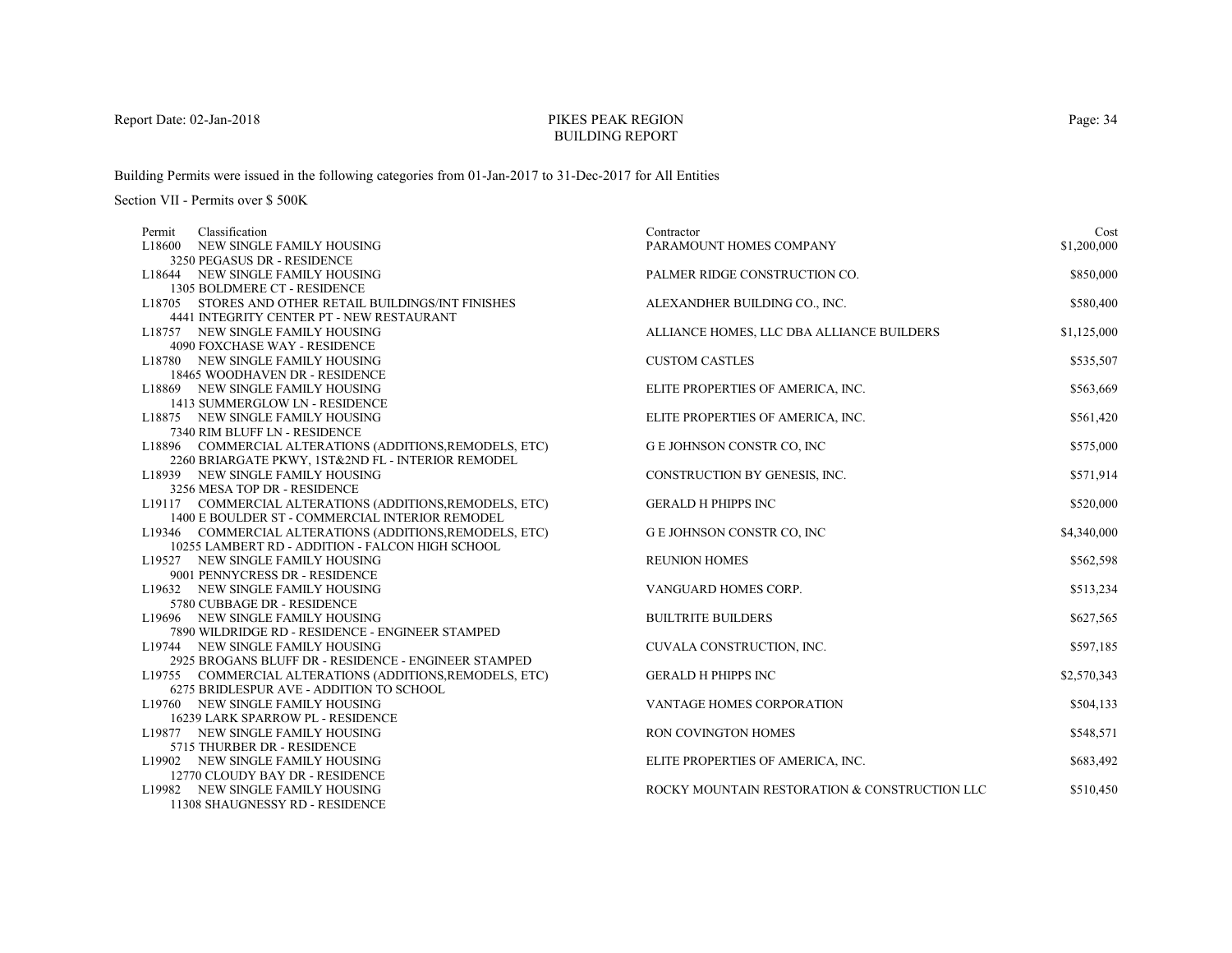# PIKES PEAK REGIONBUILDING REPORT

Building Permits were issued in the following categories from 01-Jan-2017 to 31-Dec-2017 for All Entities

Section VII - Permits over \$ 500K

| Classification<br>Permit                                       | Contractor                                                 | Cost        |
|----------------------------------------------------------------|------------------------------------------------------------|-------------|
| L19988 NEW FIVE OR MORE FAMILY BUILDINGS                       | RESTORATION SYSTEMS, INC                                   | \$683,949   |
| 1581 S CHELTON RD - NEW APARTMENT BUILDINGS (8 UNITS)          |                                                            |             |
| L20189 NEW SINGLE FAMILY HOUSING                               | <b>BUILTRITE BUILDERS</b>                                  | \$693,450   |
| 8850 ASPEN HILLS CT - RESIDENCE                                |                                                            |             |
| L20376 NEW SINGLE FAMILY HOUSING                               | <b>HOMEOWNER</b>                                           | \$626,204   |
| 485 CARDIFF CIR - RESIDENCE - ENGINEER STAMPED                 |                                                            |             |
| L20413 NEW SINGLE FAMILY HOUSING                               | RAMPART CONSTRUCTION                                       | \$876,450   |
| 15916 OPEN SKY WAY - RESIDENCE                                 |                                                            |             |
| L20557 NEW SINGLE FAMILY HOUSING                               | GOETZMANN CUSTOM HOMES INC                                 | \$669,785   |
| 4735 FOXCHASE WAY - RESIDENCE                                  |                                                            |             |
| L20656 NEW SINGLE FAMILY HOUSING                               | RON COVINGTON HOMES                                        | \$640,660   |
| 9037 PACIFIC CREST DR - RESIDENCE                              |                                                            |             |
| L20780 NEW SINGLE FAMILY HOUSING                               | SADDLETREE HOLDINGS, INC                                   | \$950,000   |
| 13850 STAFFSHIRE LN - RESIDENCE                                |                                                            |             |
| L20794 NEW SINGLE FAMILY HOUSING                               | <b>REUNION HOMES</b>                                       | \$569,130   |
| 12779 SUNRISE RIDGE DR - RESIDENCE                             |                                                            |             |
| L20860 NEW OFFICES, BANKS, AND PROFESSIONAL BLDGS/INT FINISHES | MAHLER GC GENERAL CONTRACTING COMPANY                      | \$1,220,000 |
| 9334 GRAND CORDERA PKWY - COMMERCIAL INTERIOR FINISH           |                                                            |             |
| L20868 COMMERCIAL ALTERATIONS (ADDITIONS, REMODELS, ETC)       | COLORADO STRUCTURES INC                                    | \$1,000,000 |
| 5607 BARNES RD - COMMERCIAL BUILDING (CORE AND SHELL ONLY)     |                                                            |             |
| L20923 NEW SINGLE FAMILY HOUSING                               | CLAYTON PROPERTIES GROUP II, INC. DBA OAKWOOD HOMES OF C/S | \$595,151   |
| 8449 BOULDER BANKS CT - RESIDENCE                              |                                                            |             |
| L20998 NEW SINGLE FAMILY HOUSING                               | <b>BUILTRITE BUILDERS</b>                                  | \$794,319   |
| 4006 MESA TOP DR - RESIDENCE                                   |                                                            |             |
| L21004 NEW SINGLE FAMILY HOUSING                               | ELITE PROPERTIES OF AMERICA, INC.                          | \$500,278   |
| <b>1542 SUMMERGLOW LN - RESIDENCE</b>                          |                                                            |             |
| L21005 NEW SINGLE FAMILY HOUSING                               | ELITE PROPERTIES OF AMERICA, INC.                          | \$561,420   |
| 2010 WALNUT CREEK CT - RESIDENCE                               |                                                            |             |
| L21006 NEW SINGLE FAMILY HOUSING                               | ELITE PROPERTIES OF AMERICA, INC.                          | \$567,738   |
| 9661 SURREY RUN DR - RESIDENCE                                 |                                                            |             |
| L21017 NEW SINGLE FAMILY HOUSING                               | SNIDER CUSTOM HOMES DBA G.J. GARDNER HOMES                 | \$570,415   |
| 15875 ATLAS LOOP - RESIDENCE                                   |                                                            |             |
| L21075 NEW SINGLE FAMILY HOUSING                               | TERRAVISTA CUSTOM HOMES, LLC                               | \$971,001   |
| 6365 CONNAUGHT DR - RESIDENCE                                  |                                                            |             |
| L21121 COMMERCIAL ALTERATIONS (ADDITIONS, REMODELS, ETC)       | G E JOHNSON CONSTR CO, INC                                 | \$4,615,000 |
| 6888 BLACK FOREST RD - INTERIOR REMODEL/ADDITION               |                                                            |             |
| L21239 NEW SINGLE FAMILY HOUSING                               | PARAMOUNT HOMES COMPANY                                    | \$682,528   |
| <b>18884 HILLTOP PINES PATH - RESIDENCE</b>                    |                                                            |             |
| L21259 COMMERCIAL ALTERATIONS (ADDITIONS, REMODELS, ETC)       | OVERLAND CONTRACTING INC.                                  | \$1,302,092 |
| 250 SPECTRUM LOOP - STORAGE ADDITION                           |                                                            |             |

Page: 35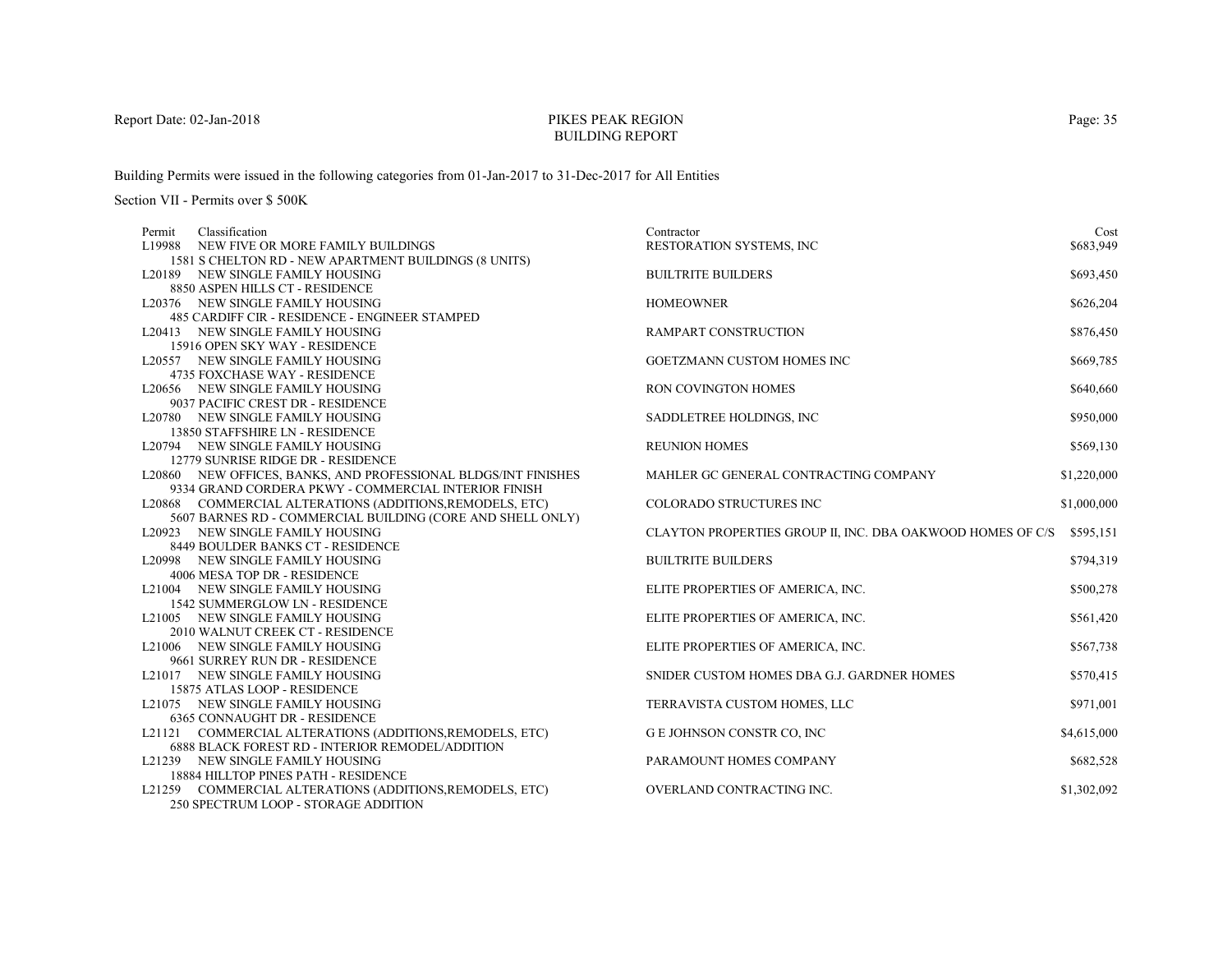# PIKES PEAK REGIONBUILDING REPORT

Building Permits were issued in the following categories from 01-Jan-2017 to 31-Dec-2017 for All Entities

| Classification<br>Permit                                              | Contractor                                | Cost         |
|-----------------------------------------------------------------------|-------------------------------------------|--------------|
| L21289 NEW SINGLE FAMILY HOUSING                                      | DIRECT BUILD, INC.                        | \$635,948    |
| 222 CRYSTAL VALLEY RD - RESIDENCE - ENGINEER STAMPED                  |                                           |              |
| L21358 NEW PUBLIC SERVICES & UTILITIES BUILDINGS                      | ED GREEN & SON CONSTRUCTION               | \$1,939,000  |
| 4055 N 30TH ST - COMMERCIAL BUILDING (THROUGH FINISH)                 |                                           |              |
| L21486 NEW FIVE OR MORE FAMILY BUILDINGS                              | LEC PROPERTIES, INC.                      | \$9,239,775  |
| 9150 CROWNE SPRINGS VW - NEW APARTMENT BUILDINGS (75 UNITS ) TYPE 4   |                                           |              |
| L21490 NEW FIVE OR MORE FAMILY BUILDINGS                              | LEC PROPERTIES, INC.                      | \$7,884,608  |
| 9110 CROWNE SPRINGS VW - NEW APARTMENT BUILDINGS (64 UNITS) TYPE 2    |                                           |              |
| L21493 NEW FIVE OR MORE FAMILY BUILDINGS                              | LEC PROPERTIES, INC.                      | \$9,239,775  |
| 9130 CROWNE SPRINGS VW - NEW APARTMENT BUILDINGS (75 UNITS) TYPE 3    |                                           |              |
| L21495 NEW FIVE OR MORE FAMILY BUILDINGS                              | LEC PROPERTIES, INC.                      | \$8,786,166  |
| 9170 CROWNE SPRINGS VW - NEW APARTMENT BUILDING (62 UNITS) TYPE 1     |                                           |              |
| L21775 NEW SINGLE FAMILY HOUSING                                      | HACIENDA CONSTRUCTION, INC.               | \$528,333    |
| 21285 DRENNAN RD - RESIDENCE                                          |                                           |              |
| L21804 NONRESIDENTIAL BUILDINGS (STORAGE SHEDS, ETC)                  | G E JOHNSON CONSTR CO, INC                | \$11,381,325 |
| 4250 CHEYENNE MOUNTAIN ZOO RD, HIPPOS - ZOO EXHIBIT (FOUNDATION ONLY) |                                           |              |
| L21994 NEW SINGLE FAMILY HOUSING                                      | ELITE PROPERTIES OF AMERICA, INC.         | \$506,703    |
| 8504 ANTERO PEAK DR - RESIDENCE                                       |                                           |              |
| L21999 NEW SINGLE FAMILY HOUSING                                      | ELITE PROPERTIES OF AMERICA, INC.         | \$567,738    |
| 5518 TONBRIDGE PL - RESIDENCE                                         |                                           |              |
| L22000 NEW SINGLE FAMILY HOUSING<br>5519 TONBRIDGE PL - RESIDENCE     | ELITE PROPERTIES OF AMERICA, INC.         | \$560,457    |
| L22057 COMMERCIAL ALTERATIONS (ADDITIONS, REMODELS, ETC)              | <b>GERALD H PHIPPS INC</b>                | \$3,250,000  |
| 1635 AEROPLAZA DR - COMMERCIAL INTERIOR REMODEL                       |                                           |              |
| L22273 NEW SINGLE FAMILY HOUSING                                      | RIVERWOOD HOMES OF COLORADO               | \$663,146    |
| 1695 VINE CLIFF HTS - SINGLE FAMILY RESIDENCE                         |                                           |              |
| L22595 COMMERCIAL ALTERATIONS (ADDITIONS, REMODELS, ETC)              | GUARINO CONSTRUCTION, LLC                 | \$780,000    |
| 5310 TUTT BLVD - REROOF                                               |                                           |              |
| L22680 NEW SINGLE FAMILY HOUSING                                      | WEEKLEY HOMES LLC DBA DAVID WEEKLEY HOMES | \$523,728    |
| 12751 LONGVIEW PARK LN - RESIDENCE                                    |                                           |              |
| L22761 NEW SINGLE FAMILY HOUSING                                      | GOETZMANN CUSTOM HOMES INC                | \$556,495    |
| 2505 KARAMY CT - RESIDENCE                                            |                                           |              |
| L22790 NEW SINGLE FAMILY HOUSING                                      | BRENTWOOD HOMES, INC.                     | \$712,617    |
| 5435 SAXTON HOLLOW RD - RESIDENCE ENGINEER STAMPED                    |                                           |              |
| L22798 COMMERCIAL ALTERATIONS (ADDITIONS, REMODELS, ETC)              | G E JOHNSON CONSTR CO, INC                | \$1,200,150  |
| 1 POURTALES RD - INTERIOR REMODEL                                     |                                           |              |
| L22923 NEW SINGLE FAMILY HOUSING                                      | <b>GALIANT HOMES, LLC.</b>                | \$742,707    |
| 14325 MILLHAVEN PL - RESIDENCE                                        |                                           |              |
| L22970 NEW SINGLE FAMILY HOUSING                                      | ELITE PROPERTIES OF AMERICA, INC.         | \$610,784    |
| 1776 CATNAP LN - RESIDENCE                                            |                                           |              |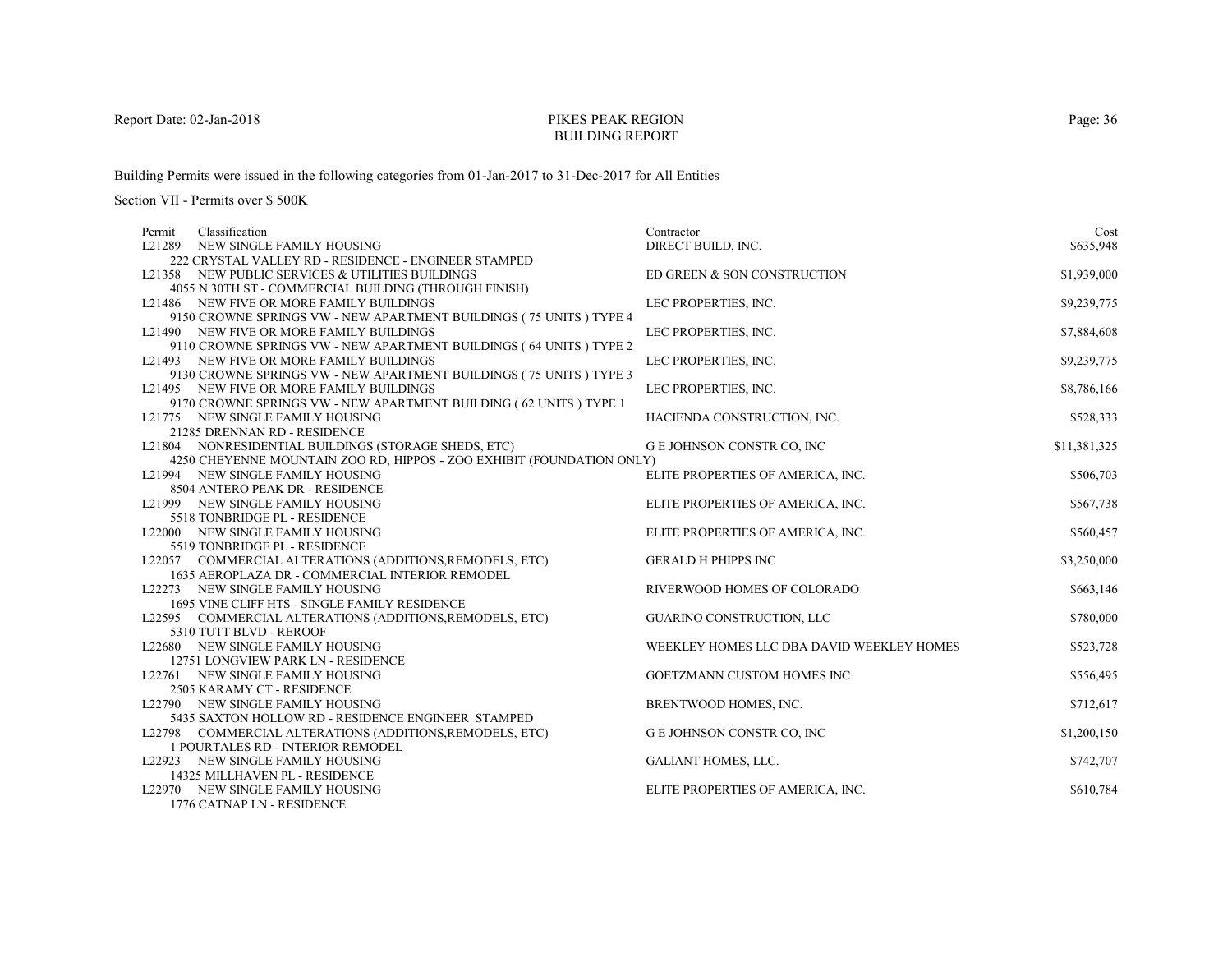# PIKES PEAK REGIONBUILDING REPORT

Building Permits were issued in the following categories from 01-Jan-2017 to 31-Dec-2017 for All Entities

| Classification<br>Permit                                                 | Contractor                                   | Cost         |
|--------------------------------------------------------------------------|----------------------------------------------|--------------|
| L22972 NEW SINGLE FAMILY HOUSING                                         | ELITE PROPERTIES OF AMERICA, INC.            | \$535,293    |
| 1765 CATNAP LN - RESIDENCE                                               |                                              |              |
| L22978 NEW SINGLE FAMILY HOUSING                                         | ELITE PROPERTIES OF AMERICA, INC.            | \$561,420    |
| 2009 WALNUT CREEK CT - RESIDENCE                                         |                                              |              |
| L22979 NEW SINGLE FAMILY HOUSING                                         | ELITE PROPERTIES OF AMERICA, INC.            | \$504,347    |
| 2033 WALNUT CREEK CT - RESIDENCE                                         |                                              |              |
| L22983 NEW SINGLE FAMILY HOUSING                                         | ELITE PROPERTIES OF AMERICA, INC.            | \$506,488    |
| 15615 BLUE PEARL CT - RESIDENCE                                          |                                              |              |
| L22985 NEW SINGLE FAMILY HOUSING                                         | ELITE PROPERTIES OF AMERICA, INC.            | \$507,452    |
| 7244 RIM BLUFF LN - RESIDENCE                                            |                                              |              |
| L22987 NEW SINGLE FAMILY HOUSING                                         | ELITE PROPERTIES OF AMERICA, INC.            | \$561,420    |
| 7268 ISSAQUAH DR - RESIDENCE                                             |                                              |              |
| L22992 NEW SINGLE FAMILY HOUSING                                         | MAJESTIC CUSTOM HOMES, INC.                  | \$641,516    |
| 3054 LAKEFRONT DR - RESIDENCE                                            |                                              |              |
| L23037 NEW SINGLE FAMILY HOUSING                                         | <b>BUILTRITE BUILDERS</b>                    | \$659,399    |
| 19175 LOCHMERE CT - RESIDENCE                                            |                                              |              |
| L23040 NEW SINGLE FAMILY HOUSING                                         | <b>KIRELLA HOMES, INC</b>                    | \$504,882    |
| 16625 WARRIORS PATH DR - RESIDENCE                                       |                                              |              |
| L23199 NEW SINGLE FAMILY HOUSING                                         | <b>REUNION HOMES</b>                         | \$610,142    |
| 12786 SUNRISE RIDGE DR - RESIDENCE                                       |                                              |              |
| L23201 NEW SINGLE FAMILY HOUSING                                         | <b>REUNION HOMES</b>                         | \$525,442    |
| <b>6568 KEARSARGE DR - RESIDENCE</b><br>L23216 NEW SINGLE FAMILY HOUSING | MOELLER HOMES LLC                            |              |
| 19210 ROYAL TROON DR - RESIDENCE                                         |                                              | \$627,810    |
| L23222 COMMERCIAL ALTERATIONS (ADDITIONS, REMODELS, ETC)                 | RIGHT WAY CONTRACTING DBA NORTH WEST ROOFING | \$1,267,000  |
| 1825-1841 S NEVADA AVE - REROOF                                          |                                              |              |
| L23365 NEW AMUSEMENT AND RECREATION BUILDINGS                            | <b>IICON CONSTRUCTION GROUP</b>              | \$14,598,990 |
| 6014 FOUNTAIN VALLEY SCHOOL RD - NEW ATHLETIC CENTER                     |                                              |              |
| L23554 COMMERCIAL ALTERATIONS (ADDITIONS, REMODELS, ETC)                 | <b>ROCK SOLID ROOFING</b>                    | \$558,000    |
| 6035 GALLEY RD - REROOF                                                  |                                              |              |
| L23585 NEW SINGLE FAMILY HOUSING                                         | JP COOPER CONSTRUCTION/INTERIOR FINISHES LLC | \$1,043,495  |
| 1454 VINE CLIFF HTS - RESIDENCE                                          |                                              |              |
| L23667 NEW SINGLE FAMILY HOUSING                                         | SADDLETREE HOLDINGS, INC                     | \$759,950    |
| 4976 ALBERTA FALLS WAY - RESIDENCE                                       |                                              |              |
| L23871 COMMERCIAL ALTERATIONS (ADDITIONS, REMODELS, ETC)                 | BRYAN CONSTRUCTION, INC.                     | \$4,000,000  |
| 1855 TELSTAR DR - INTERIOR REMODEL                                       |                                              |              |
| L23926 NEW SINGLE FAMILY HOUSING                                         | <b>HOMEOWNER</b>                             | \$519,338    |
| 18235 STARVED ROCK LN - RESIDENCE ENGINEER STAMPED                       |                                              |              |
| L23963 NEW SINGLE FAMILY HOUSING                                         | ELITE PROPERTIES OF AMERICA, INC.            | \$638,625    |
| 16358 DANCING BEAR LN - RESIDENCE                                        |                                              |              |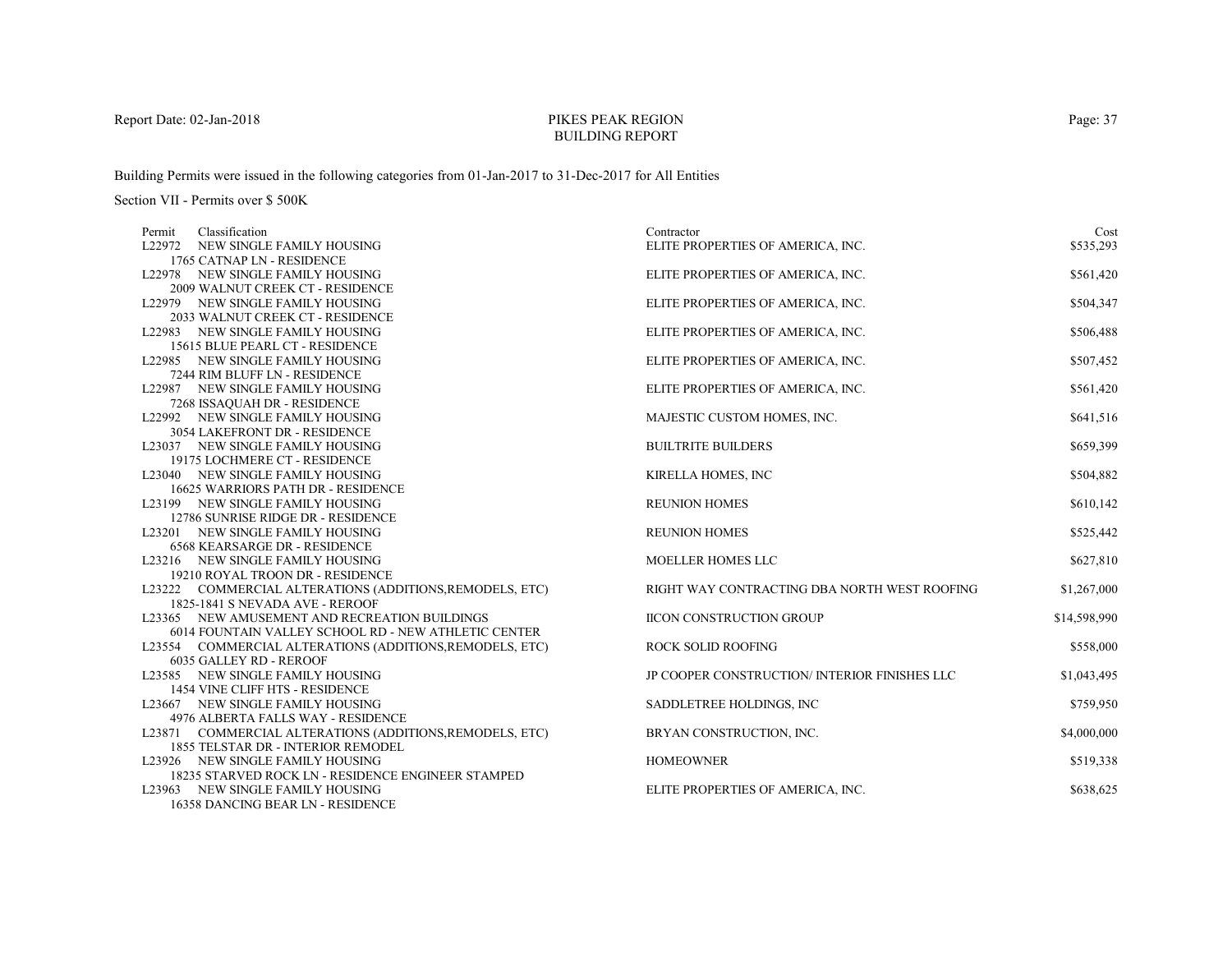# PIKES PEAK REGIONBUILDING REPORT

Building Permits were issued in the following categories from 01-Jan-2017 to 31-Dec-2017 for All Entities

| Classification<br>Permit                                             | Contractor                        | Cost        |
|----------------------------------------------------------------------|-----------------------------------|-------------|
| L23965 NEW SINGLE FAMILY HOUSING                                     | ELITE PROPERTIES OF AMERICA, INC. | \$565,918   |
| 16454 CLANDESTINE CT - RESIDENCE                                     |                                   |             |
| L23969 NEW SINGLE FAMILY HOUSING                                     | ELITE PROPERTIES OF AMERICA, INC. | \$563,669   |
| 12765 PENSADOR DR - RESIDENCE                                        |                                   |             |
| L23972 NEW SINGLE FAMILY HOUSING                                     | ELITE PROPERTIES OF AMERICA, INC. | \$638,625   |
| 12690 CLOUDY BAY DR - RESIDENCE                                      |                                   |             |
| L23976 NEW SINGLE FAMILY HOUSING                                     | ELITE PROPERTIES OF AMERICA, INC. | \$559,172   |
| 5560 TONBRIDGE PL - RESIDENCE                                        |                                   |             |
| L23992 NEW SINGLE FAMILY HOUSING                                     | <b>HOMEOWNER</b>                  | \$507,131   |
| 1304 OLD CEDAR CV - RESIDENCE                                        |                                   |             |
| L24061 NEW SINGLE FAMILY HOUSING                                     | <b>REUNION HOMES</b>              | \$569,130   |
| 12614 PYRAMID PEAK DR - RESIDENCE                                    |                                   |             |
| L24266 NEW SINGLE FAMILY HOUSING                                     | GOETZMANN CUSTOM HOMES INC        | \$542,039   |
| 12429 PENSADOR DR - RESIDENCE                                        |                                   |             |
| L24308 NEW SINGLE FAMILY HOUSING                                     | <b>BRIESE ENTERPRISES</b>         | \$641,623   |
| 3912 NEEDLES DR - RESIDENCE- ENGINEER STAMPED                        |                                   |             |
| L24319 NEW SINGLE FAMILY HOUSING                                     | <b>VANTAGE HOMES CORPORATION</b>  | \$539,000   |
| 1118 KELSO PL - RESIDENCE<br>L24320 NEW SINGLE FAMILY HOUSING        | BISON BUILDERS & ASSOCIATES, INC. | \$568,381   |
| 11730 BISON MEADOWS CT - RESIDENCE                                   |                                   |             |
| L24321 NEW SINGLE FAMILY HOUSING                                     | VANTAGE HOMES CORPORATION         | \$675,000   |
| 10394 RIFLE FALLS WAY - RESIDENCE                                    |                                   |             |
| L24374 NEW SINGLE FAMILY HOUSING                                     | VANGUARD HOMES CORP.              | \$501,456   |
| 5716 CUBBAGE DR - RESIDENCE                                          |                                   |             |
| L24547 COMMERCIAL ALTERATIONS (ADDITIONS, REMODELS, ETC)             | CHRISTOFFERSON COMM BLDRS INC     | \$750,000   |
| 1680 E CHEYENNE MOUNTAIN BLVD - COMMERCIAL INTERIOR/EXTERIOR REMODEL |                                   |             |
| L24592 NEW SINGLE FAMILY HOUSING                                     | ADAMO BUILDING COMPANY, LLC       | \$633,592   |
| 941 UINTAH BLUFFS PL - RESIDENCE                                     |                                   |             |
| L24622 COMMERCIAL ALTERATIONS (ADDITIONS, REMODELS, ETC)             | WANER CONSTRUCTION CO., INC.      | \$6,666,867 |
| 455 E CHEYENNE MOUNTAIN BLVD - COMMERCIAL ADDITION (THROUGH FINISH)  |                                   |             |
| L24745 NEW SINGLE FAMILY HOUSING                                     | <b>HOMEOWNER</b>                  | \$509,058   |
| 28 POLO DR - RESIDENCE                                               |                                   |             |
| L24755 NEW SINGLE FAMILY HOUSING                                     | BARBARA MCGRATH CUST.HOME BLDR    | \$604,467   |
| 7420 JUNIPER DR - RESIDENCE ENGINEER STAMPED                         |                                   |             |
| L24783 NEW SINGLE FAMILY HOUSING                                     | HEREBIC PROPERTIES, LLC.          | \$714,000   |
| 4120 FOXCHASE WAY - RESIDENCE                                        |                                   |             |
| L24881 NEW SINGLE FAMILY HOUSING                                     | ELITE PROPERTIES OF AMERICA, INC. | \$567,738   |
| 1718 SUMMERGLOW LN - RESIDENCE                                       |                                   |             |
| L24886 NEW SINGLE FAMILY HOUSING                                     | ELITE PROPERTIES OF AMERICA, INC. | \$638,625   |
| 12498 CLOUDY BAY DR - RESIDENCE                                      |                                   |             |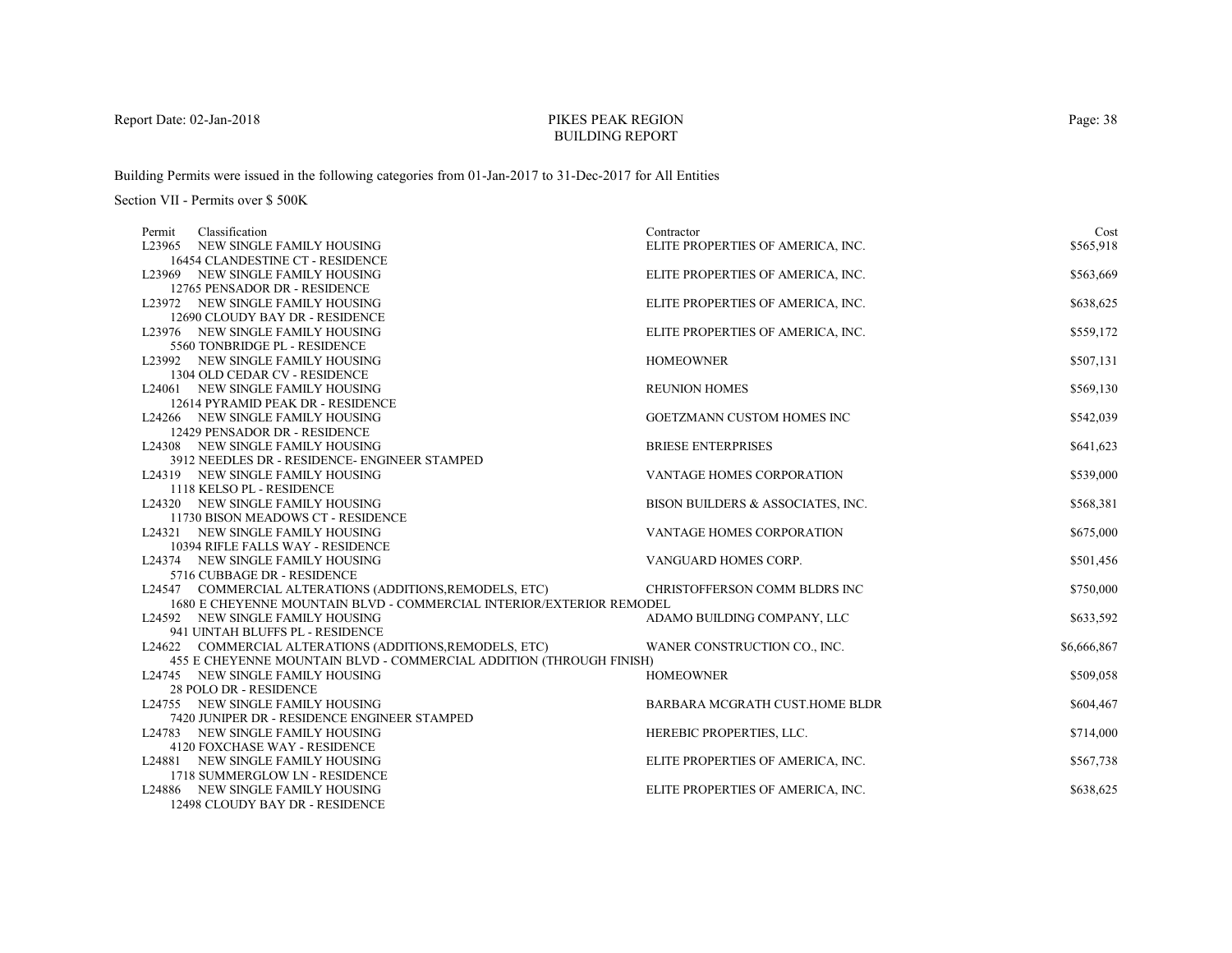#### PIKES PEAK REGIONBUILDING REPORT

Building Permits were issued in the following categories from 01-Jan-2017 to 31-Dec-2017 for All Entities

Section VII - Permits over \$ 500K

| Classification<br>Permit                                                                                               | Contractor                                                      | Cost         |
|------------------------------------------------------------------------------------------------------------------------|-----------------------------------------------------------------|--------------|
| L24887 NEW SINGLE FAMILY HOUSING                                                                                       | ELITE PROPERTIES OF AMERICA, INC.                               | \$567,738    |
| 12653 PENSADOR DR - RESIDENCE                                                                                          |                                                                 |              |
| L24898 NEW SINGLE FAMILY HOUSING                                                                                       | PALMER RIDGE CONSTRUCTION CO.                                   | \$1,038,034  |
| 19038 DORNCLIFFE RD - RESIDENCE                                                                                        |                                                                 |              |
| L24962 NEW SINGLE FAMILY HOUSING                                                                                       | SADDLETREE HOLDINGS, INC                                        | \$844,777    |
| 1191 KELSO PL - RESIDENCE                                                                                              |                                                                 |              |
| L25132 STORES AND OTHER RETAIL BUILDINGS/INT FINISHES                                                                  | HAMMERS CONSTRUCTION, INC                                       | \$2,620,000  |
| 9697 PROMINENT PT - RETAIL BUILDING - CORE AND SHELL                                                                   |                                                                 |              |
| L25166 STORES AND OTHER RETAIL BUILDINGS/INT FINISHES                                                                  | THOMAS GEN. CONTRACTORS, INC.                                   | \$1,269,000  |
| 528 S TEJON ST - ADDITION & RETURN TO SHELL                                                                            |                                                                 |              |
| L25391 NEW SINGLE FAMILY HOUSING                                                                                       | CREEKSTONE DEVELOPMENT, INC.                                    | \$502,419    |
| 4341 CAPTAIN JACK LN - RESIDENCE                                                                                       |                                                                 |              |
| L25465 NEW SINGLE FAMILY HOUSING                                                                                       | <b>HOMEOWNER</b>                                                | \$641,195    |
| <b>6365 FARTHING DR - RESIDENCE</b>                                                                                    |                                                                 |              |
| L25482 NEW SINGLE FAMILY HOUSING                                                                                       | <b>MELSSEN HOMES LLC</b>                                        | \$663,575    |
| 1705 TRUMPETERS CT - RESIDENCE                                                                                         |                                                                 |              |
| L25608 NEW SINGLE FAMILY HOUSING                                                                                       | <b>GREGOIRE HOMES</b>                                           | \$615,175    |
| 3186 MAJESTIC VIEW PT - RESIDENCE                                                                                      |                                                                 |              |
| L25629 NEW OFFICES, BANKS, AND PROFESSIONAL BLDGS/INT FINISHES                                                         | TRI-STAR MASONRY, INC.                                          | \$1,200,000  |
| 712 CLARK PL - NEW OFFICE/WAREHOUSE (CORE AND SHELL)                                                                   |                                                                 |              |
| L25698 NEW SINGLE FAMILY HOUSING                                                                                       | ELITE PROPERTIES OF AMERICA, INC.                               | \$563,669    |
| 12546 CLOUDY BAY DR - RESIDENCE                                                                                        |                                                                 |              |
| L25700 NEW SINGLE FAMILY HOUSING                                                                                       | ELITE PROPERTIES OF AMERICA, INC.                               | \$565,918    |
| 12723 PENSADOR DR - RESIDENCE                                                                                          |                                                                 |              |
| L25701 NEW SINGLE FAMILY HOUSING                                                                                       | ELITE PROPERTIES OF AMERICA, INC.                               | \$563,669    |
| 12626 CLOUDY BAY DR - RESIDENCE                                                                                        |                                                                 |              |
| L25708 NEW SINGLE FAMILY HOUSING                                                                                       | ELITE PROPERTIES OF AMERICA, INC.                               | \$563,669    |
| 5845 CUBBAGE DR - RESIDENCE                                                                                            |                                                                 |              |
| L25717 NEW SINGLE FAMILY HOUSING                                                                                       | <b>BELLA VITA CUSTOM HOMES</b>                                  | \$627,168    |
| 1898 REDBANK DR - RESIDENCE                                                                                            |                                                                 |              |
| L25753 NEW SINGLE FAMILY HOUSING                                                                                       | CUTTING EDGE CONSTRUCTION COMPANY DBA ELK RIDGE CUSTOM HOMES944 |              |
| 2605 AVONDALE DR - RESIDENCE                                                                                           |                                                                 |              |
| L25874 NEW SINGLE FAMILY HOUSING                                                                                       | <b>REUNION HOMES</b>                                            | \$569,130    |
| 12646 PYRAMID PEAK DR - RESIDENCE                                                                                      |                                                                 |              |
| L25918 NEW FIVE OR MORE FAMILY BUILDINGS                                                                               | THOMPSON THRIFT CONSTRUCTION, INC                               | \$7,882,588  |
| 4562 CONTINENTAL HTS - NEW 58 UNIT APART BLDG AND CLUBHOUSE (FOUNDATION ONLY)                                          |                                                                 |              |
| L25921 NEW FIVE OR MORE FAMILY BUILDINGS                                                                               | THOMPSON THRIFT CONSTRUCTION. INC                               | \$7,883,503  |
| 4512 CONTINENTAL HTS - NEW APARTMENT BUILDING #2(53 UNITS) FOUNDATION ONLY<br>L25924 NEW FIVE OR MORE FAMILY BUILDINGS | THOMPSON THRIFT CONSTRUCTION, INC                               | \$17,513,743 |
|                                                                                                                        |                                                                 |              |
| 4462 CONTINENTAL HTS - NEW APARTMENT BUILDINGS #3 (132 UNITS) FOUNDATION ONLY                                          |                                                                 |              |

Page: 39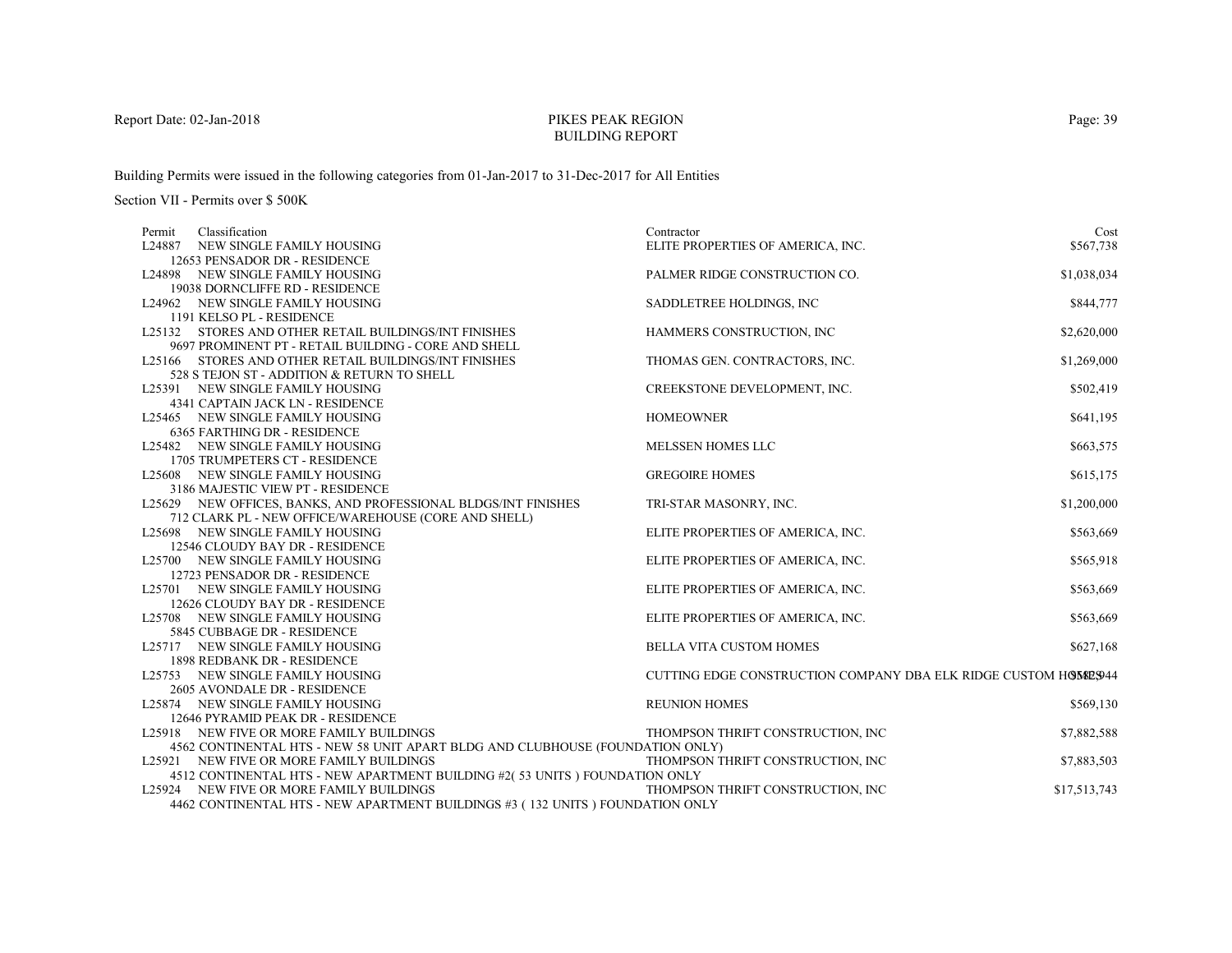# PIKES PEAK REGIONBUILDING REPORT

Building Permits were issued in the following categories from 01-Jan-2017 to 31-Dec-2017 for All Entities

| Classification<br>Permit                                 | Contractor                                                       | Cost        |
|----------------------------------------------------------|------------------------------------------------------------------|-------------|
| L25934 COMMERCIAL ALTERATIONS (ADDITIONS, REMODELS, ETC) | NUNN CONSTRUCTION INC                                            | \$900,000   |
| 4405 ARROWSWEST DR - INTERIOR REMODEL                    |                                                                  |             |
| L26101 NEW SINGLE FAMILY HOUSING                         | SADDLETREE HOLDINGS, INC.                                        | \$790,000   |
| 12574 CHIANTI CT - RESIDENCE                             |                                                                  |             |
| L26103 NEW SINGLE FAMILY HOUSING                         | SADDLETREE HOLDINGS, INC.                                        | \$687,950   |
| 4597 OUTLOOK RIDGE TRL - RESIDENCE                       |                                                                  |             |
| L26180 NEW SINGLE FAMILY HOUSING                         | GOETZMANN CUSTOM HOMES INC                                       | \$556,495   |
| 12658 CLOUDY BAY DR - RESIDENCE                          |                                                                  |             |
| L26222 NEW AMUSEMENT AND RECREATION BUILDINGS            | CONSTRUCTION CONSULTING DBA RELIANT CONSTRUCTION                 | \$929,060   |
| 3314 MESA RD - NEW SWIMMING POOL FACILITY                |                                                                  |             |
| L26318 NEW SINGLE FAMILY HOUSING                         | RON COVINGTON HOMES                                              | \$548,571   |
| 6068 CUBBAGE DR - RESIDENCE                              |                                                                  |             |
| L26382 NEW SINGLE FAMILY HOUSING                         | SADDLETREE HOLDINGS, INC                                         | \$687,950   |
| 12476 RAVENSWOOD DR - RESIDENCE                          |                                                                  |             |
| L26406 NEW SINGLE FAMILY HOUSING                         | <b>VANTAGE HOMES CORPORATION</b>                                 | \$521,908   |
| 4340 CAPTAIN JACK LN - RESIDENCE                         |                                                                  |             |
| L26426 NEW SINGLE FAMILY HOUSING                         | LEVEL 1 HOMES, INC                                               | \$600,000   |
| 1510 TRUMPETERS CT - RESIDENCE                           |                                                                  |             |
| L26470 NEW SINGLE FAMILY HOUSING                         | PALACE HOMES, INC.                                               | \$600,000   |
| <b>4854 CRYSTAL PARK RD - RESIDENCE</b>                  |                                                                  |             |
| L26473 NEW SINGLE FAMILY HOUSING                         | PALACE HOMES, INC.                                               | \$700,000   |
| 5286 LOST CABIN RD - RESIDENCE                           |                                                                  |             |
| L26498 NEW SINGLE FAMILY HOUSING                         | CUTTING EDGE CONSTRUCTION COMPANY DBA ELK RIDGE CUSTOM HOMES 403 |             |
| 609 PIONEER CAMP VW - RESIDENCE - ENGINEER STAMPED       |                                                                  |             |
| L26509 NEW SINGLE FAMILY HOUSING                         | ELITE PROPERTIES OF AMERICA, INC.                                | \$504,347   |
| 1255 SANCTUARY RIM DR - RESIDENCE                        |                                                                  |             |
| L26512 NEW SINGLE FAMILY HOUSING                         | ELITE PROPERTIES OF AMERICA, INC.                                | \$563,669   |
| 16021 FOX MESA CT - RESIDENCE                            |                                                                  |             |
| L26522 NEW SINGLE FAMILY HOUSING                         | ELITE PROPERTIES OF AMERICA, INC.                                | \$638,625   |
| 12722 CLOUDY BAY DR - RESIDENCE                          |                                                                  |             |
| L26523 NEW SINGLE FAMILY HOUSING                         | ELITE PROPERTIES OF AMERICA, INC.                                | \$578,125   |
| 12780 PENSADOR DR - RESIDENCE                            |                                                                  |             |
| L26525 NEW SINGLE FAMILY HOUSING                         | ELITE PROPERTIES OF AMERICA, INC.                                | \$630,166   |
| 6069 CUBBAGE DR - RESIDENCE                              |                                                                  |             |
| L26664 COMMERCIAL ALTERATIONS (ADDITIONS, REMODELS, ETC) | WEATHERCRAFT CO OF CO SPGS INC                                   | \$1,038,295 |
| 7770 MILTON E PROBY PKWY - REROOF, 491 SOS               |                                                                  |             |
| L26723 NEW SINGLE FAMILY HOUSING                         | LOST CREEK CONSTRUCTION, LLC                                     | \$850,000   |
| 4220 FOXCHASE WAY - RESIDENCE                            |                                                                  |             |
| L26805 NEW SINGLE FAMILY HOUSING                         | HI POINT HOME BUILDERS LLC                                       | \$594,000   |
| 1189 LADY CAMPBELL DR - RESIDENCE                        |                                                                  |             |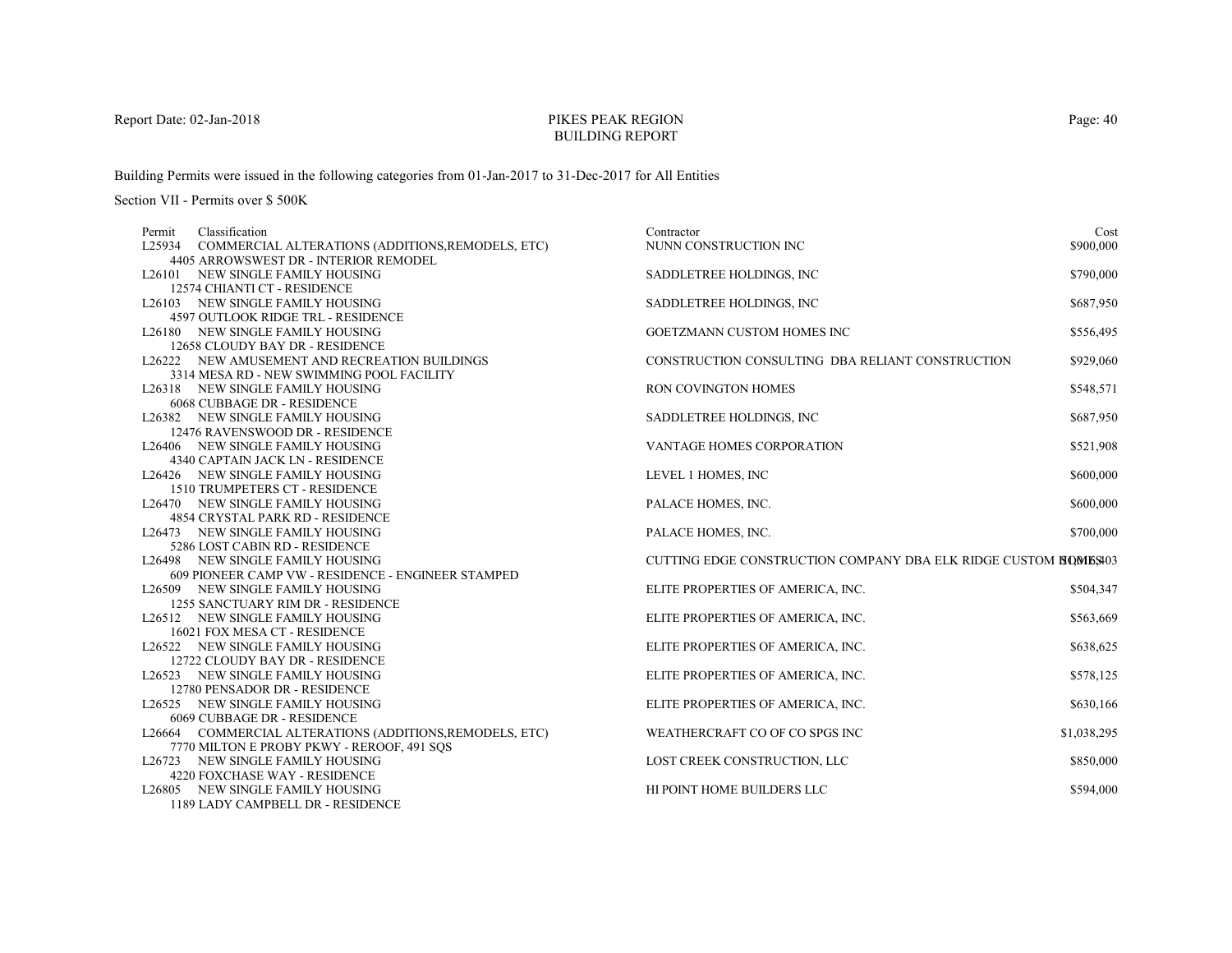# PIKES PEAK REGIONBUILDING REPORT

Building Permits were issued in the following categories from 01-Jan-2017 to 31-Dec-2017 for All Entities

| Permit | Classification                                                        | Contractor                                                           | Cost         |
|--------|-----------------------------------------------------------------------|----------------------------------------------------------------------|--------------|
|        | L26859 COMMERCIAL ALTERATIONS (ADDITIONS, REMODELS, ETC)              | STOUT BUILDING CONTRACTORS, LLC                                      | \$700,000    |
|        | 775 N MURRAY BLVD - COMMERCIAL INTERIOR REMODEL                       |                                                                      |              |
|        | L26902 NEW SINGLE FAMILY HOUSING                                      | ROCKY MOUNTAIN HIGH BUILDERS INC.                                    | \$556,000    |
|        | 15885 POLE PINE PT - RESIDENCE                                        |                                                                      |              |
|        | L26920 COMMERCIAL ALTERATIONS (ADDITIONS, REMODELS, ETC)              | <b>ELDER CONSTRUCTION</b>                                            | \$1,385,000  |
|        | 5430 E WOODMEN RD - INTERIOR REMODEL & ADDITION                       |                                                                      |              |
|        | L26943 NEW SINGLE FAMILY HOUSING                                      | CLAYTON PROPERTIES GROUP II, INC. DBA OAKWOOD HOMES OF C/S \$521,587 |              |
|        | 9360 STREAMSIDE TRL - RESIDENCE                                       |                                                                      |              |
|        | L26980 COMMERCIAL ALTERATIONS (ADDITIONS, REMODELS, ETC)              | G E JOHNSON CONSTR CO, INC                                           | \$5,700,000  |
|        | 4002 BRIARGATE PKWY - COMMERCIAL ADDITION (THROUGH FINISH)            |                                                                      |              |
|        | L27024 NEW OFFICES, BANKS, AND PROFESSIONAL BLDGS/INT FINISHES        | SHARP GENERAL CONTRACTORS, INC                                       | \$700,000    |
|        | 4195 CENTENNIAL BLVD - NEW OFFICE BUILDING                            |                                                                      |              |
|        | L27027 NEW SINGLE FAMILY HOUSING                                      | C. R. SHEA HOMES, INC.                                               | \$597,185    |
|        | 1663 ROCKVIEW TRL - RESIDENCE                                         |                                                                      |              |
|        | L27052 NEW HOTELS, MOTELS                                             | NGC GROUP INC.                                                       | \$10,123,286 |
|        | 1235 TENDERFOOT HILL RD - NEW HOTEL (FOUNDATION ONLY)                 | VANTAGE HOMES CORPORATION                                            |              |
|        | L27064 NEW SINGLE FAMILY HOUSING                                      |                                                                      | \$628,238    |
|        | 16268 LARK SPARROW PL - RESIDENCE<br>L27070 NEW SINGLE FAMILY HOUSING | B & N CONSTRUCTION, INC.                                             | \$636,269    |
|        | 5890 S CALHAN HWY - RESIDENCE                                         |                                                                      |              |
|        | L27134 NEW SINGLE FAMILY HOUSING                                      | <b>REUNION HOMES</b>                                                 | \$569,130    |
|        | 12638 PYRAMID PEAK DR - RESIDENCE                                     |                                                                      |              |
|        | L27226 NEW SINGLE FAMILY HOUSING                                      | CAMPBELL HOMES LTD.                                                  | \$549,106    |
|        | 4216 NEW SANTA FE TRL - RESIDENCE                                     |                                                                      |              |
|        | L27240 STORES AND OTHER RETAIL BUILDINGS/INT FINISHES                 | <b>EXECUTIVE CUSTOM CONSTRUCTION</b>                                 | \$1,650,816  |
|        | 7 SPECTRUM LOOP - NEW RETAIL BUILDING - SHELL ONLY                    |                                                                      |              |
|        | L27278 NEW SINGLE FAMILY HOUSING                                      | SADDLETREE HOLDINGS, INC.                                            | \$758,966    |
|        | <b>4038 NOTCH TRL - RESIDENCE</b>                                     |                                                                      |              |
|        | L27284 NEW HOTELS, MOTELS                                             | LEGACY BUILDERS, INC.                                                | \$3,585,777  |
|        | 369 GLENEAGLE GATE VW - NEW HOTEL (64 UNITS)                          |                                                                      |              |
|        | L27403 NEW SINGLE FAMILY HOUSING                                      | ELITE PROPERTIES OF AMERICA, INC.                                    | \$563,669    |
|        | 16478 DANCING BEAR LN - RESIDENCE                                     |                                                                      |              |
|        | L27405 NEW SINGLE FAMILY HOUSING                                      | ELITE PROPERTIES OF AMERICA, INC.                                    | \$560,457    |
|        | 5685 CUBBAGE DR - RESIDENCE                                           |                                                                      |              |
|        | L27562 COMMERCIAL ALTERATIONS (ADDITIONS, REMODELS, ETC)              | G E JOHNSON CONSTR CO, INC                                           | \$846,340    |
|        | 1560 AUTO MALL LOOP - INTERIOR REMODEL                                |                                                                      |              |
|        | L27632 NEW SINGLE FAMILY HOUSING                                      | HANDCRAFTED CONSTRUCTION                                             | \$600,000    |
|        | 4075 DEER VALLEY CT - RESIDENCE                                       |                                                                      |              |
|        | L27784 NEW SINGLE FAMILY HOUSING                                      | <b>GOEBEL CONSTRUCTION, INC</b>                                      | \$562,170    |
|        | 16984 FLETCHERVILLE LN - RESIDENCE - ENGINEER STAMPED                 |                                                                      |              |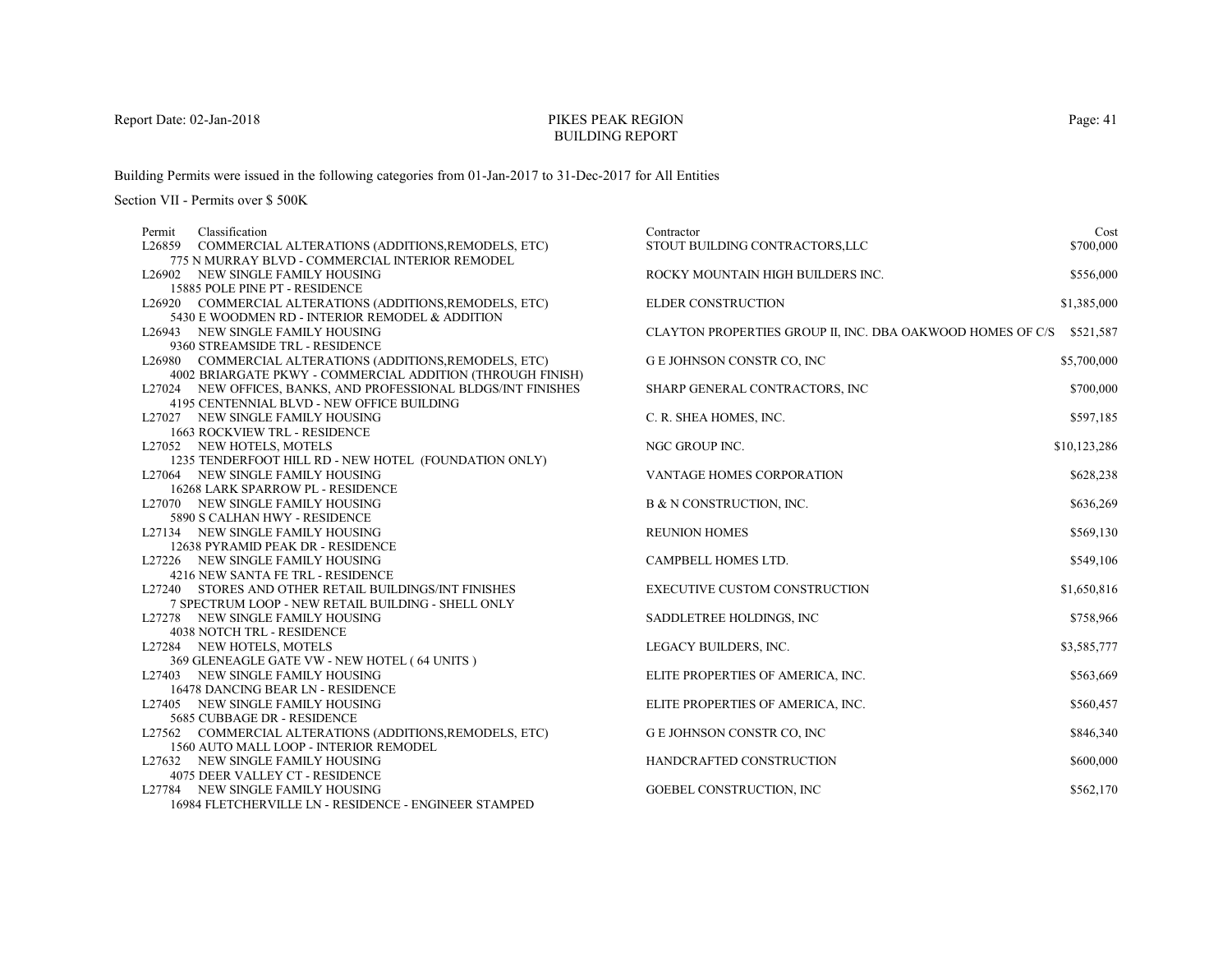# PIKES PEAK REGIONBUILDING REPORT

Building Permits were issued in the following categories from 01-Jan-2017 to 31-Dec-2017 for All Entities

| Classification<br>Permit                                                                                      | Contractor                                 | Cost        |
|---------------------------------------------------------------------------------------------------------------|--------------------------------------------|-------------|
| L27808 NEW SINGLE FAMILY HOUSING                                                                              | VANTAGE HOMES CORPORATION                  | \$623,000   |
| 12836 PENSADOR DR - RESIDENCE                                                                                 |                                            |             |
| L27820 NEW SINGLE FAMILY HOUSING                                                                              | <b>HOMEOWNER</b>                           | \$876,557   |
| 8313 AIRPARK HTS - RESIDENCE (ENGINEER STAMPED)                                                               |                                            |             |
| L28012 STORES AND OTHER RETAIL BUILDINGS/INT FINISHES                                                         | PEAK PROFESSIONAL CONTRS INC               | \$625,000   |
| 4250 CHEYENNE MOUNTAIN ZOO RD, PIZZA VIEW - NEW RESTAURANT - FOUNDATION ONLY                                  |                                            |             |
| L28017 NEW SINGLE FAMILY HOUSING                                                                              | SNIDER CUSTOM HOMES DBA G.J. GARDNER HOMES | \$521,051   |
| 8420 BEAR DANCE HTS - RESIDENCE - ENGINEER STAMPED                                                            |                                            |             |
| L28073 COMMERCIAL ALTERATIONS (ADDITIONS, REMODELS, ETC)                                                      | PIONEER GENERAL CONTRACTORS                | \$810,765   |
| 7655 MCLAUGHLIN RD - INTERIOR REMODEL                                                                         |                                            |             |
| L28111 NEW SINGLE FAMILY HOUSING                                                                              | S.C. SCOTT CONST. CONSULTING               | \$644,836   |
| 7090 WHITE FIR LN - RESIDENCE - ENGINEER STAMPED (BLACK FOREST REBUILD)                                       |                                            |             |
| L28337 NEW HOTELS, MOTELS                                                                                     | VANGIESON AND COMPANY, INC.                | \$9,352,512 |
| 5904 STETSON HILLS BLVD - NEW HOTEL FOUNDATION ONLY                                                           |                                            |             |
| L28345 NEW SINGLE FAMILY HOUSING                                                                              | ALLIANCE HOMES, LLC DBA ALLIANCE BUILDERS  | \$980,000   |
| 5190 VESSEY RD - RESIDENCE                                                                                    |                                            |             |
| L28352 NEW SINGLE FAMILY HOUSING                                                                              | TIFFANY HOMES, LLC.                        | \$1,100,000 |
| 1754 VINE CLIFF HTS - RESIDENCE                                                                               |                                            |             |
| L28483 NEW SINGLE FAMILY HOUSING                                                                              | GOETZMANN CUSTOM HOMES INC                 | \$593,009   |
| 1155 GIACOMO CT - RESIDENCE                                                                                   |                                            | \$1,600,000 |
| L28487 NEW OFFICES, BANKS, AND PROFESSIONAL BLDGS/INT FINISHES<br>1280 INTERQUEST PKWY - NEW BANK THRU FINISH | ART C KLEIN CONSTRUCTION, INC.             |             |
| L28677 NEW SINGLE FAMILY HOUSING                                                                              | <b>GRAY HOMES, INC</b>                     | \$532,616   |
| 6052 CUBBAGE DR - RESIDENCE                                                                                   |                                            |             |
| L28787 NEW SINGLE FAMILY HOUSING                                                                              | HI POINT HOME BUILDERS LLC                 | \$712,000   |
| 434 ECLIPSE DR - RESIDENCE                                                                                    |                                            |             |
| L28800 NEW SINGLE FAMILY HOUSING                                                                              | COMITO BUILDING AND DESIGN, LLC            | \$900,000   |
| 3765 BLUE HERON SPRING LN - RESIDENCE                                                                         |                                            |             |
| L28978 NEW SINGLE FAMILY HOUSING                                                                              | VANTAGE HOMES CORPORATION                  | \$550,820   |
| 10851 WARM SUNSHINE DR - RESIDENCE                                                                            |                                            |             |
| L28997 NEW SINGLE FAMILY HOUSING                                                                              | MASTER BILT HOMES, INC.                    | \$535,935   |
| 617 PIONEER CAMP VW - RESIDENCE - ENGINEER STAMPED                                                            |                                            |             |
| L29043 NEW SINGLE FAMILY HOUSING                                                                              | <b>HOMEOWNER</b>                           | \$870,239   |
| 3506 MESA TOP DR - RESIDENCE - ENGINEER STAMPED                                                               |                                            |             |
| L29052 NEW FIVE OR MORE FAMILY BUILDINGS                                                                      | COLORADO STRUCTURES INC                    | \$9,844,000 |
| 59 W LAS VEGAS ST - PHASED APARTMENT BLDG (FOUNDATION ONLY) 65 UNITS                                          |                                            |             |
| L29101 COMMERCIAL ALTERATIONS (ADDITIONS, REMODELS, ETC)                                                      | YORKSHIRE FEDERAL, INC.                    | \$1,633,140 |
| <b>125 TROY HILL RD - REROOF</b>                                                                              |                                            |             |
| L29113 NEW SINGLE FAMILY HOUSING                                                                              | ELITE PROPERTIES OF AMERICA, INC.          | \$504,347   |
| 1380 VANDERWOLF CT - RESIDENCE                                                                                |                                            |             |